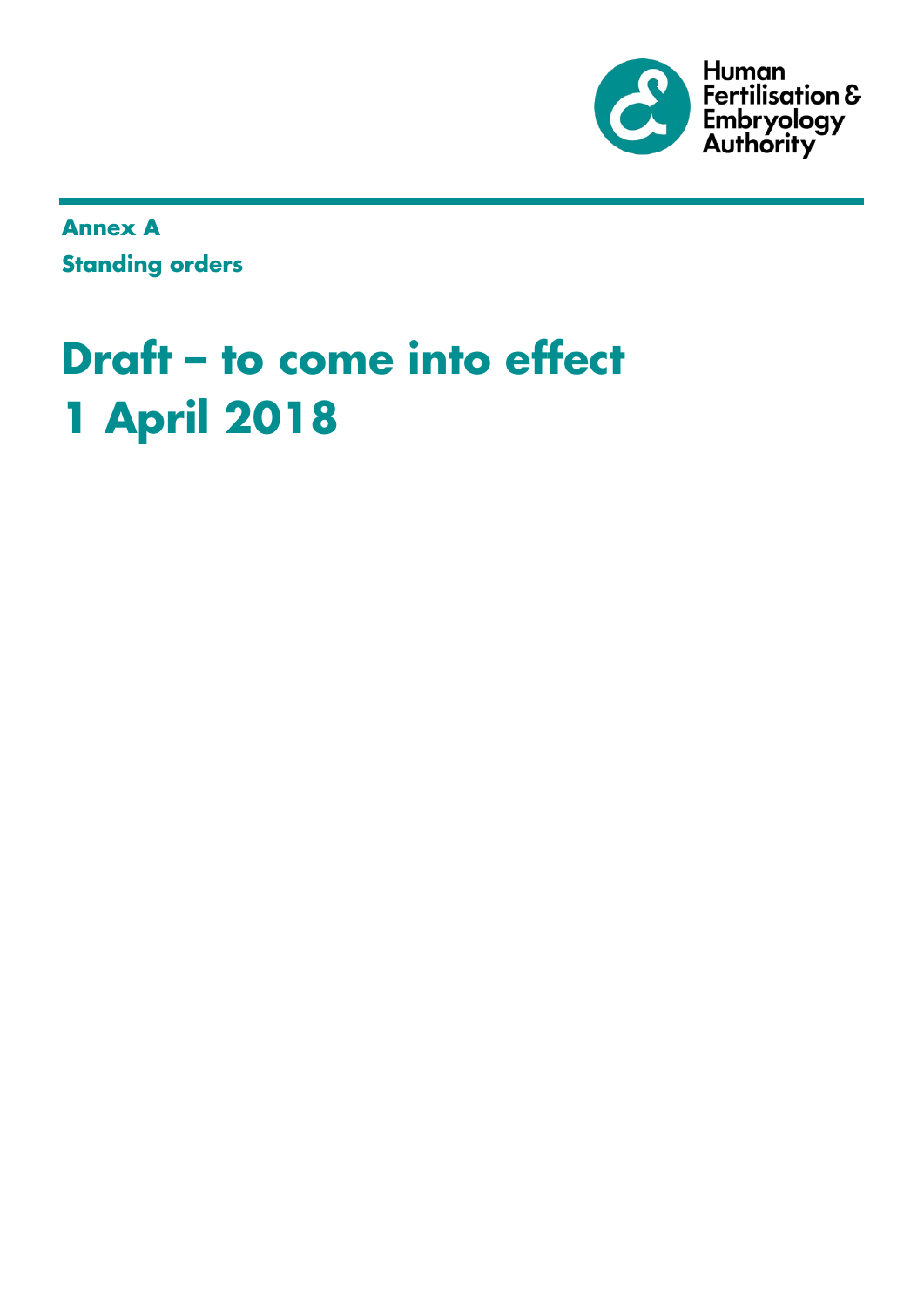### **Version control**

Reviewed and approved by Authority on [9 December 2009.](http://www.hfea.gov.uk/5646.html)

Amendments approved by Authority on [20 January 2010](http://www.hfea.gov.uk/5721.html) and [12 May 2010.](http://www.hfea.gov.uk/5892.html)

Typographical corrections made on 4 August 2010

Reviewed and amendments approved by Authority via written resolution (issued 12 November 2010) and decision noted at Authority meeting on [8 December 2010.](http://www.hfea.gov.uk/6193.html)

Reviewed and amended in light of new equalities legislation and approved by Authority on [23](http://www.hfea.gov.uk/6391.html)  [March 2011.](http://www.hfea.gov.uk/6391.html)

Reviewed, amended and approved by Authority on 7 December 2011.

Amendments approved by Authority on 12 September 2012.

Amendments approved by Authority on 23 January 2013.

Reviewed, amended and approved by Authority on 20 March 2013.

Amendments approved by Authority on 13 November 2013.

Reviewed, amended and approved by Authority on 5 March 2014.

Reviewed, amended and approved by Authority on 11 March 2015.

Reviewed, amended and approved by Authority on 17 September 2015.

Reviewed, amended and approved by Authority on 9 March 2016.

Reviewed, amended and approved by Authority on 15 March 2017.

**Draft for approval by 14 March 2018 Authority**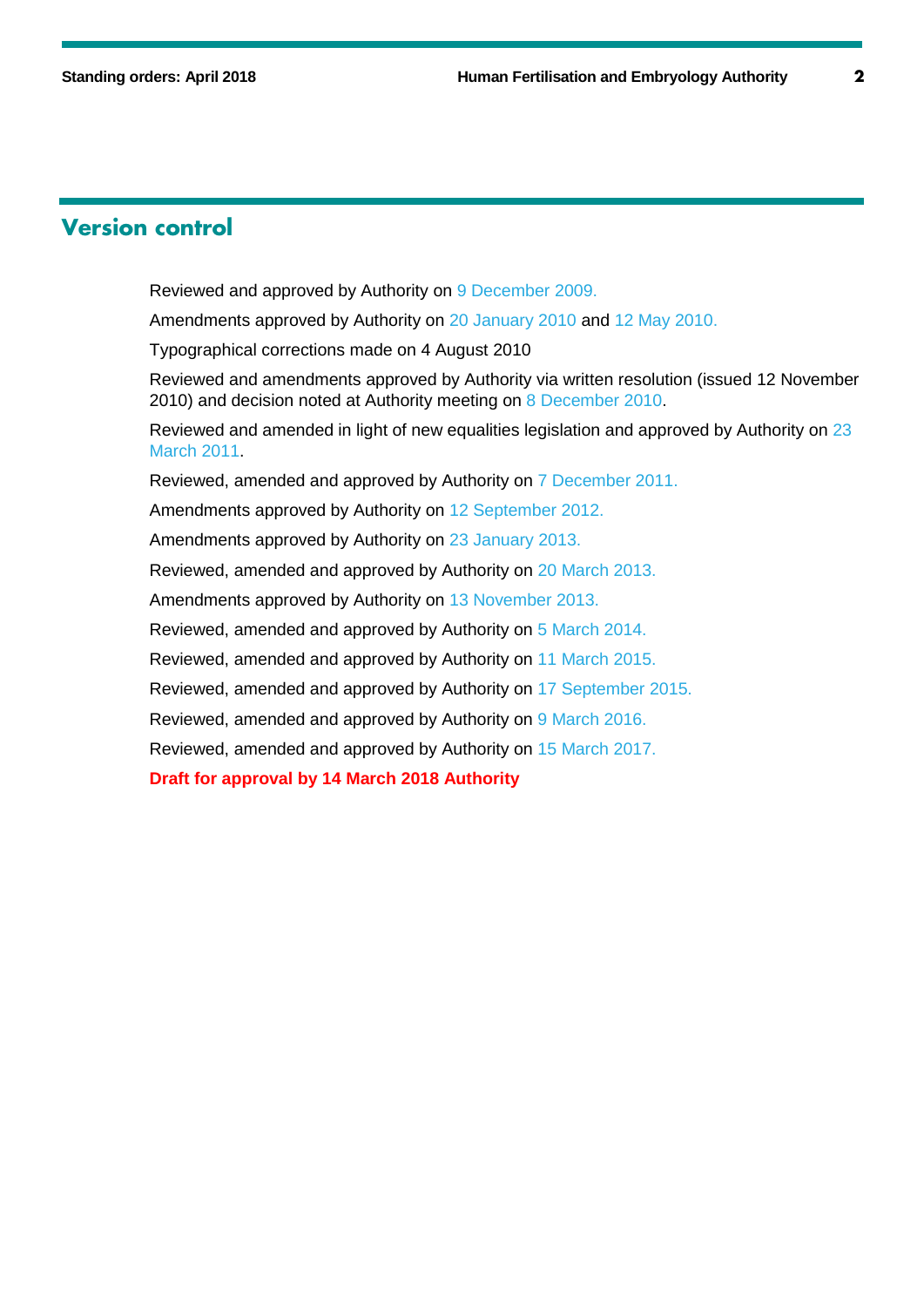# **Contents**

### **Foreword**

#### **1: Use of standing orders**

- 1.1 Power to make standing orders
- 1.2 Commencement
- 1.3 Variation and amendment of standing orders
- 1.4 Standing orders to be given to Authority members, committee members and officers
- 1.5 Non-compliance with standing orders
- 1.6 Review of standing orders

### **2: Interpretation**

- 2.1 Role of Chair of the Authority
- 2.2 Definition of terms

### **3. The Authority**

- 3.1 Responsibilities of Authority members
- 3.2 Responsibilities of Authority members, committee members and employees
- 3.3 Particular responsibilities of Chair of Authority
- 3.4 Particular responsibilities of Deputy Chair of Authority
- 3.5 Particular responsibilities of Chief Executive
- 3.6 Registers of interests and hospitality
- 3.7 Declarations of interest and potential conflicts
- 3.8 Access to external legal advice by Authority members
- 3.9 Register of policies

#### **4: Meetings**

- 4.1 Ordinary meetings
- 4.2 Extraordinary meetings
- 4.3 Written resolutions
- 4.4 Notice of meetings and written resolutions
- 4.5 Agendas
- 4.6 Distribution of papers
- 4.7 Chair of meeting
- 4.8 Quorum
- 4.9 Voting
- 4.10 Minutes
- 4.11 Attendance by officers and auditors
- 4.12 Attendance of non-Authority members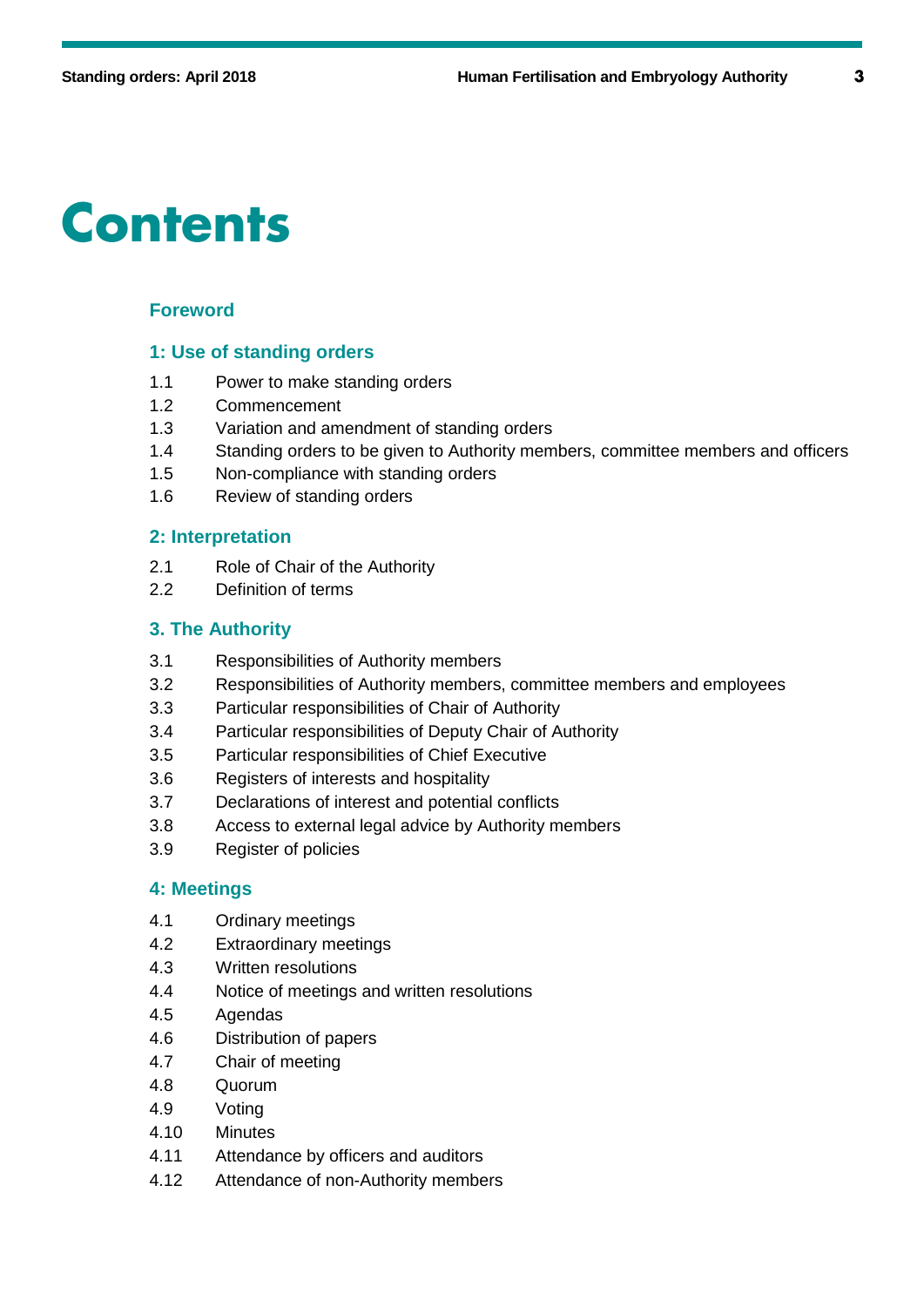### **5: Reservation of powers to the Authority**

- 5.1 List of reserved matters
- 5.2 Emergency powers of Chair and Chief Executive

#### **6: Arrangements for the exercise of functions by delegation**

- 6.1 Power to delegate
- 6.2 Litigation
- 6.3 Licensing functions
- 6.4 Reconsideration of licensing decisions
- 6.5 Disclosure of information for research purposes
- 6.6 Delegation of amendments to the Code of Practice, General Directions and other guidance
- 6.7 Delegation to other committees, working groups and individual members
- 6.8 Delegation to officers

### **7: Committees, working groups and advisory groups**

- 7.1 Power to establish committees and working groups
- 7.2 Membership of committees and working groups
- 7.3 Conduct of meetings of committees and working groups
- 7.4 Distribution of agenda and papers
- 7.5 Minutes of meetings
- 7.6 Publication of papers
- 7.7 Advisers and advisory groups

#### **8: Sealing and execution of documents**

- 8.1 Application of seal
- 8.2 Signing of documents
- 8.3 Signing of contracts

**Annex A: Standing committees and additional committees established by the Authority and their terms of reference**

**Annex B: Instrument of delegation in respect of Authority licensing functions**

**Annex C: Protocol for the conduct of meetings of the Authority's Executive Licensing Panel**

**Annex D: Protocol for the conduct of meetings of the Licence Committee** 

**Annex E: Code of conduct for Authority members and the seven principles underpinning public life**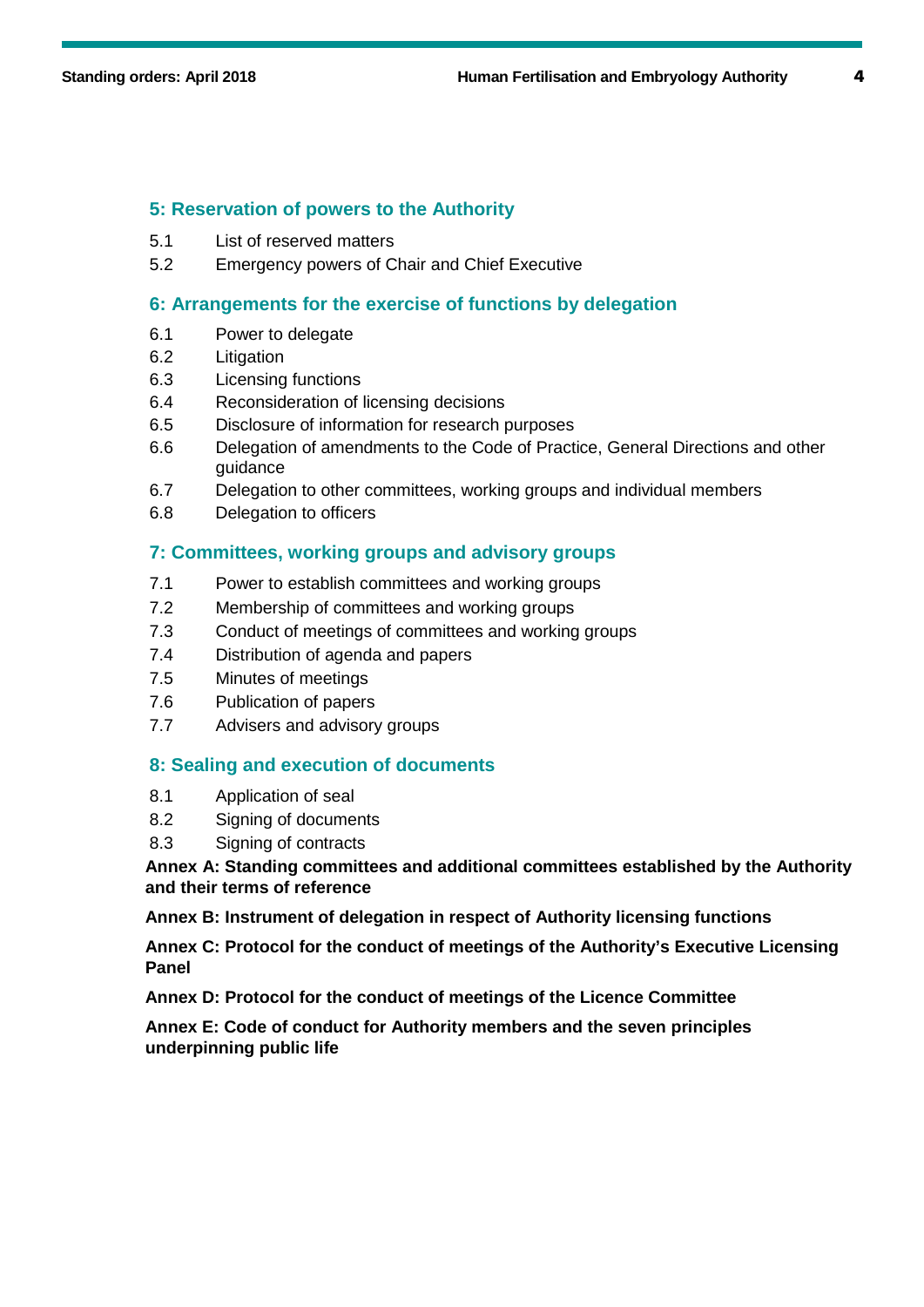### **Foreword[1](#page-4-0)**

- 1. The Human Fertilisation and Embryology Authority (HFEA) is an executive non-departmental public body sponsored by the Department of Health. The HFEA is a body corporate, established by Section 5 of the Human Fertilisation and Embryology Act 1990 (as amended) (the Act). In accordance with Schedule 1 to that Act, the Chair and members of the Authority are appointed by the Secretary of State for Health.
- 2. The HFEA is the UK's independent regulator of treatment using eggs and sperm, and of treatment and research involving human embryos. The HFEA sets standards for, and issues licences to, centres. It provides authoritative information for the public, in particular for people seeking treatment, donorconceived people and donors. The HFEA determines the policy framework for fertility issues, which are sometimes ethically and clinically complex.
- 3. The HFEA is committed to adopting best practice in corporate governance. These standing orders form part of the corporate governance framework with which the HFEA must comply, and which includes:
	- the Act
	- regulations issued by the Secretary of State for Health or the HFEA
	- the framework agreement between the HFEA and the Department of Health, or any other memorandum of understanding (MoU) or other agreement
	- standing financial instructions adopted by the HFEA, and
	- financial procedures for procurement and payment of goods and services, budget management and travel and subsistence.
- 4. As a public body, the HFEA is also required to comply with applicable legislation including that relating to human rights, equalities, freedom of information, environment information and data protection; and with relevant government policies on information assurance and data security. In addition, the HFEA is expected to comply with the statutory code of practice for regulators ('The regulators' code').
- 5. In accordance with the Act (under Section 8) the HFEA shall:
	- i. keep under review information about embryos and any subsequent development of embryos and about the provision of treatment services and activities governed by this act, and advise the Secretary of State, if he/she asks it to do so, about these matters
	- ii. publicise the services provided to the public by the HFEA or provided in pursuance of licences
	- iii. provide, to such extent as it considers appropriate, advice and information for persons to whom licences apply or who are receiving treatment services or providing gametes or embryos for use for the purpose of activities governed by the Act, or may wish to do so
	- iv. maintain a statement of the general principles which it considers should be followed in the carrying–on of activities governed by the Act, and in the carrying-out of its functions in relation to such activities
	- v. promote, in relation to activities governed by this act, compliance with requirements imposed by or under this act, and the Code of Practice under Section 25 of the Act, and
	- vi. perform such other functions as may be specified in regulations.

<span id="page-4-0"></span><sup>&</sup>lt;sup>1</sup> This foreword is not part of the standing orders.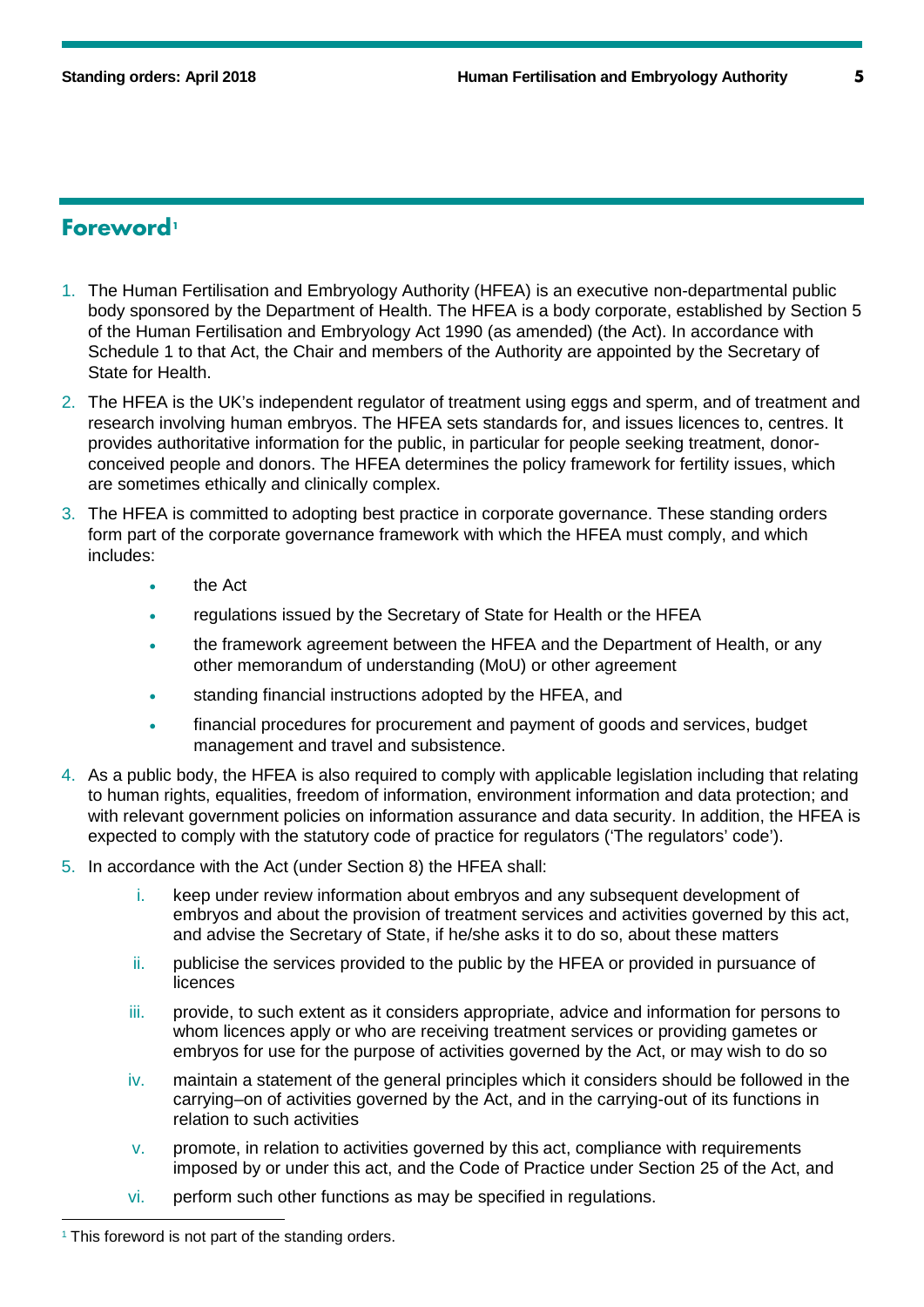- 6. In accordance with the Act (under Section 8ZA) the HFEA must carry out its functions effectively, efficiently and economically and, so far as relevant, have regard to the principles of best regulatory practice.
- 7. These standing orders take account of the relevant Cabinet Office guidance for public bodies which is intended to secure the public service values of impartiality, integrity, objectivity, openness and accountability, and to ensure that value for money is optimised.
- 8. These standing orders primarily govern the procedures for meetings of the Authority and the committees established by the Authority.
- 9. In the conduct of operational activities, Authority members and employees are also expected to comply with the HFEA's published principles and policies approved by the Authority and employees of the HFEA are, in addition, expected to comply with the requirements set out in the employee handbook.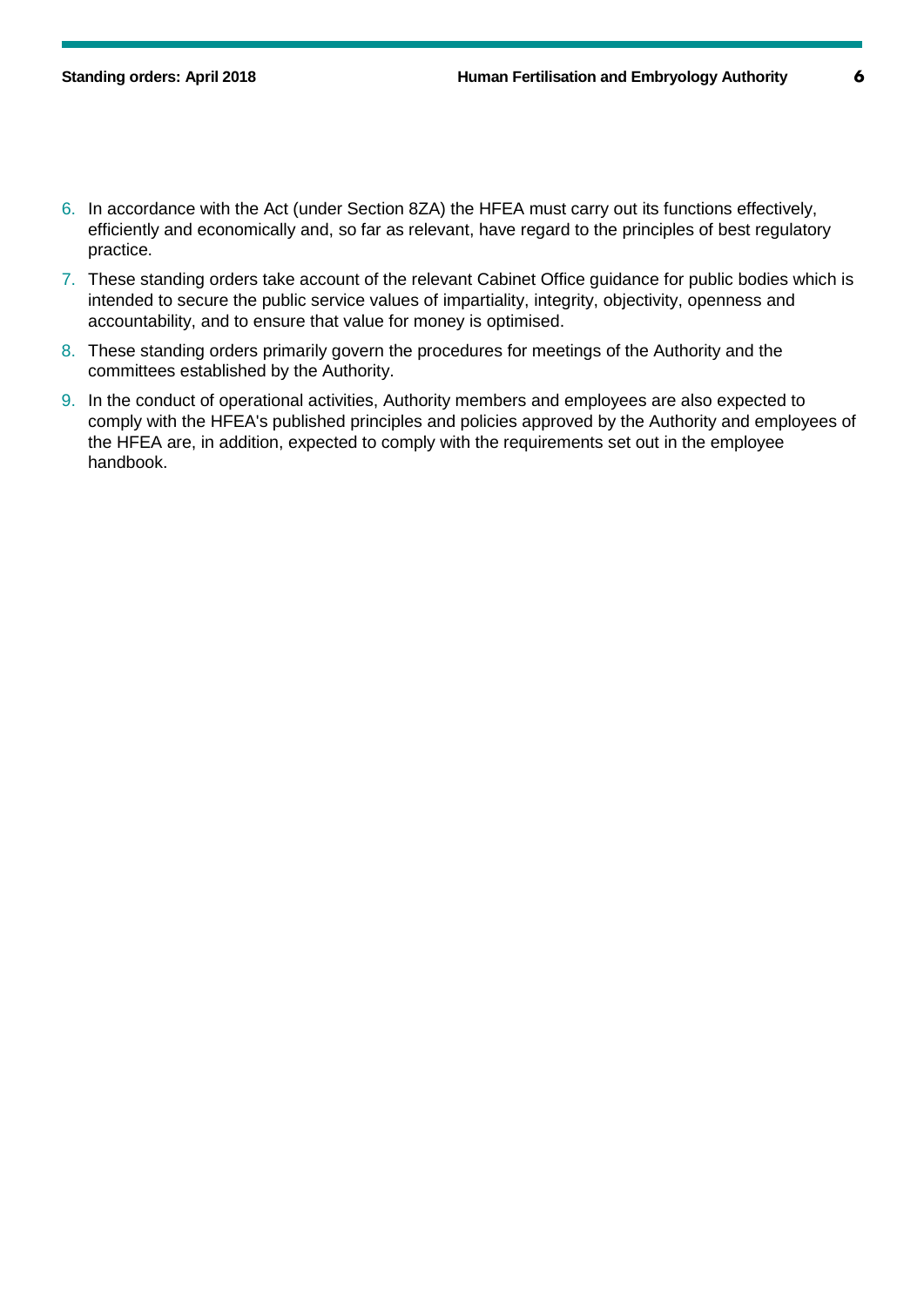# **Standing orders**

**Effective 1 April 2018**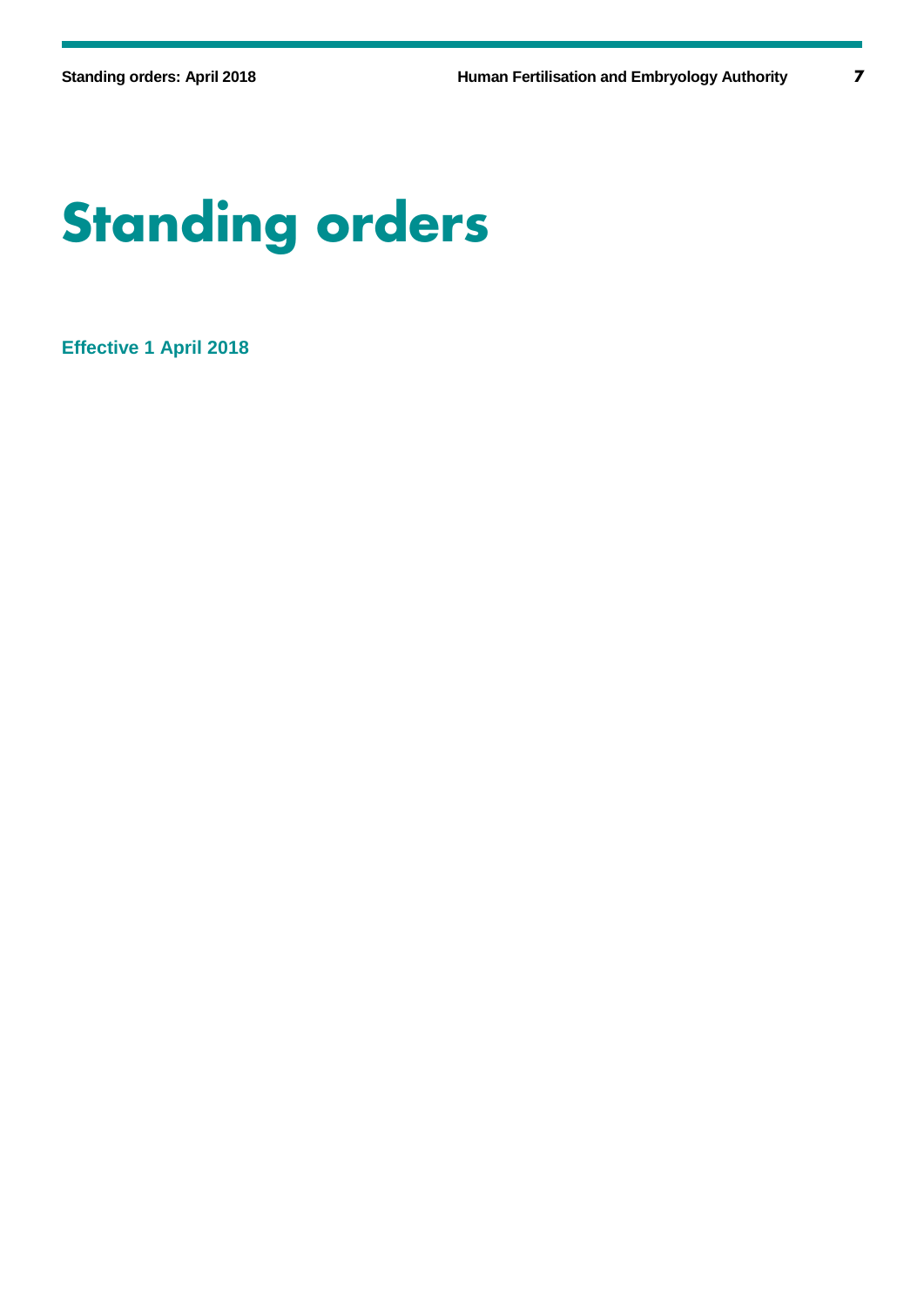### **1. Use of standing orders**

# **1.1. Power to make standing orders**

- 1.1.1. These standing orders are made in accordance with the powers of the HFEA:
	- a) under paragraph 9 of Schedule 1 to the Act, to regulate its own proceedings and to make such arrangements as it considers appropriate for the discharge of its functions, and
	- b) under section 9A of the Act, to establish committees and to delegate functions to committees, Authority members and employees.
- 1.1.2. These standing orders shall govern the proceedings of the Authority and its committees and working groups.

### **1.2. Commencement**

1.2.1. These standing orders were adopted by the Authority at its public meeting on 9 December 2009, and first came into force on 1 January 2010.

### **1.3. Variation and amendment of standing orders**

- 1.3.1. These standing orders can be amended by the Authority, provided that:
- a notice of motion has been given, and
- no fewer than half of the Authority members at the meeting vote in favour of amendment, and
- at least two-thirds of the Authority members are present, and
- the variation proposed does not contravene any statutory provision, or a direction made by the Secretary of State.

### **1.4. Standing orders to be given to Authority members, committee members and officers**

- 1.4.1. It shall be the duty of the Chief Executive to ensure that:
	- a) existing Authority members, committee members and officers and all new appointees are provided with a copy of these standing orders and informed of their obligation to comply with these standing orders; and
	- b) a copy of these standing orders is published on the Authority's website.

### **1.5. Non-compliance with standing orders**

- 1.5.1. All Authority members, committee members, officers and employees shall have a duty to disclose any non-compliance with these standing orders to the Chair of the HFEA or Chief Executive.
- 1.5.2. If for any reason these standing orders are not complied with, details of the noncompliance and any justification for non-compliance shall be reported to the next formal meeting of the Authority for action or ratification.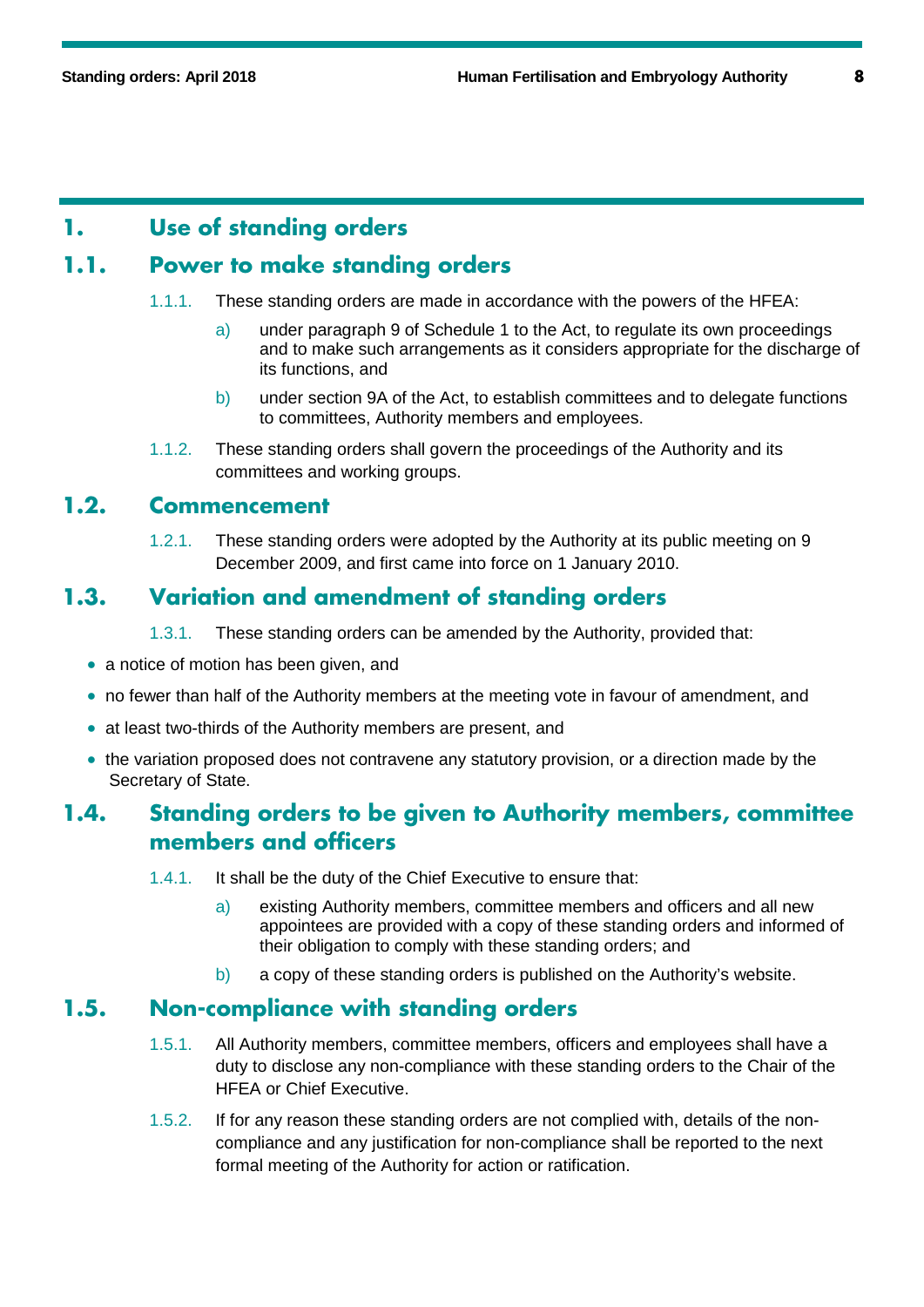# **1.6. Review of standing orders**

1.6.1. These standing orders shall be reviewed at least annually by the Authority. The scope or extent of such a review can be agreed in advance by the Chair, with input from the executive and committee chairs, where relevant.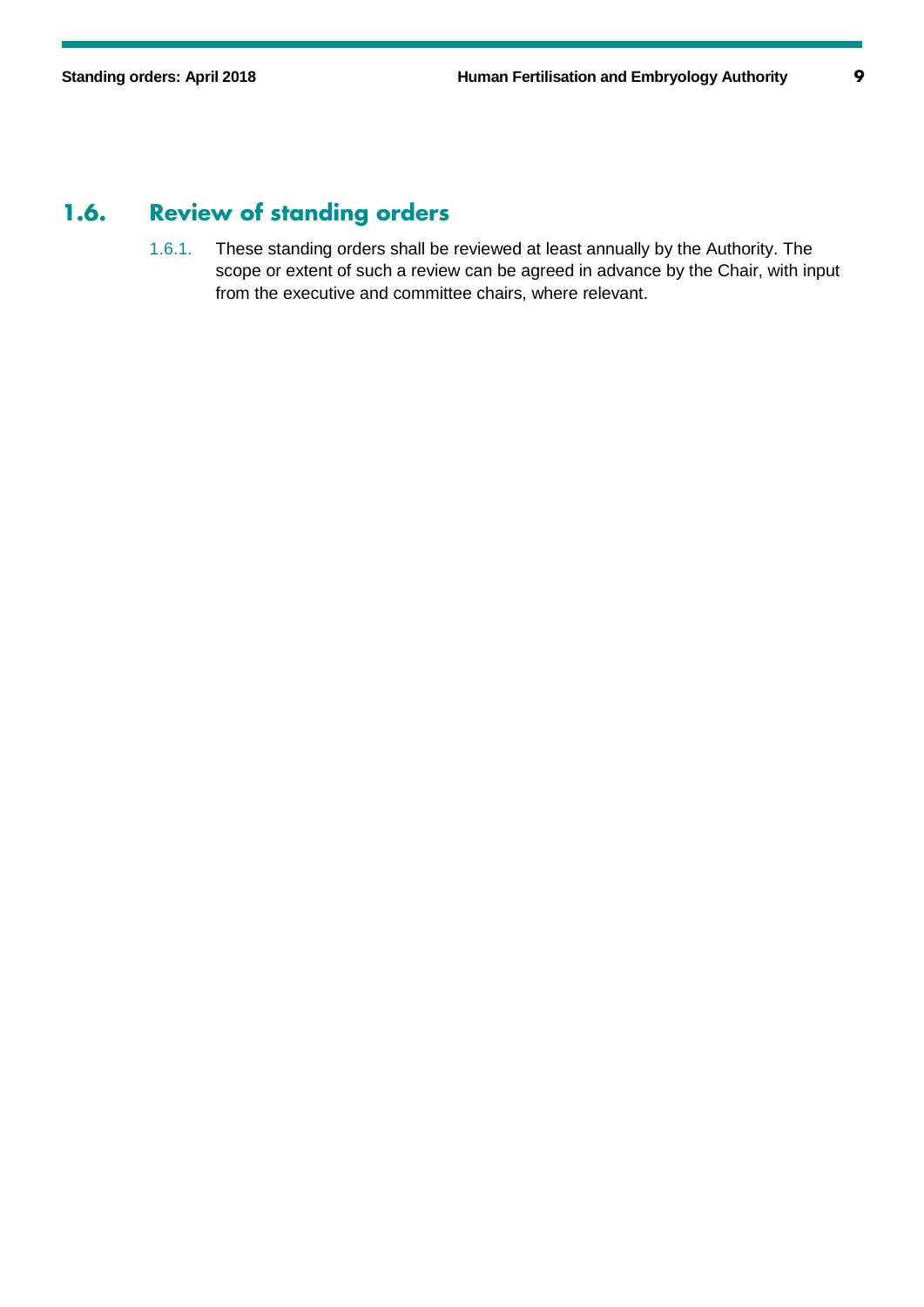### **2. Interpretation**

# **2.1. Role of Chair of the Authority**

2.1.1. The Chair of the HFEA shall be the final authority on the interpretation of these standing orders.

### **2.2. Definition of terms**

2.2.1. The following terms are used in these standing orders:

'The Act' means the Human and Fertilisation and Embryology Act 1990 (as amended).

'Adviser' means persons appointed to provide advice to the Authority, its committees or working groups.

'Advisory group' means a group of persons appointed to provide advice to the Authority, its committees or working groups.

'Chair of the HFEA' means the person appointed by the Secretary of State for Health to chair the HFEA and shall be deemed to include the Deputy Chair of the Authority, if the Chair is absent from the meeting or is otherwise unavailable.

'Chief Executive' means the person appointed by the HFEA to act as Chief Officer and Accounting Officer of the Authority.

'Committee' means a committee established by the HFEA (under s.9A(2)of the Act).

'Committee members' means persons formally appointed by the Chair of the HFEA to sit on or to chair specific committees.

'Corporate Management Group' (CMG) means the executive management group established by the Chief Executive for effective management of the HFEA.

'Deputy Chair of the HFEA' means the HFEA member appointed by the Secretary of State to take on the Chair's duties if the Chair of the HFEA is absent for any reason.

'Lay member' means a member of the Authority, who is not, nor has been:

• a medical practitioner registered under the Medical Act 1983,

• concerned with keeping or using gametes or embryos outside the body, or

• directly concerned with commissioning or funding any research involving such keeping or use, or actively participated in any decision to do so.

'Officer' means a member of the CMG.

'Secretary of State' means the Secretary of State for Health.

'Working group' means a non-standing committee of the HFEA, established and maintained for a specific purpose.

'Working group members' means persons formally appointed by the Chair of the HFEA to sit on or to chair specific working groups.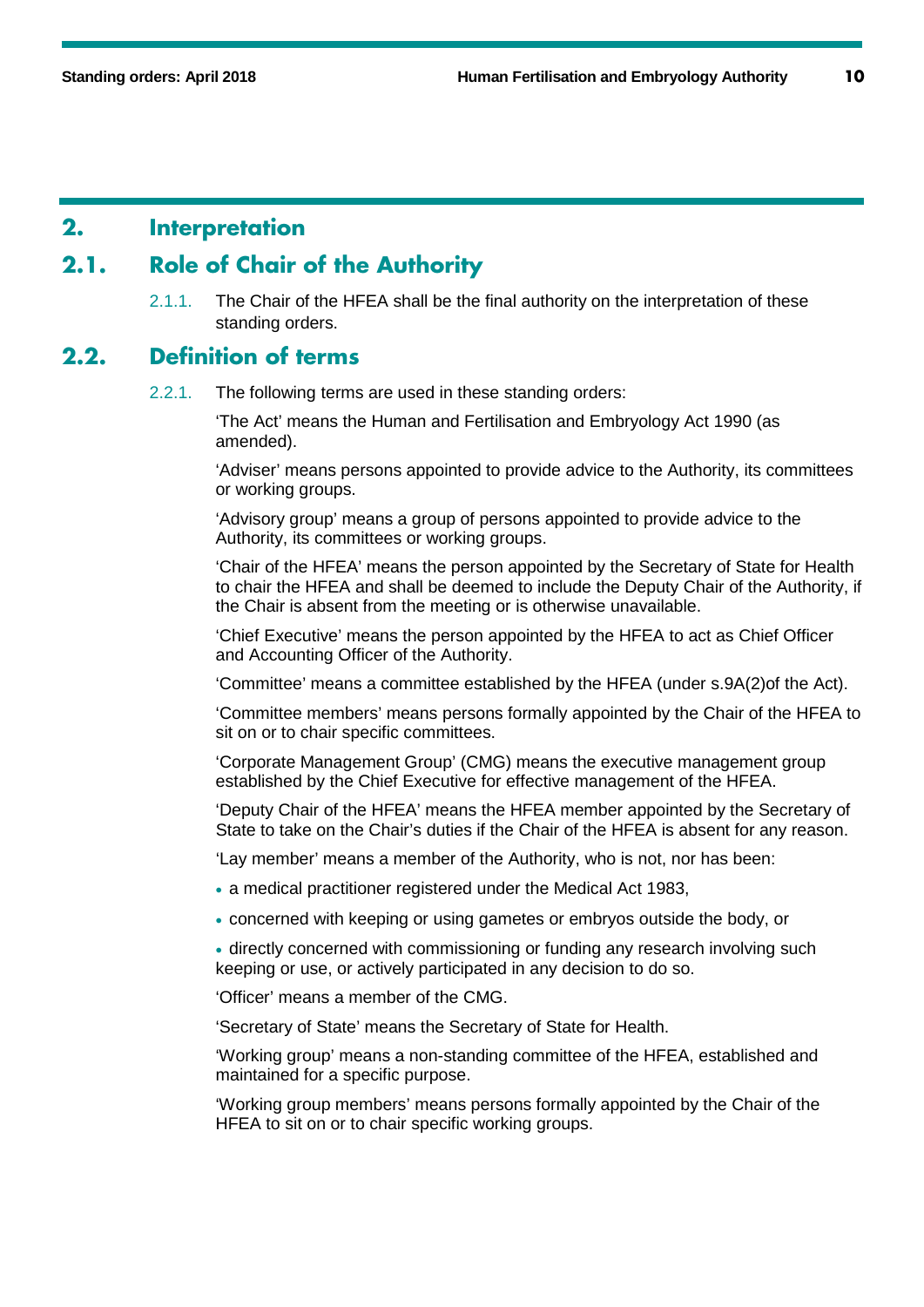### **3. The Authority**

### **3.1. Responsibilities of Authority members**

- 3.1.1. Authority members shall, at all times, act in accordance with the provisions of the Act and with the provisions of the Code of conduct for Authority members annexed to these standing orders.
- 3.1.2. Authority members shall not give the Chief Executive instructions which conflict with his/her duties as the Authority's accounting officer.
- 3.1.3. No Authority member shall solicit for any person any appointment as a member or employee of the Authority, or recommend any person for such appointment.
- 3.1.4. Authority members shall, as soon as possible, disclose to the Chief Executive any relationship between them and a candidate of whose candidature they become aware. It shall be the duty of the Chief Executive to report to the Authority any such disclosure made.
- 3.1.5. Authority members shall, in the conduct of Authority business, have regard to the functions and duties of the Authority set out in sections 8 and 8ZA of the Act.
- 3.1.6. Authority members shall, in the conduct of Authority business, comply with all relevant legislation applying to public bodies and with government policies on information assurance and data security. In addition, Authority members shall have proper regard to the principles set out in the statutory code of practice for regulators ('The regulators' code').
- 3.1.7. Authority members shall ensure that the financial transactions of the Authority are carried out in accordance with the standing financial instructions and other financial procedures adopted by the Authority.
- 3.1.8. The Authority shall appoint an Authority member to act as equality champion, who will promote compliance with equalities legislation and from time-to-time report to the Authority on it.

### **3.2. Responsibilities of Authority members, committee members and employees**

- 3.2.1. In the conduct of operational activities, Authority members and employees shall comply with applicable policies approved by the HFEA.
- 3.2.2. Authority members, committee members and employees shall ensure compliance with the financial procedures for procurement and payment of goods and services, budget management and travel and subsistence adopted by the Authority.

## **3.3. Particular responsibilities of Chair of the Authority**

- 3.3.1. The Chair of the HFEA shall in addition to the responsibilities shared by all Authority members have particular responsibility for:
	- a) approving the agenda for meetings of the Authority
	- b) chairing meetings of the Authority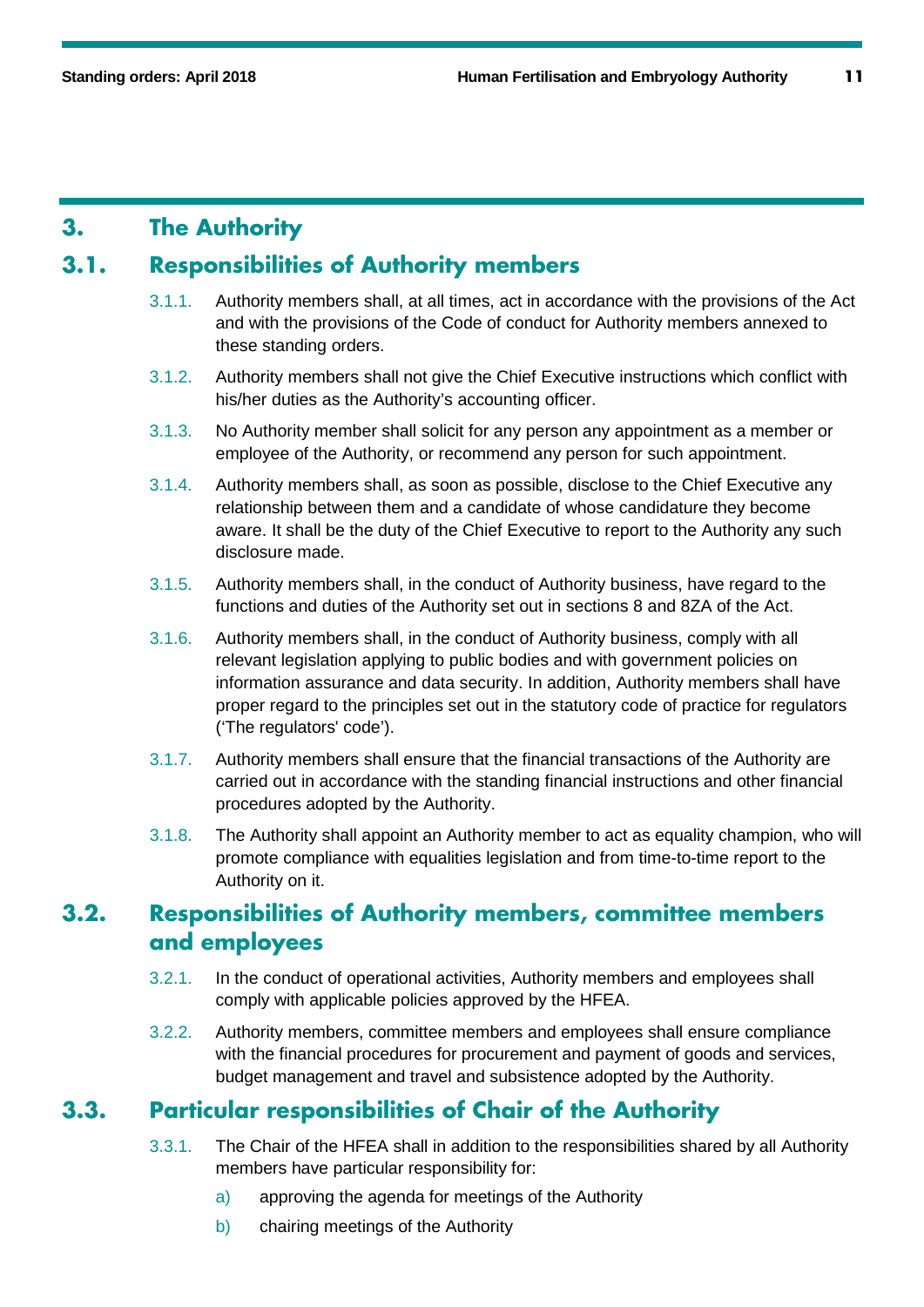- c) signing minutes of Authority meetings
- d) briefing Authority members
- e) ensuring that these standing orders are complied with
- f) the appraisal of Authority members
- g) the appraisal of the Chief Executive
- h) the appointment of members to committees or working groups
- i) taking decisions on litigation
- j) ensuring a log of whistle blowing incidents is maintained
- $k$ ) liaison with the Secretary of State for Health and other relevant Ministers on behalf of the Authority
- l) representing the HFEA to the public, and
- m) issuing 'Chair's letters' to licensed centres setting out changes of policy, the issuing of new directions under the Act, or any other important messages.
- 3.3.2. The Chair of the HFEA may consult with two or more Authority members as appropriate before discharging the particular responsibilities set out above or before undertaking any action on behalf of the Authority.

### **3.4. Particular responsibilities of Deputy Chair of the Authority**

3.4.1. Where the Chair of the HFEA has died or has ceased to hold office, or where he/she has been unable to perform his/her duties as Chair owing to illness, absence from the UK or any other cause, the Deputy Chair shall act as chair until a new Chair is appointed or the existing Chair resumes his/her duties, as the case may be; and reference to the Chair in these standing orders shall, so long as there is no Chair able to perform his/her duties, be taken to include references to the Deputy Chair.

### **3.5. Particular responsibilities of the Chief Executive**

- 3.5.1. The Chief Executive is the HFEA's designated accounting officer and, as such, is accountable to Parliament and the Secretary of State for:
	- a) safeguarding the public funds for which he/she has been charged
	- b) handling those public funds, ensuring propriety and regularity when doing so
	- c) day-to-day operations and management of the HFEA.
- 3.5.2. The Chief Executive shall establish the Corporate Management Group to ensure:
	- a) effective management of the HFEA's business and operational activities
	- b) achievement of the HFEA's strategic and statutory objectives
	- c) continuous improvement within the HFEA, and
	- d) monitoring of compliance with applicable legislation, and oversight of executive working groups on particular subjects.
- 3.5.3. The Chief Executive shall determine the membership and terms of reference of the Corporate Management Group.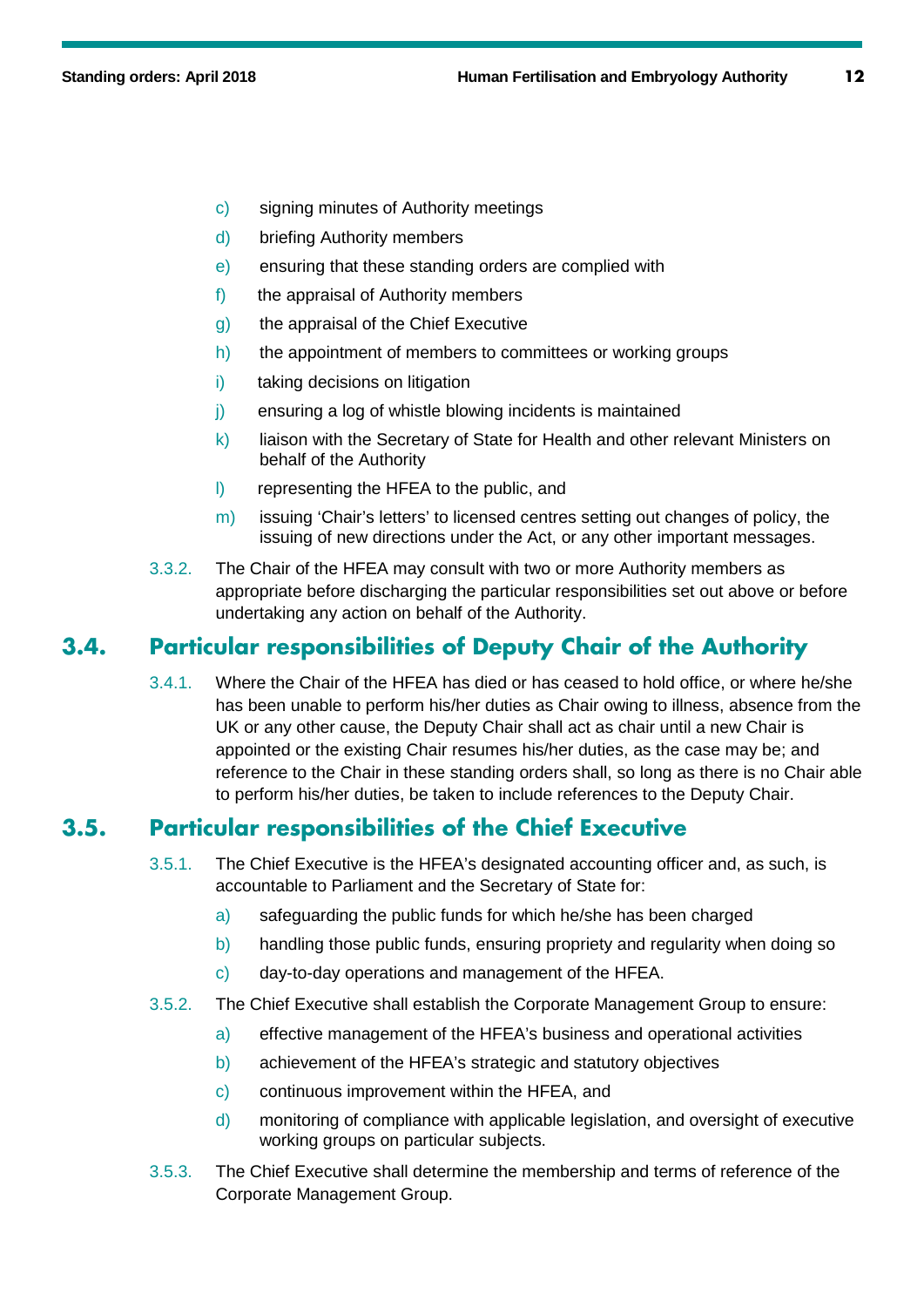# **3.6. Registers of interests and hospitality**

3.6.1. The HFEA shall maintain and publish a register of interests and a register of hospitality, formally to record declarations of Authority members and employees.

### **3.7. Declarations of interest and potential conflicts**

- 3.7.1. At every meeting of the Authority or of a committee, members shall be required to declare any interests they may have.
- 3.7.2. Authority members and committee members shall identify any potential conflicts as soon as possible after receipt of papers in advance of any meeting of the Authority or of a committee.
- 3.7.3. Where a potential for a conflict of interests is identified, Authority members and committee members shall consult and follow the 'Guidance for Authority and committee members on handling conflicts of interest'.

### **3.8. Access to external legal advice by Authority members**

3.8.1. All external legal advice must usually be commissioned through the Authority's legal advisers and no advice can be commissioned without the approval of the Chair of the HFEA or the Chief Executive.

### **3.9. Register of policies**

3.9.1. The Authority shall maintain a register of all policies approved by it and relating to the effective running of the Authority, and shall review all such policies at regular intervals.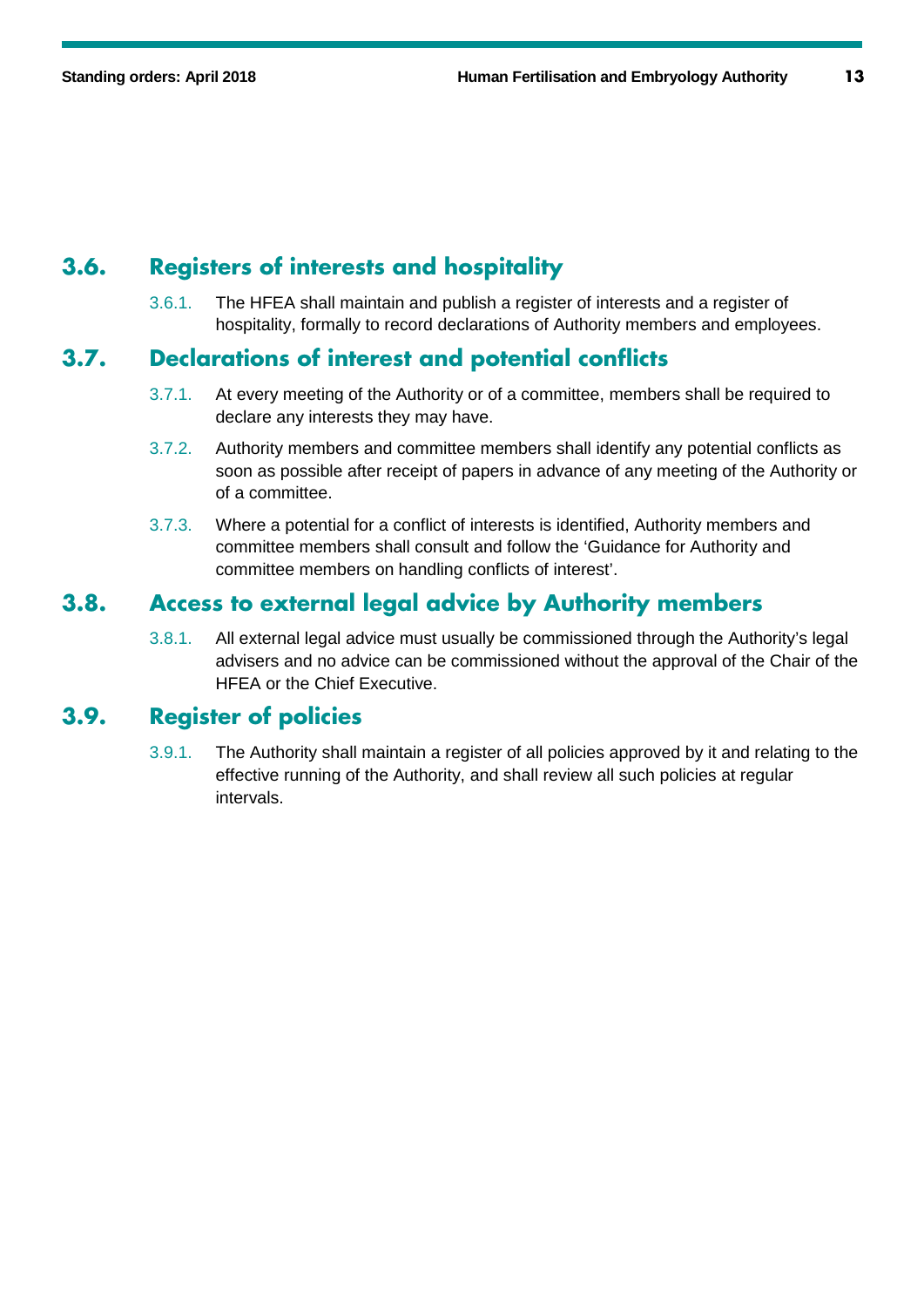### **4. Meetings**

### **4.1. Ordinary meetings**

- 4.1.1. Members of the Authority shall usually meet as a full Authority no fewer than six times in each calendar year, and such meetings shall be held at such intervals and venues as the Chair may determine.
- 4.1.2. All ordinary meetings of the Authority will be open to members of the public to attend.
- 4.1.3. All ordinary meetings may begin with a private session of the Authority (which may, at the Chair's discretion, be attended by officers, advisers, auditors or Department of Health representatives), at which may normally be discussed:
	- a) any legal update
	- b) any commercially sensitive matters, and
	- c) any other business that the Chair judges is reasonable to be conducted in private.

### **4.2. Extraordinary meetings**

- 4.2.1. In addition to the fixed ordinary meetings, extraordinary meetings of the Authority may be called:
	- a) at any time by the Chair, and
	- b) subject to paragraph 4.2.2, at the request of any Authority member.
- 4.2.2. An extraordinary meeting requested by an Authority member shall only be held if:
	- a) the request is made in writing to the Chair of the Authority, specifying the item(s) to be considered at the meeting
	- b) the written request is signed by at least one-third of the Authority members, and
	- c) the written request sets out the need for an extraordinary meeting and the reason why the matters to be considered should not be considered at the next ordinary meeting of the Authority.
- 4.2.3. It will be for the Chair to decide whether the extraordinary meeting is held in public or in private.

### **4.3. Written resolutions**

- 4.3.1. A written resolution shall be as valid and effectual as if it had been passed at a full meeting of the Authority provided that:
	- a) the resolution is circulated by email to all Authority members
	- b) Authority members shall have at least three days to respond to the resolution
	- c) no fewer than one-third of the Authority members respond, and
	- d) the majority of those responding are in favour of, and approve, the resolution.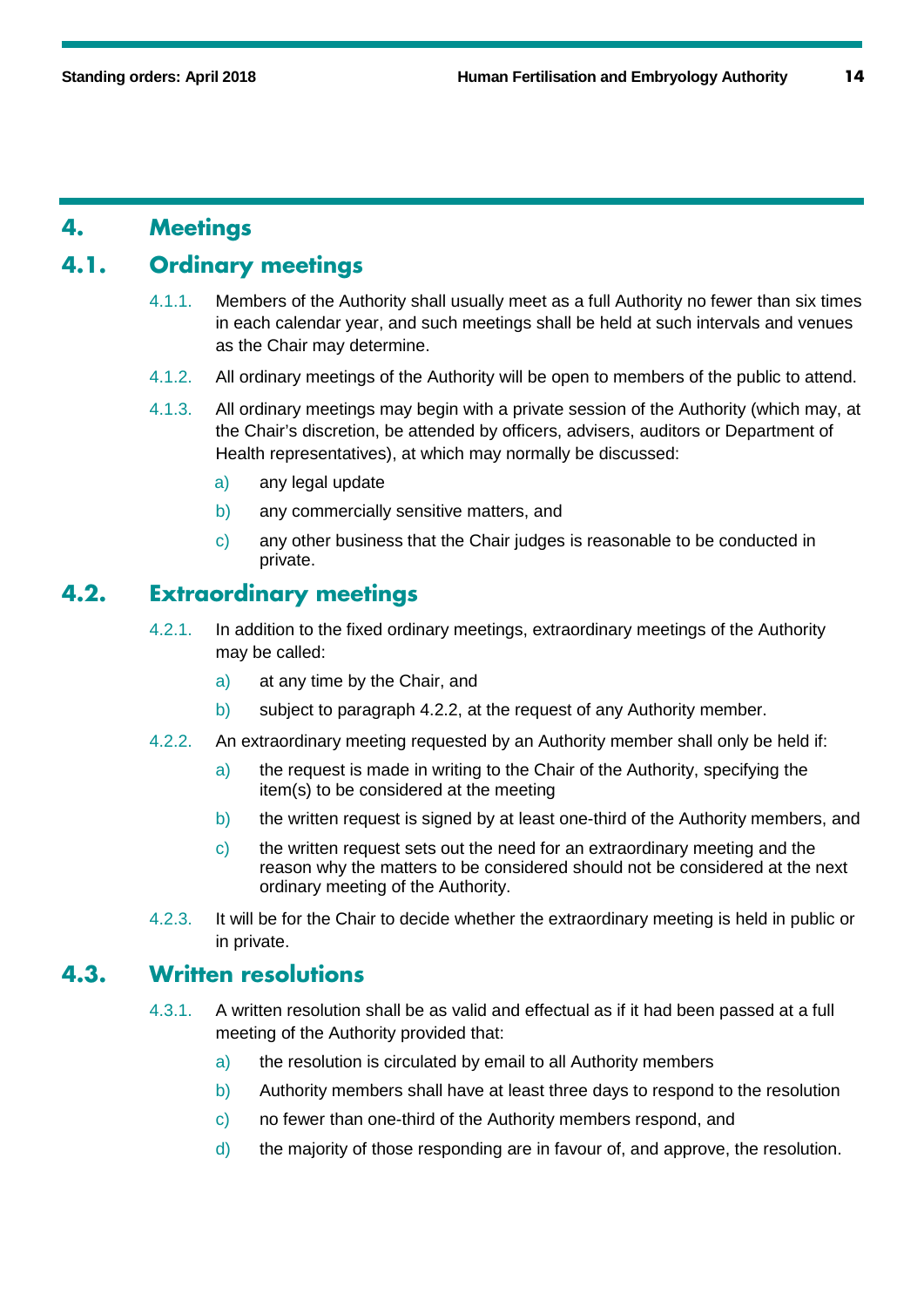### **4.4. Notice of meetings and written resolutions**

- 4.4.1. Other than in exceptional circumstances, the Chair of the HFEA shall notify Authority members of the dates of the ordinary meetings of the Authority in any calendar year at least one month before the beginning of that year.
- 4.4.2. Failure to serve notice on any Authority member shall not affect the validity of an ordinary meeting.
- 4.4.3. The Chair of the HFEA shall notify Authority members of the date of an extraordinary meeting or written resolution to be considered by the Authority and shall provide Authority members with such notice as is reasonable in the circumstances.

### **4.5. Agendas**

- 4.5.1. The Chair of the Authority, in consultation with the Chief Executive, shall determine the agenda for all meetings of the full Authority.
- 4.5.2. An Authority member desiring a matter to be included on an agenda shall make his/her request to the Chair at least 10 working days before the meeting, and should include appropriate supporting information. Requests made less than 10 days before a meeting may be included on the agenda at the discretion of the Chair.
- 4.5.3. Papers may be tabled at a meeting of the full Authority only with the permission of the Chair and no business other than that set out in the agenda shall be considered at a meeting of the Authority, except where the Chair considers that the nature or urgency of the matter is such that it would be desirable to consider the matter at that meeting.
- 4.5.4. Agenda items which are not considered at a meeting may be carried forward for consideration at an appropriate later ordinary meeting, or at an extraordinary meeting.

### **4.6. Distribution of papers**

- 4.6.1. The Chief Executive shall endeavour to ensure that agendas and supporting papers (where possible) are sent to Authority members in good time before an Authority meeting, and shall usually send out such papers five working days before the meeting.
- 4.6.2. Agendas and papers may be distributed by such method as the Chief Executive considers appropriate, including by email.
- 4.6.3. Agendas and papers for a meeting, including those sent by email, shall be deemed to have been received on the day following the day they were sent.
- 4.6.4. Provided that the agenda and/or papers for a meeting have been sent to Authority members in accordance with this standing order, their non-receipt by any Authority member shall not invalidate the business transacted at that meeting.
- 4.6.5. Papers for consideration by the full Authority or by a committee shall be presented in the standard template approved by the Chief Executive.
- 4.6.6. The papers considered by Authority members at a meeting of the Authority and the minutes of the meetings of the Authority shall be published in accordance with the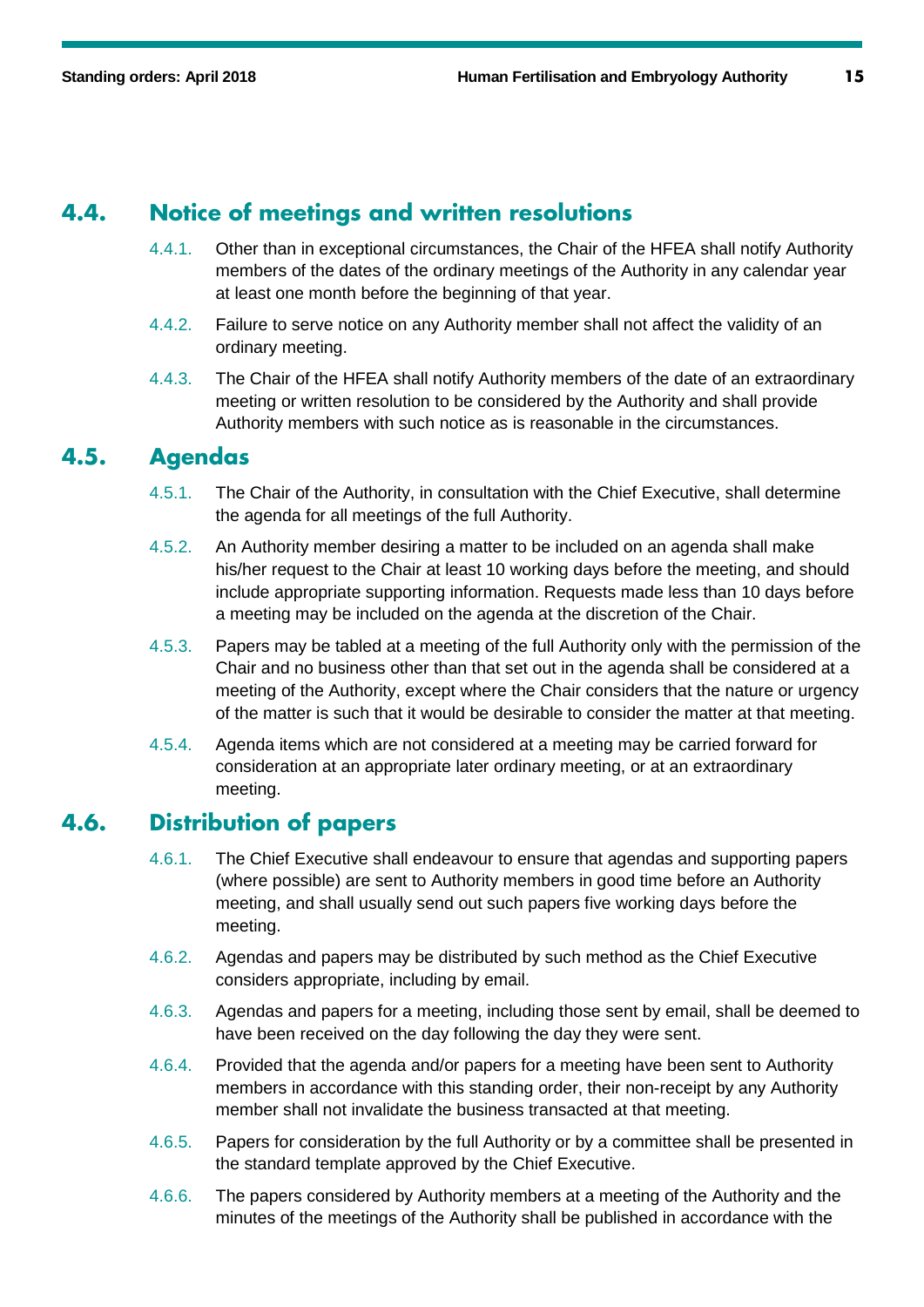HFEA's policy on the publication of Authority and committee papers and shall be made available to the public in accordance with the HFEA's publication scheme and the Freedom of Information Act 2000.

# **4.7. Chair of meeting**

- 4.7.1. At any meeting of the Authority, the Chair, if present, shall preside. If the Chair is absent from the meeting, the Deputy Chair shall preside. If the Chair and Deputy Chair are absent, such Authority member as the Authority members present shall choose, shall preside.
- 4.7.2. If the Chair of the HFEA is absent temporarily or is disqualified from participating on the grounds of a declared conflict of interest, the Deputy Chair, if present, shall preside. If the Chair and Deputy Chair are absent, or are disqualified from participating, such Authority member as the Authority members present shall choose, shall preside.
- 4.7.3. The decision of the Chair of the meeting on questions of order, procedure, relevancy, regularity and any other matters shall be final.

### **4.8. Quorum**

- 4.8.1. No business shall be transacted at a meeting unless at least one third of the Authority members are in attendance at that meeting.
- 4.8.2. At the discretion of the Chair, Authority members may attend meetings of the Authority by telephone or video-conferencing.
- 4.8.3. In determining whether or not there is a quorum, the Chair shall take into account the provisions of section 4 (4) of Schedule 1 of the Act regarding the composition of the Authority. If the quorum comprises a majority of non-lay Authority members, the Chair of the HFEA may decide that a particular vote or decision cannot be taken. The decision of the Chair on such matters is final.
- 4.8.4. Any Authority member (including the Chair of the Authority) who has been disqualified from participating in the discussion on any matter and/or from voting on any question by reason of the declaration of a conflict of interest shall no longer count towards the quorum. If a quorum is then not available for the discussion and/or the decision on any matter, that matter may not be discussed further or voted upon at that meeting. Such a position shall be recorded in the minutes of the meeting.

### **4.9. Voting**

- 4.9.1. The Authority shall usually seek to achieve consensus on issues requiring a decision by the Authority members.
- 4.9.2. Where the Chair determines that a vote is necessary, the nature of that vote shall be at the discretion of the Chair, and may be by oral expression or show of hands or by paper ballot if a majority of the Authority members present so request.
- 4.9.3. Only those Authority members (including the Chair of the Authority) actually in attendance at the time that a vote is to be taken shall be entitled to vote. Voting by proxy is not permitted.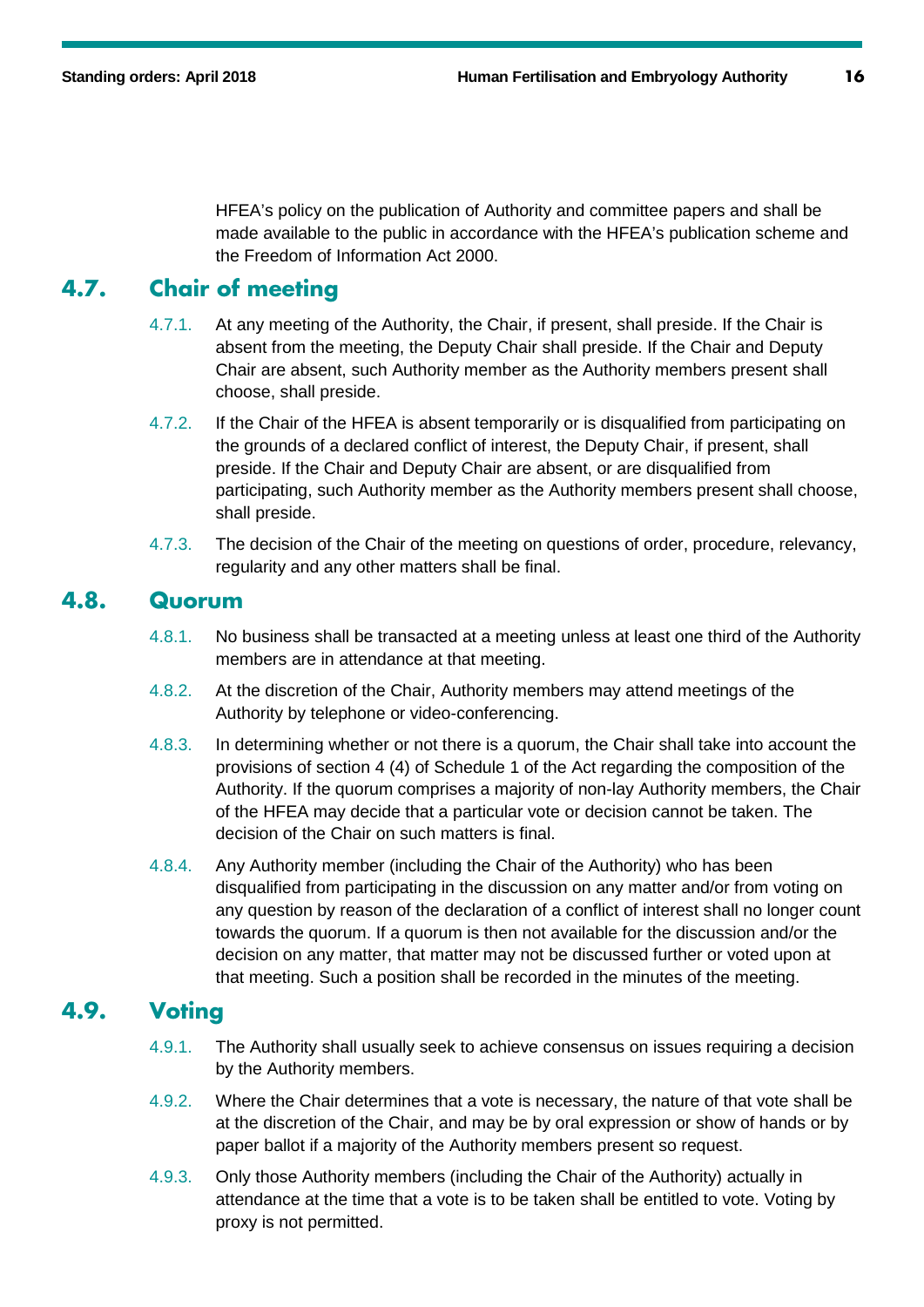- 4.9.4. Where a vote is held, the issue shall be decided by a majority of the votes of the Authority members who are in attendance at the meeting (including the Chair of the Authority) and who have not been disqualified from participating in the decision by reason of any declared conflict of interest.
- 4.9.5. In the event of the number of votes for and against a motion being equal, the Chair of the meeting shall have a second or casting vote.

### **4.10. Minutes**

- 4.10.1. The proceedings of every meeting of the Authority shall be formally recorded. The recording shall be made available on the Authority's website as soon as is reasonably practicable.
- 4.10.2. The Chief Executive shall ensure that an employee is present at every meeting of the Authority to act as secretary to that meeting and to produce the minutes of the meeting.
- 4.10.3. The names of the Chair and Authority members present at the meeting shall be recorded in the minutes.
- 4.10.4. The minutes shall not usually record:
	- a) the names of individual Authority members who made specific comments, contributions or suggestions at a meeting, or
	- b) the vote (or abstention) of individual Authority members.
- 4.10.5. If an Authority member so requests, his/her vote or the fact that he/she abstained from participating in a discussion or voting on any matter, shall be recorded in the minutes.
- 4.10.6. The draft minutes of the proceedings of a meeting of the Authority shall be drawn up and submitted for agreement by the Authority members at the next meeting, and the person chairing that meeting shall sign the minutes with any agreed amendments which may be necessary.

### **4.11. Attendance by officers and auditors**

- 4.11.1. The following persons shall be entitled to attend all meetings of the Authority and to bring any matter to the attention of the Authority members:
	- a) Chief Executive
	- b) Corporate Management Group
	- c) internal auditors, and
	- d) external auditors.

### **4.12. Attendance of non-Authority members**

4.12.1. Observers from the Department of Health and employees of the Authority may attend ordinary meetings of the Authority.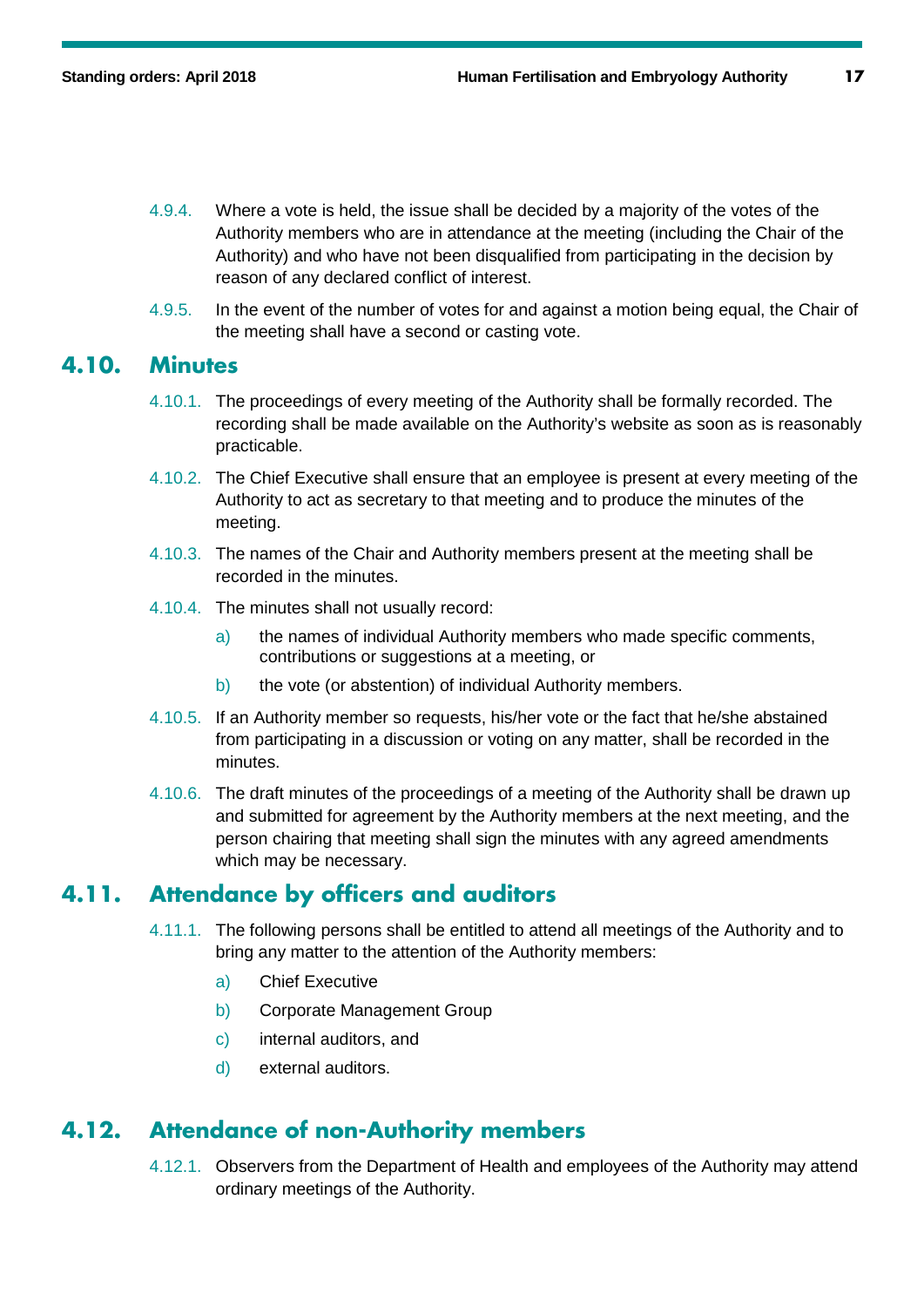- 4.12.2. At any meeting of the Authority, the Chair may require persons who are not Authority members (including members of the public, officers, other observers, and employees) to withdraw for any part of a meeting, if the Chair considers it desirable for the Authority members to meet in private or in the absence of some of those present.
- 4.12.3. The Chair of the HFEA may require any person whose presence the Chair considers to be disruptive to the proceedings to withdraw from the meeting.
- 4.12.4. The Chair of the HFEA may invite such persons as he or she considers desirable to attend a meeting of the Authority and to advise the Authority members on any matter on the agenda for that meeting.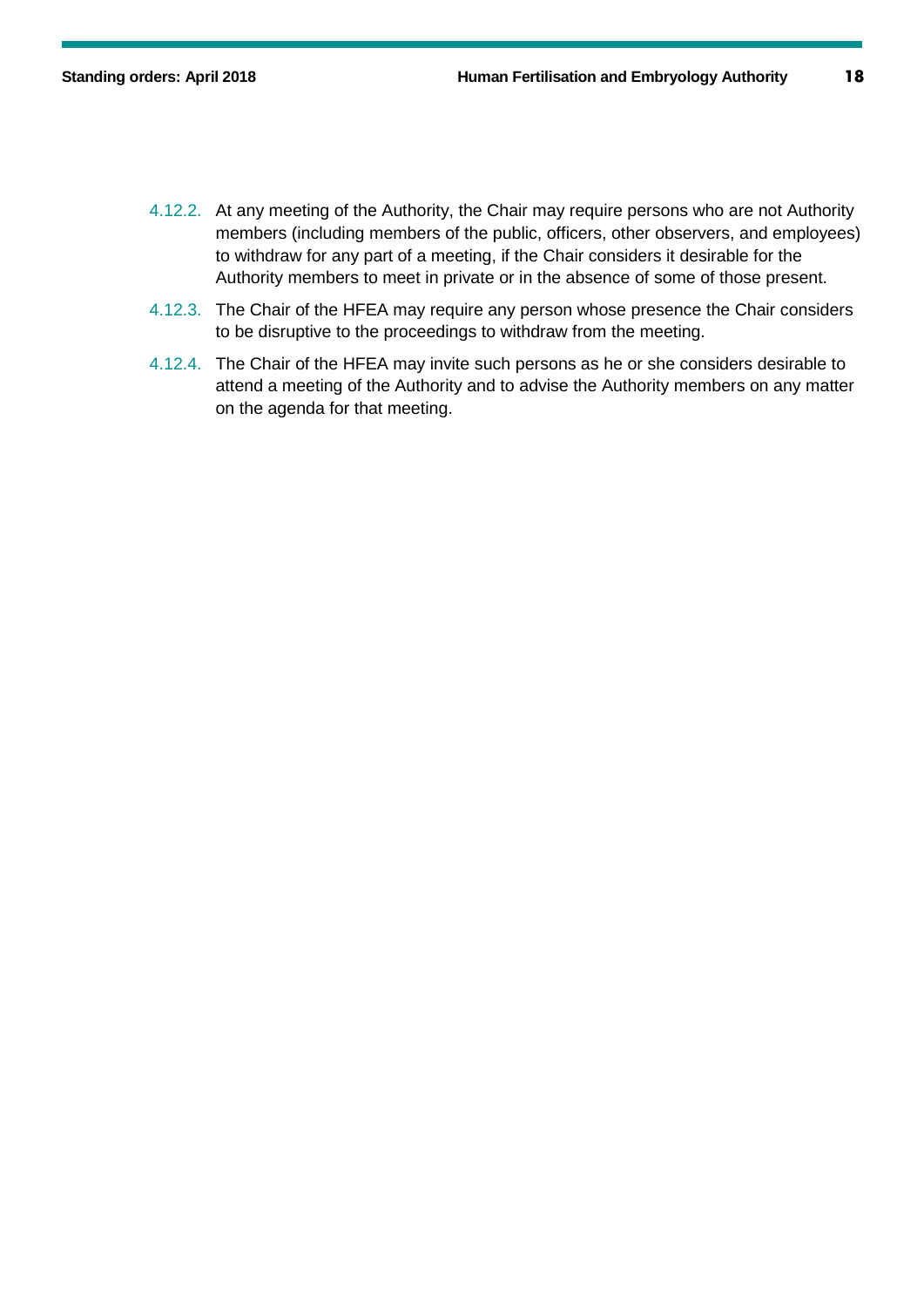### **5. Reservation of powers to the Authority**

### **5.1. List of reserved matters**

- 5.1.1. The following matters shall be reserved to the Authority and shall not be delegated:
	- a) appointment of the Chief Executive, with the approval of the Secretary of State
	- b) disciplinary action against the Chief Executive
	- c) approval and amendments of standing orders
	- d) establishing of committees and working groups
	- e) agreement of the terms of reference and reporting arrangements of committees and working groups
	- f) receiving reports from committees, working groups and individual members
	- g) the appointment of HFEA representatives on external bodies
	- h) approving the strategic aims of the HFEA
	- i) approving the HFEA's corporate strategy or any equivalent documentation required by the Department of Health
	- j) approving the HFEA's annual business plan
	- k) approving the annual budget
	- l) approving the annual report and accounts
	- m) (in consultation with the Department of Health and the Treasury) approving the structure and level of fees levied on licence holders and applicants for licences
	- $n)$  monitoring of the HFEA's performance against the strategy, the annual business plan and the budget
	- o) determination of all policies relating to the performance of the HFEA's functions under Section 8 of the Act
	- p) approval of the annual update to the Code of Practice and general directions
	- q) ratification of any urgent decisions taken by the Chair in accordance with section [5.2](#page-18-0) of these standing orders.

### <span id="page-18-0"></span>**5.2. Emergency powers of Chair and Chief Executive**

- 5.2.1. The powers which the Authority has reserved to itself in paragraph 5.1 may, in an emergency, be exercised by the Chair of the HFEA and the Chief Executive.
- 5.2.2. An emergency is any situation in which decisions or actions are required and such decisions or actions cannot be postponed until the next ordinary meeting of the Authority.
- 5.2.3. The Chair of the HFEA shall, before exercising emergency powers under this section, make best endeavours to obtain the views of Authority members on the required decision or action.
- 5.2.4. The exercise of emergency powers by the Chair of the HFEA and the Chief Executive shall be reported to the next meeting of the Authority, and may be ratified by the Authority members.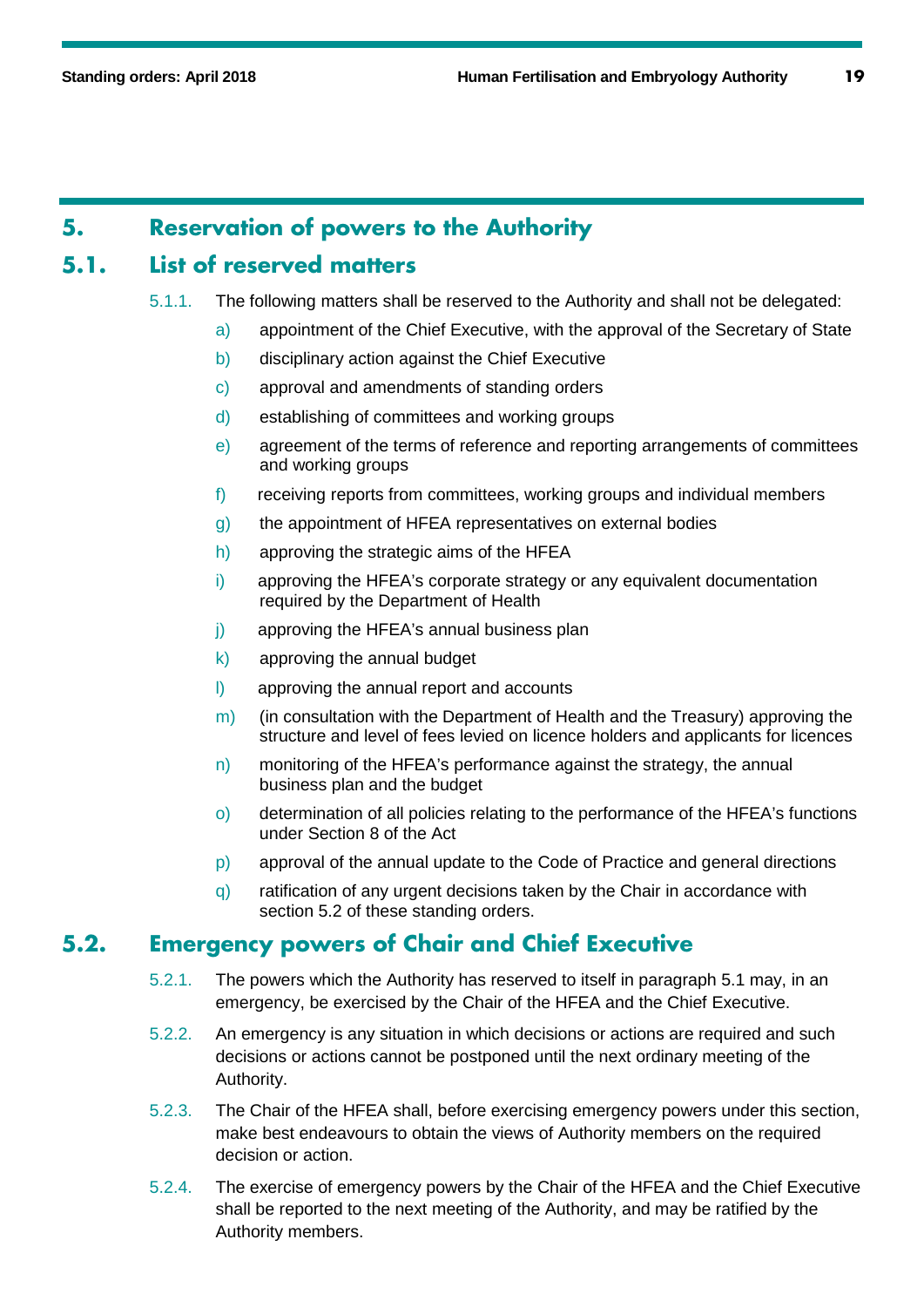### **6. Arrangements for the exercise of functions by delegation**

### **6.1. Power to delegate**

6.1.1. The matters below are delegated in accordance with section 9A of the Act.

### **6.2. Litigation**

- 6.2.1. Decisions on litigation against or on behalf of the HFEA shall be delegated to the Chair of the HFEA.
- 6.2.2. Before making a decision on litigation, the Chair of the HFEA may consult with the Deputy Chair of the HFEA and the Chair of the Audit and Governance Committee, or where appropriate, with two other Authority members.
- 6.2.3. Subject to [6.2.4](#page-19-0) below, the Chair of the HFEA shall ensure that Authority members are regularly updated on key decisions and stages reached, in respect of litigation affecting the HFEA.
- <span id="page-19-0"></span>6.2.4. Where the Chair of the HFEA considers that it would be inappropriate to update Authority members on litigation issues because there are associated matters that are yet to be determined by a committee of the HFEA, including licence applications, the Chair may defer updating Authority members until the associated matters are determined by the relevant committee.

### **6.3. Licensing functions**

- 6.3.1. The HFEA shall establish the role of Licensing Officer. The HFEA delegates to the Licensing Officer (who shall be an HFEA employee, a member of the Executive Licensing Panel and be appointed by the Chief Executive):
	- a) the exercise of certain administrative licensing functions, as set out in annex B to these standing orders and amended from time to time by the Authority.
- 6.3.2. The HFEA shall establish and maintain an Executive Licensing Panel. The HFEA delegates to the Executive Licensing Panel:
	- a) the exercise of certain routine licensing functions (including those delegated to the Licensing Officer), as set out in annex B to these standing orders and amended from time to time by the HFEA, and
	- b) the power to issue directions under sections 24(5A) to (5E) and section 24(13) of the Act.
- 6.3.3. The Executive Licensing Panel shall be constituted and shall operate in accordance with the Executive Licensing Panel protocol set out in annex C to these standing orders.
- 6.3.4. In accordance with Section 9A(2) of the Act, the HFEA shall establish and maintain a Licence Committee which will include Authority members and such additional committee members as the HFEA considers necessary.
- 6.3.5. The HFEA delegates to the Licence Committee: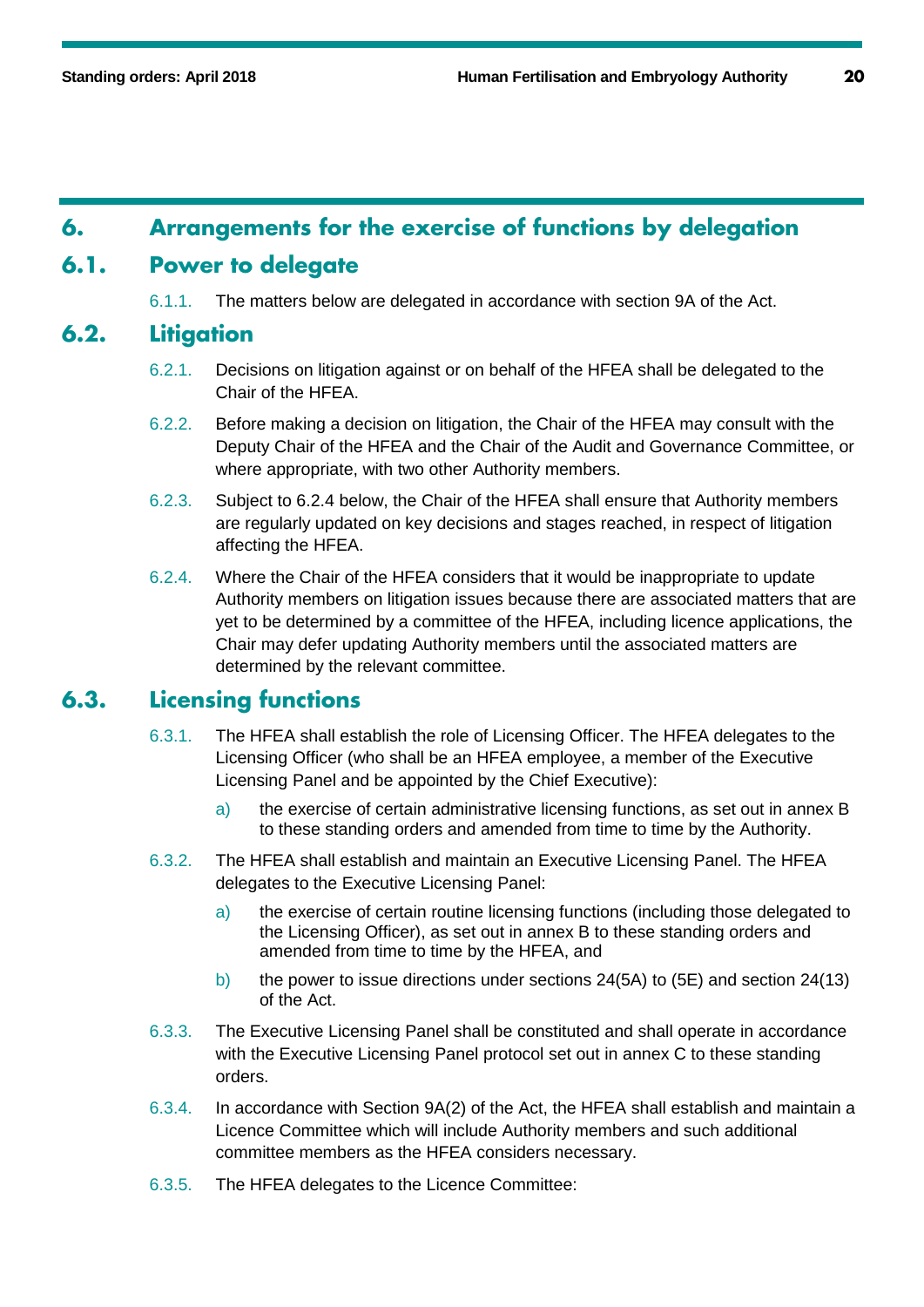- a) the exercise of its complex or controversial licensing functions (but also including those delegated to the ELP and Licensing Officer), as set out in annex B to these standing orders as amended from time to time by the HFEA, and
- b) the power to issue directions under sections 24(5A) to (5E) and section 24(13) of the Act.
- 6.3.6. Save when considering representations under Section 19(4) of the Act, the Licence Committee shall be constituted and shall operate in accordance with the Licence Committee protocol set out in annex D to these standing orders.
- 6.3.7. When considering representations under Section 19(4) of the Act, the Licence Committee shall be constituted and shall operate in accordance with the Human Fertilisation and Embryology (Procedure for Revocation, Variation or Refusal of Licences) Regulations 2009 (as amended).

### **6.4. Reconsideration of licensing decisions**

- 6.4.1. In accordance with section 20A of the Act, the HFEA shall establish and maintain an Appeals Committee.
- 6.4.2. The HFEA delegates to the Appeals Committee the power to carry out its functions under section 20 of the Act.
- 6.4.3. The Appeals Committee shall be constituted and shall operate in accordance with the Human Fertilisation and Embryology (Appeals) Regulations 2009.

### **6.5. Disclosure of information for research purposes**

- 6.5.1. The HFEA shall establish and maintain:
	- a) a Register Research Panel
	- b) a Register Research Review Panel, and
	- c) an Oversight Committee

to exercise the Authority's functions under the Human Fertilisation and Embryology (Disclosure of Information for Research Purposes) Regulations 2010.

- 6.5.2. The Authority delegates to the Register Research Panel, the power to:
	- a) authorise access to Register data for the purposes of medical or non-medical research, and
	- b) deny, suspend, revoke, vary or impose conditions upon authorisation to access Register data.
- 6.5.3. The Authority delegates to the Register Research Review Panel, the power to:
	- a) uphold or overturn the decisions of the Register Research Panel
	- b) authorise access to Register data for the purposes of medical or non-medical research, and
	- c) deny, suspend, revoke, vary or impose conditions upon authorisation to access Register data.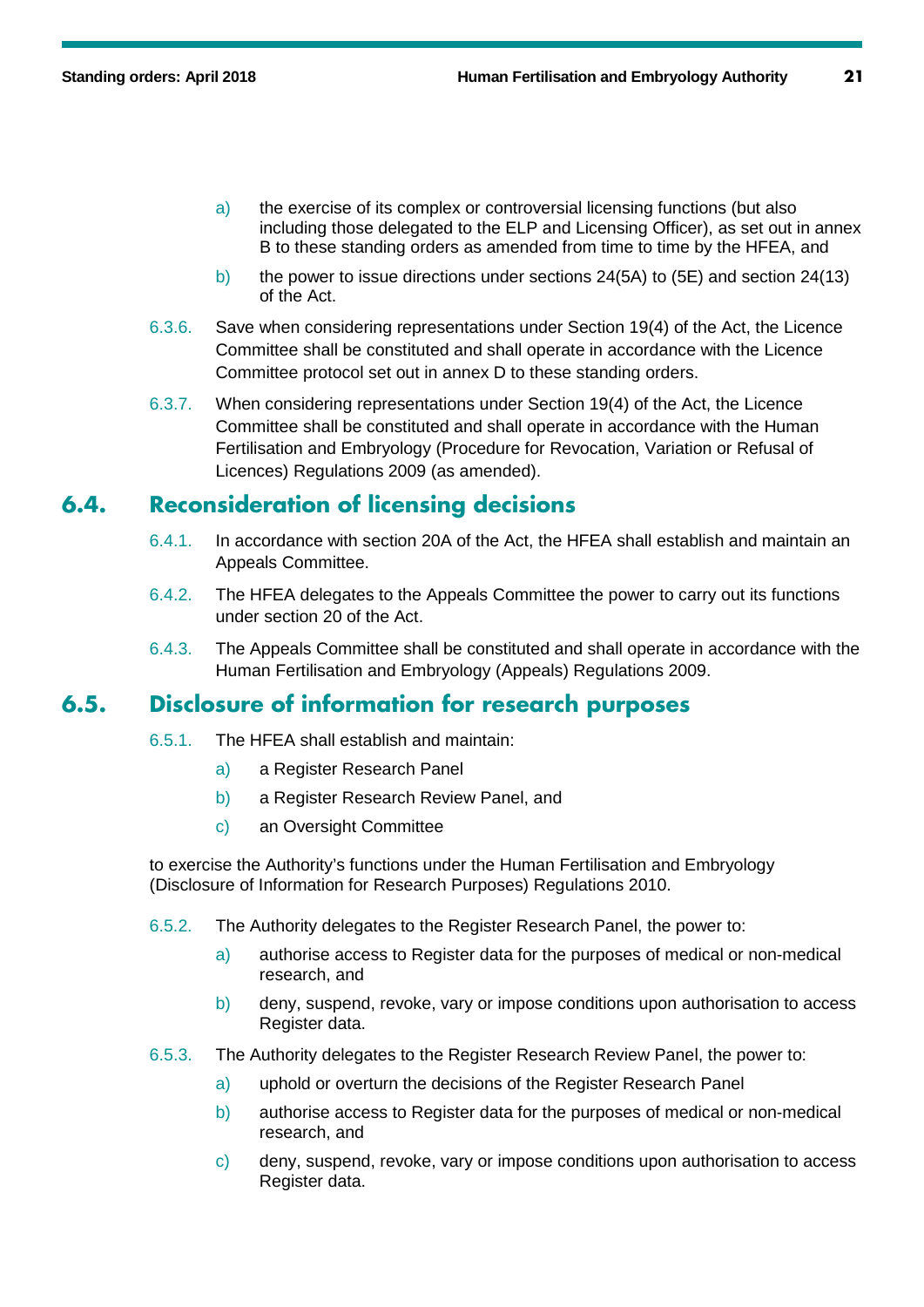6.5.4. The membership, functions, and arrangement for meetings of the Register Research Panel; Register Research Review Panel; and the Oversight Committee, shall be as set out in annex A to these standing orders.

### **6.6. Delegation of amendments to the Code of Practice, General Directions and other guidance**

- 6.6.1. The HFEA may agree from time to time to the delegation of revisions to the Code of Practice and general directions.
- 6.6.2. The terms of reference of such delegations shall be approved by Authority members at meetings of the Authority, and the minutes of that meeting shall record the matters delegated by the HFEA.

### **6.7. Delegation to other committees, working groups and individual members**

- 6.7.1. The HFEA may agree from time to time to the delegation of functions and powers to other committees, sub-committees, working groups, or individual members.
- 6.7.2. The constitution and terms of reference of these committees, sub-committees or working groups, and their specific delegated powers and those of any individual member shall be approved by Authority members at meetings of the Authority, and the minutes of such meetings shall record the matters delegated by the Authority.

### **6.8. Delegation to officers**

- 6.8.1. Those functions of the Authority, which have not been reserved by the Authority or delegated to the Chair (in Section 5 of these standing orders); or delegated to a committee, working group, panel, or officer (in Section 6 of these standing orders), shall be exercised by the Chief Executive on behalf of the Authority.
- 6.8.2. The Chief Executive shall determine which functions he/she will perform personally and shall nominate officers or other employees, as appropriate, to undertake the remaining functions for which he/she will retain accountability to the Authority.
- 6.8.3. The Chief Executive shall report periodically to the Authority on the exercise of powers so delegated.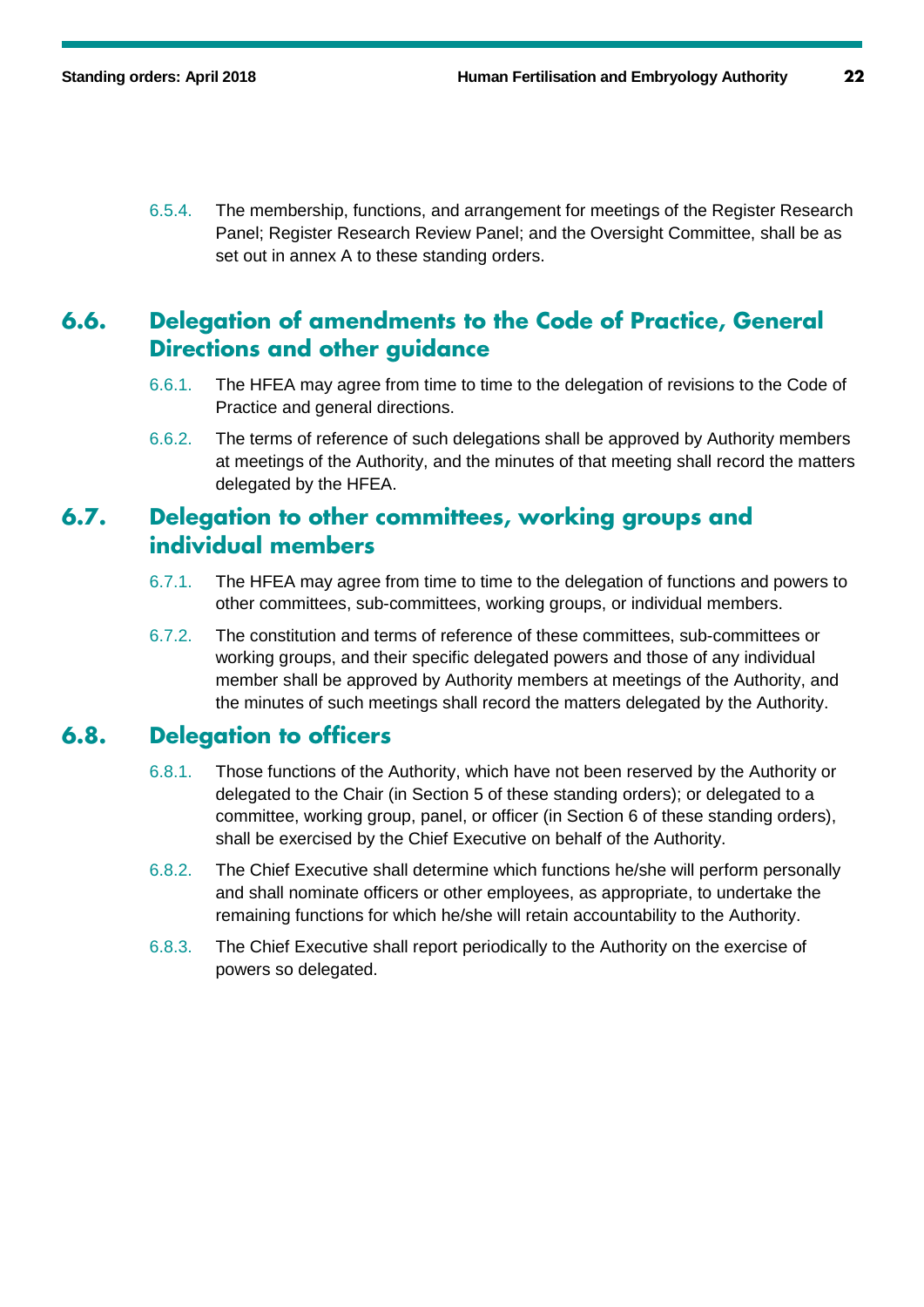### **7. Committees, working groups and advisory groups**

### **7.1. Power to establish committees and working groups**

- 7.1.1. In accordance with section 9A(2) of the Act, the Authority shall establish and maintain the committees set out in annex A to these standing orders.
- 7.1.2. In accordance with paragraph 9 of schedule 1, the Authority may from time to time, establish working groups of Authority members and other members as deemed necessary by the Authority.
- 7.1.3. A proposal to establish a working group shall identify the purpose of the group, the likely budget and employee resources needed; the outputs required of the group, and the timeframe for which the group shall exist.
- 7.1.4. The Chief Executive shall ensure that a person is appointed to act as secretary to each Committee or working group and to take the minutes of each meeting.

### **7.2. Membership of committees and working groups**

- 7.2.1. This paragraph does not apply to the Appeals Committee.
- 7.2.2. The Chair of the HFEA shall appoint the Chair of a Committee, committee members and the Chair and members of working groups established by the Authority.
- 7.2.3. The Chair of the HFEA shall only appoint persons who are not Authority members to a committee or working group where the Appointments Committee has agreed that such persons are suitable for appointment to a committee.
- 7.2.4. The remuneration for persons who are not Authority members but who have been appointed as a committee or working group member shall be as agreed from time to time with the Department of Health.
- 7.2.5. The terms of office for members of committees or working groups shall be decided by that committee or working group's Chair, but shall not normally be for more than three years.

### **7.3. Conduct of meetings of committees and working groups**

- 7.3.1. This paragraph does not apply to meetings of the Licence Committee, Executive Licensing Panel or Appeals Committee.
- 7.3.2. Subject to paragraph 7.3.3 and 7.3.4 below, and in accordance with paragraph 9 of schedule 1 to the Act, committees and working groups established by the Authority may regulate their own proceedings.
- 7.3.3. The Chair of the committee or working group shall at each meeting:
	- a) inquire whether any committee or working group member has any interests to declare, and if so, ensure that such interests are recorded
	- b) where potential conflicts are identified, ensure that the committee or working group refers to and follows the 'Guidance for Authority and committee members on handling conflicts of interest'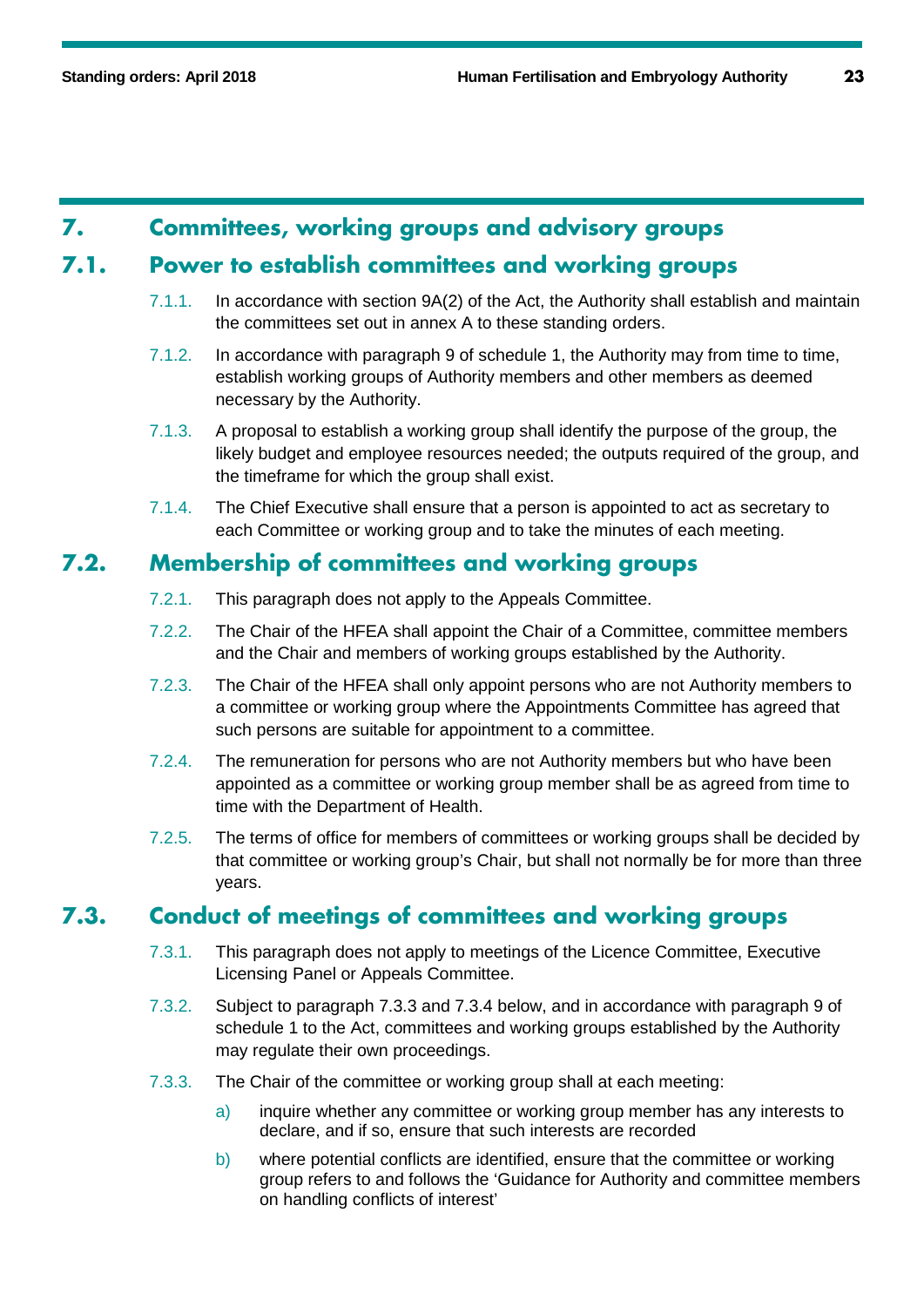- c) where appropriate, sign the minutes of any previous meetings with any agreed amendments that may be necessary; except in the case of the Remuneration and Appointments Committees, whose minutes should be signed off by the Chair as soon as they have been agreed by members following the most recent meeting, and
- d) ensure that the proceedings of the committee or working group comply with the terms of reference and delegated powers set out in Annex A to these standing orders or established by the Authority.
- 7.3.4. With the permission of the Chair of the committee or working group, committee members may participate in a meeting by the use of telephone- or video-conferencing facilities, or other appropriate means.

### **7.4. Distribution of agenda and papers**

- 7.4.1. The committee secretary shall send the agenda and papers to all committee or working group members in good time before the meeting, and usually no less than five working days before the meeting.
- 7.4.2. Papers shall be distributed by such method as is determined by the committee Chair.

### **7.5. Minutes of meetings**

7.5.1. Paragraph 4.10 of these standing orders shall apply with appropriate modifications.

### **7.6. Publication of papers**

7.6.1. The minutes of the meetings of committees shall be published in accordance with the HFEA's policy on the publication of Authority and committee papers and shall be made available to the public in accordance with the HFEA's publication scheme and the Freedom of Information Act 2000.

### **7.7. Advisers and advisory groups**

7.7.1. The Authority delegates to the Chief Executive and his/her Senior Management Team the power to appoint advisers or advisory groups to support committees or working groups, and to determine remuneration necessary (if any) for those appointees.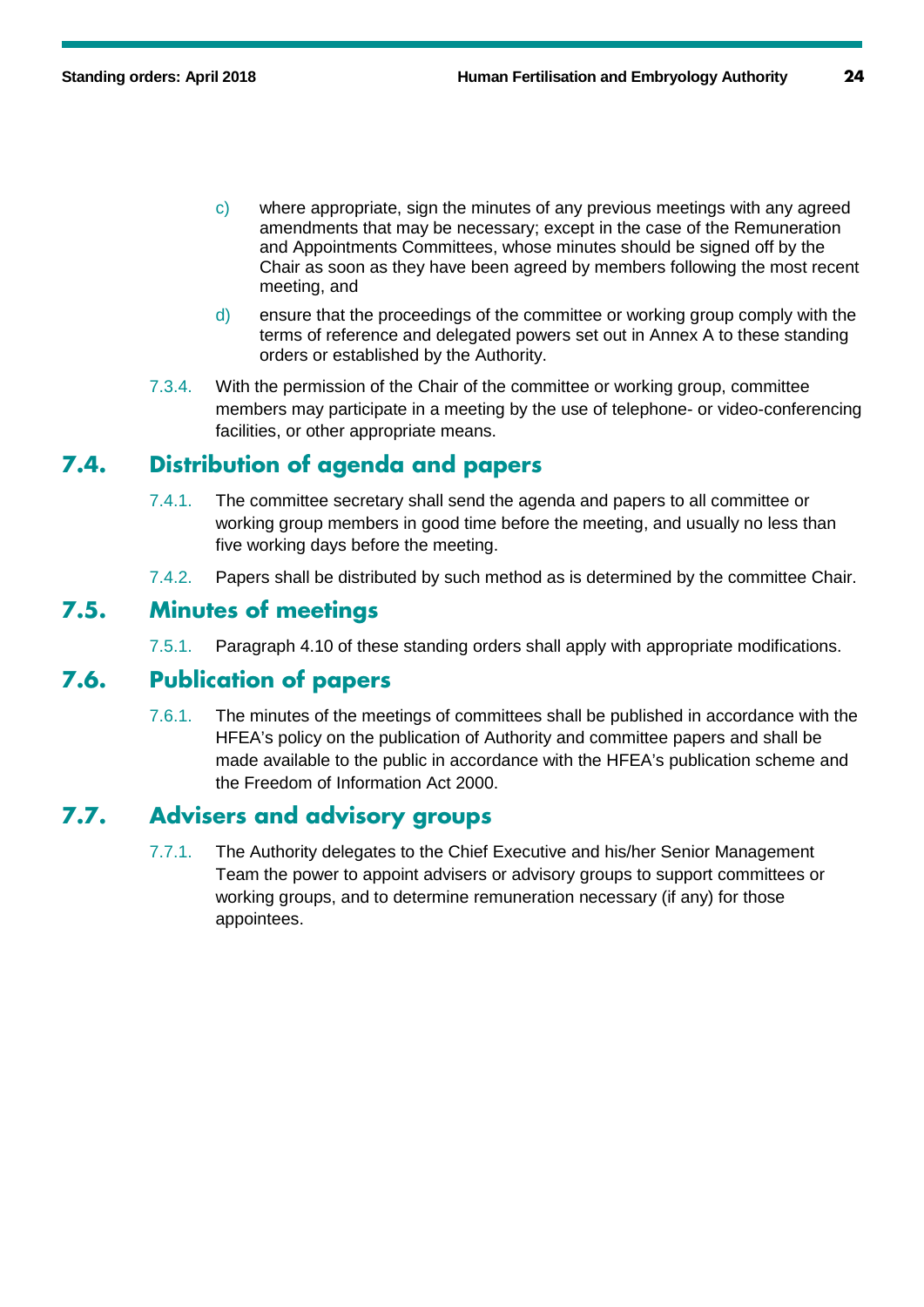### **8. Sealing and execution of documents**

### **8.1. Application of seal**

8.1.1. The application of the Authority's seal shall be authenticated by the signature of the Chair or Deputy Chair of the Authority.

### **8.2. Signing of documents**

- 8.2.1. The following Authority members and officers shall be authorised to sign deeds or other documents on behalf of the Authority:
	- a) Chair of the Authority
	- b) Deputy Chair of the Authority
	- c) Chief Executive, and
	- d) Members of the Corporate Management Group.

### **8.3. Signing of contracts**

8.3.1. Officers and employees shall be authorised to sign contracts on behalf of the Authority in accordance with the authorised delegations for ordering goods and services set out in the financial procedures approved by the Authority.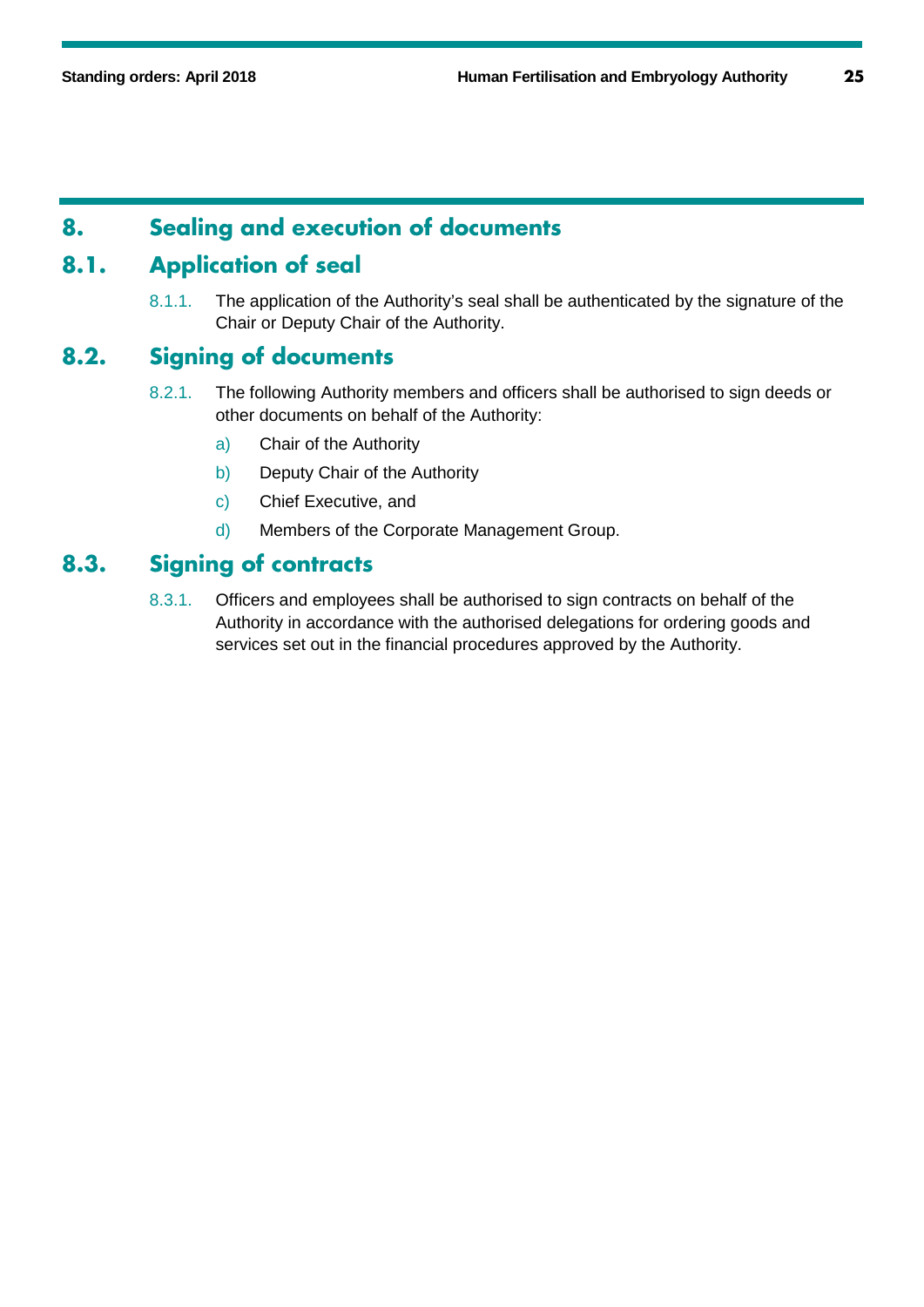# **Standing orders: Annex A**

**Standing committees and additional committees established by the Authority and their terms of reference**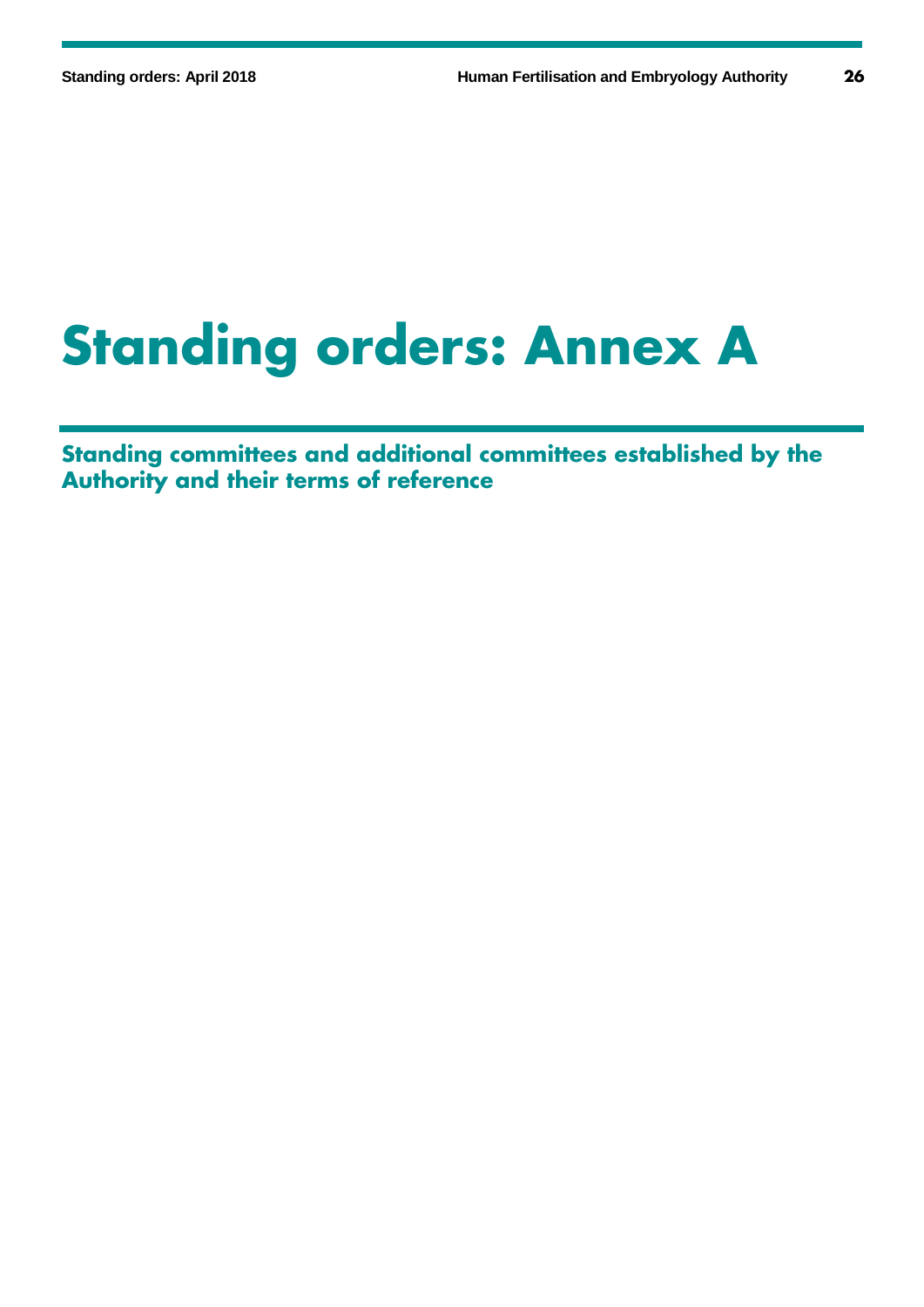## **1. Standing committees of the Authority**

- **1.1.** The Authority shall maintain the following standing committees concerned with licensing:
	- a) Licence Committee, and
	- b) Appeals Committee.
- **1.2.** The membership and procedures of the Licence Committee (other than when considering representations made under section 19(4) of the Human Fertilisation and Embryology Act 1990) are set out in the 'Protocol for the conduct of meetings of the Licence Committee' (Annex D to the Authority's standing orders).
- **1.3.** The membership and procedures of the Licence Committee when considering representations made under section 19(4) of the Human Fertilisation and Embryology Act 1990 are set out in the Human Fertilisation and Embryology (procedure for revocation, variation or refusal of licences) regulations 2009 (as amended).
- **1.4.** The membership and procedures of the Appeals Committee are set out in the Human Fertilisation and Embryology (appeals) regulations 2009.
- **1.5.** The Authority shall maintain the following additional committees:
	- a) Audit and Governance Committee
	- b) Statutory Approvals Committee
	- c) Remuneration Committee
	- d) Appointments Committee
	- e) Scientific and Clinical Advances Advisory Committee, and
	- f) Oversight Committee.
- **1.6.** A report of the activities of the non-licensing standing committees shall be presented to every ordinary meeting of the Authority (if they have met since the last Authority meeting), and presentation of such reports shall be a standing item on the agenda for all ordinary Authority meetings.
- **1.7.** All the Authority's additional standing committees may:
	- a) receive expert advice where the committee Chair considers that such advice would assist the committee in its deliberations, and
	- b) sit with a legal adviser in attendance and may allow the legal adviser to remain with the committee during any private deliberations.
- **1.8.** Where an issue is considered by a committee across several meetings, the validity of the proceedings of that committee shall not be affected by reason only that members of that committee,
	- a) who were in attendance at a former meeting were not in attendance at a later meeting of the committee, or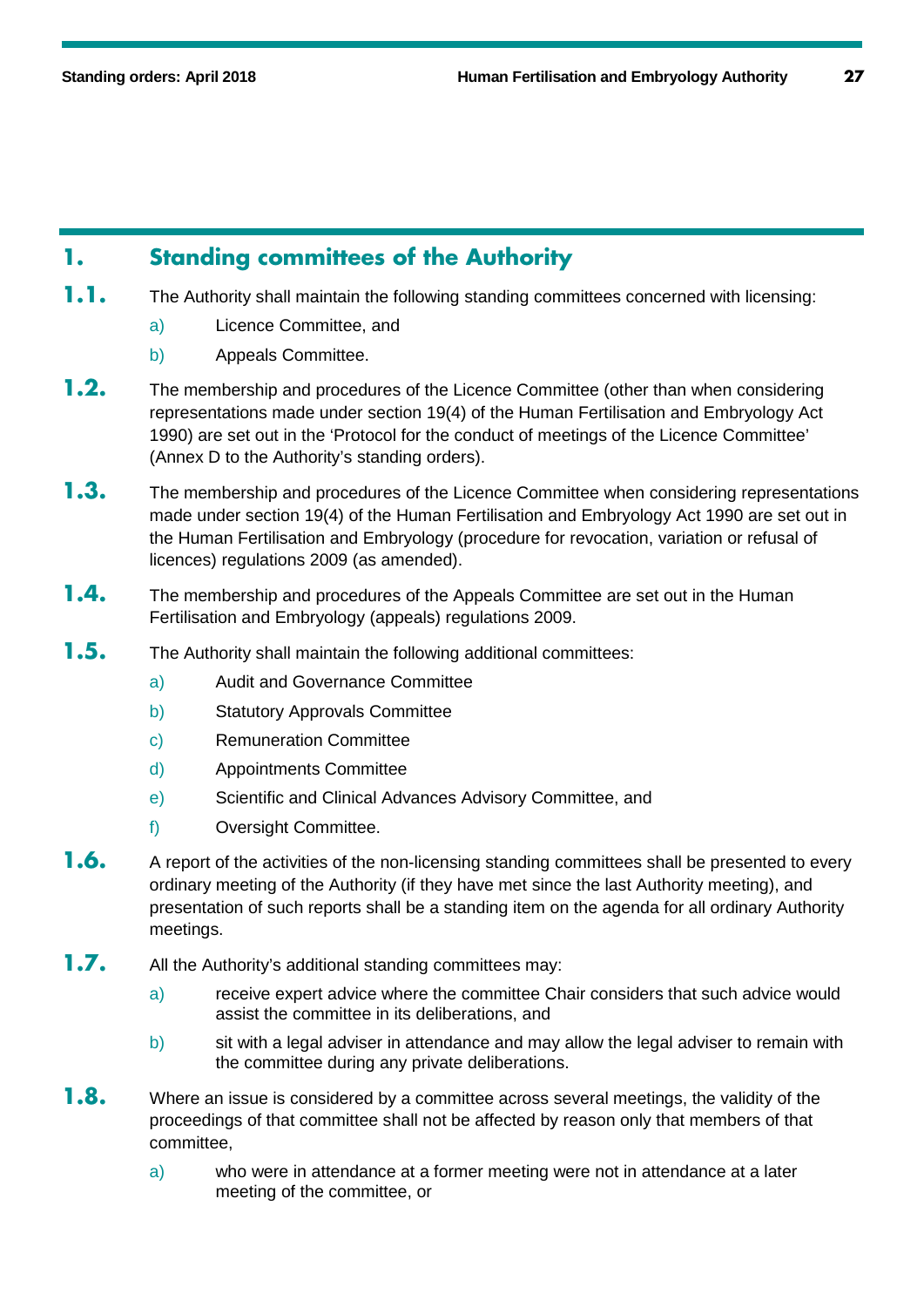- b) who were not in attendance at a former meeting of the committee are in attendance at a later meeting.
- 1.9. The validity of the proceedings of any of the committees shall not be affected by reason only of:
	- a) a defect in the appointment of any committee member, or
	- b) a vacancy in the membership of that committee.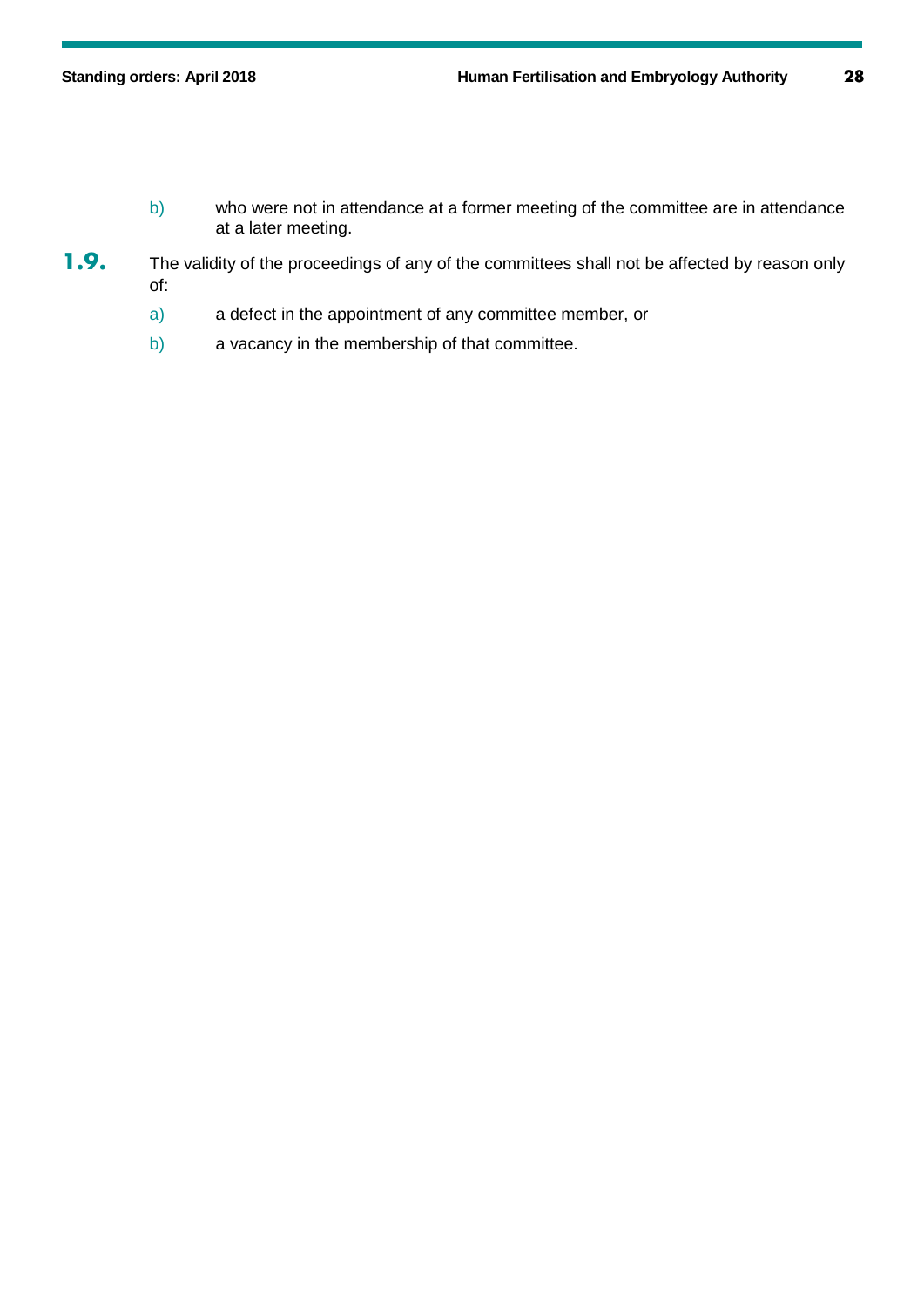# **2. The Audit and Governance Committee Purpose of the committee**

2.1. The purpose of the Audit and Governance Committee is to oversee corporate governance, risk, audit arrangements and financial matters.

### **Delegated powers and functions of the Audit and Governance Committee**

- **2.2.** The Authority delegates to the Audit and Governance Committee, the following powers:
	- a) approval of the internal audit programme, and
	- b) approval of the statement on internal control or equivalent annual governance statement included in the annual accounts.
- **2.3.** The functions of the Audit and Governance Committee shall be to:
	- a) oversee the general corporate governance of the Authority (including supervision and review of the operational effectiveness of the Authority's internal control and risk management procedures)
	- b) ensure that the Authority complies with its statutory functions, and with the requirements of the regulators' code, requirements applicable to arm's length bodies, and the principles and best practice guidance issued by the Better Regulation **Executive**
	- c) meet regularly with the Authority's internal and external auditors to ensure that the Authority is complying with statutory requirements and best practice relating to internal control systems risk management, audit, and financial reporting requirements
	- d) review the annual financial statements before their submission to the Authority focusing particularly on changes in, and compliance with accounting policies and practices, and
	- e) review and manage the effectiveness of the Authority's whistle-blowing policy.
- **2.4.** In particular, the Audit and Governance Committee shall:
	- a) review the adequacy of all risk and control related disclosure statements, together with any accompanying statement from the internal auditors, prior to endorsement by the Authority
	- b) review the adequacy of structures, processes and responsibilities for identifying and managing key risks facing the Authority
	- c) review the adequacy of internal audit policies to ensure compliance with the controls assurance standards and other relevant guidance
	- d) review the adequacy of policies and procedures for all work related to fraud and corruption as set out in the Secretary of State directions and as required by the National Health Service Counter Fraud Service
	- e) make recommendations to the Authority about the appointment (including renewal) and, where necessary, dismissal of the internal audit service and the audit fee payable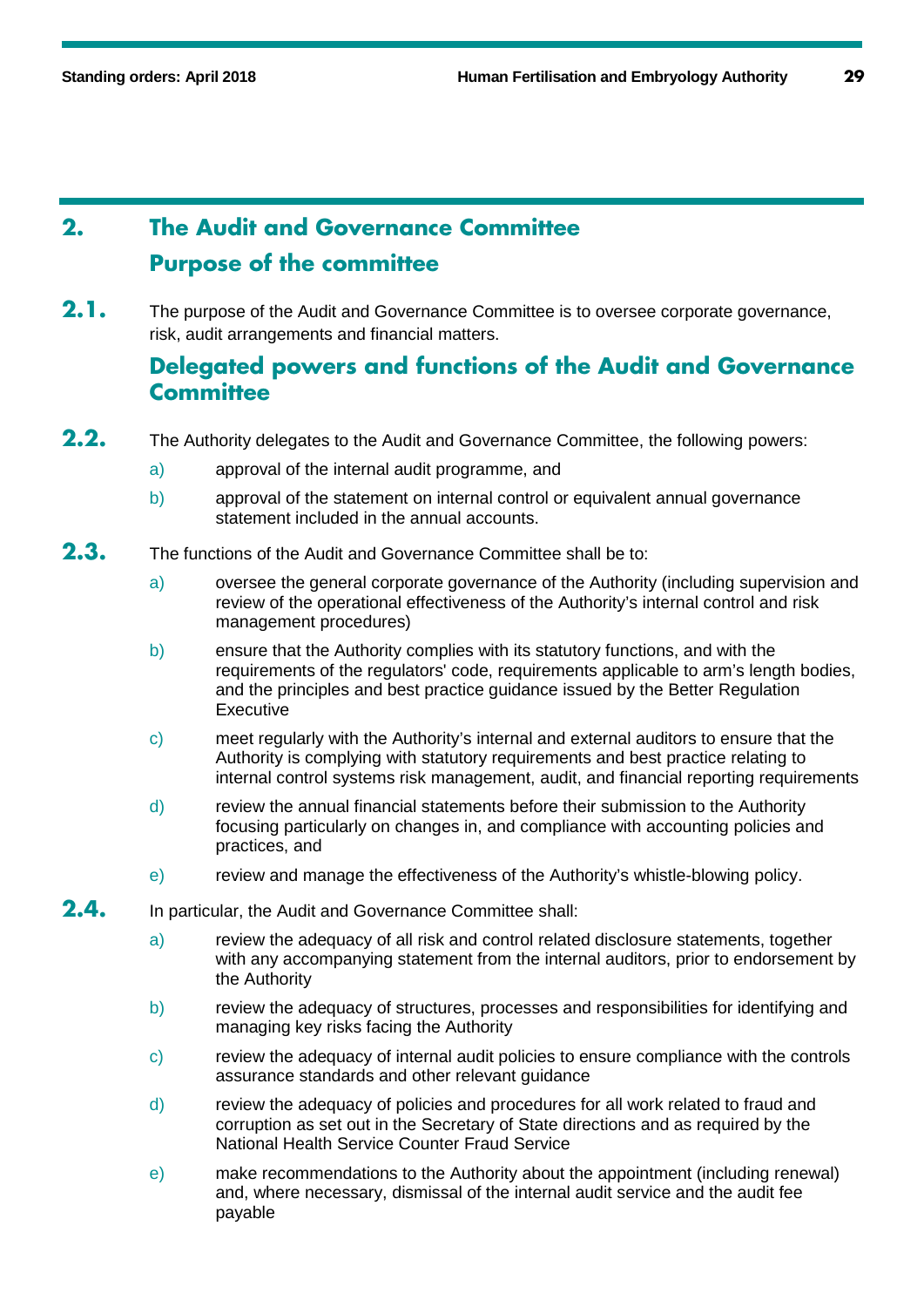- f) manage the relationship with the external auditor (the Comptroller and Auditor General), and ensure that any chargeable non-audit services provided do not compromise the auditors' independence or objectivity
- g) review the planning, conduct and conclusions of the external audit process (including review of all reports and annual audit letters, together with the associated management responses)
- h) receive reports from the tender panel established in accordance with the financial procedures approved by the Authority, and
- i) receive reports about all consultancy contracts made by the Authority.
- 2.5. In pursuance of these functions, the Authority authorises the Audit and Governance Committee to:
	- a) require a review or investigation of any procedures and activities undertaken by the Authority that fall within its remit
	- b) obtain from any employee, such information as it considers relevant to the carrying out of its functions (all employees are directed to co-operate with any request made by the Audit and Governance Committee)
	- c) obtain such external legal or other professional advice as it considers necessary to enable it to fulfil its functions, and
	- d) provide such advice or recommendations to the Chair, the Authority members and the Authority's Chief Executive, as it considers necessary or appropriate.

## **Membership of the Audit and Governance Committee**

- **2.6.** The Audit and Governance Committee shall consist of up to five members including:
	- e) a Committee Chair (who shall be an Authority member)
	- f) a Deputy Committee Chair (who shall be an Authority member)
	- g) two persons who shall not be Authority members and who have relevant legal, financial, public sector or other corporate governance expertise.
- 2.7. The Chair of the HFEA shall appoint the members of the Audit and Governance Committee.
- **2.8.** Members of the Audit and Governance Committee shall usually be appointed for a term of three years.

# **Meetings of the Audit and Governance Committee**

- **2.9.** The quorum for a meeting of the Audit and Governance Committee shall be three, which shall include the Committee Chair or Deputy Committee Chair.
- **2.10.** The Audit and Governance Committee shall usually meet no fewer than four times a year.

### **Attendance at meetings of the Audit and Governance Committee**

2.11. In addition to members of Audit and Governance Committee, the following persons shall usually attend its meetings: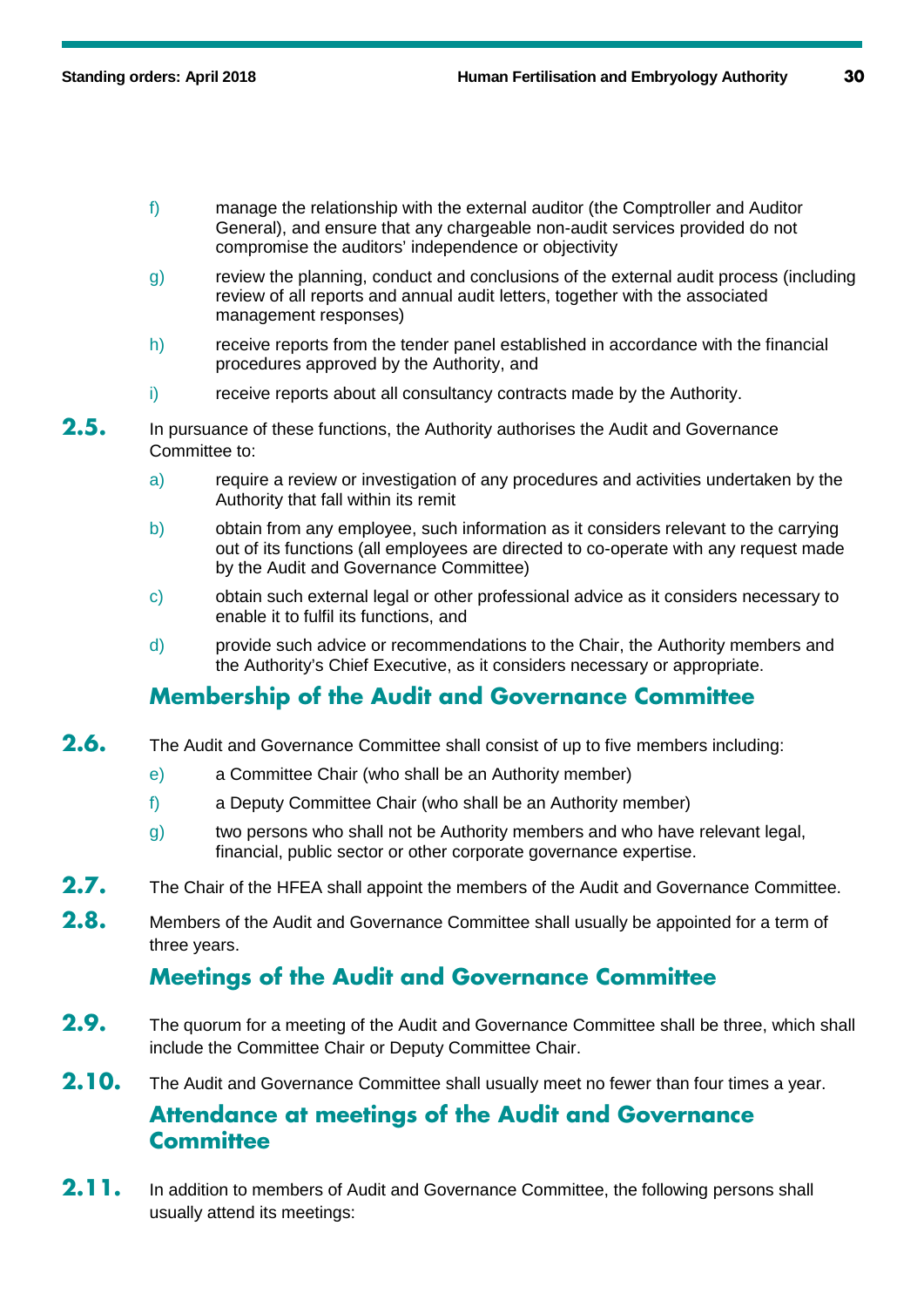- a) the Chief Executive (or his delegated representative)
- b) the Director of Finance and Resources
- c) the Head of Planning and Governance
- d) the Committee Secretary
- e) a representative from the Department of Health
- f) a representative from the Authority's internal auditors, and
- g) a representative from the Authority's external auditors.
- **2.12.** The Committee Chair may invite such other persons (including employees) as he/she considers appropriate, to attend the meetings of the committee and/or to provide advice to inform the deliberations of the committee.
- 2.13. The Committee Chair may determine when and whether it is necessary or desirable for any non-members of the Audit and Governance Committee to withdraw from the meeting to enable the committee to deliberate in private.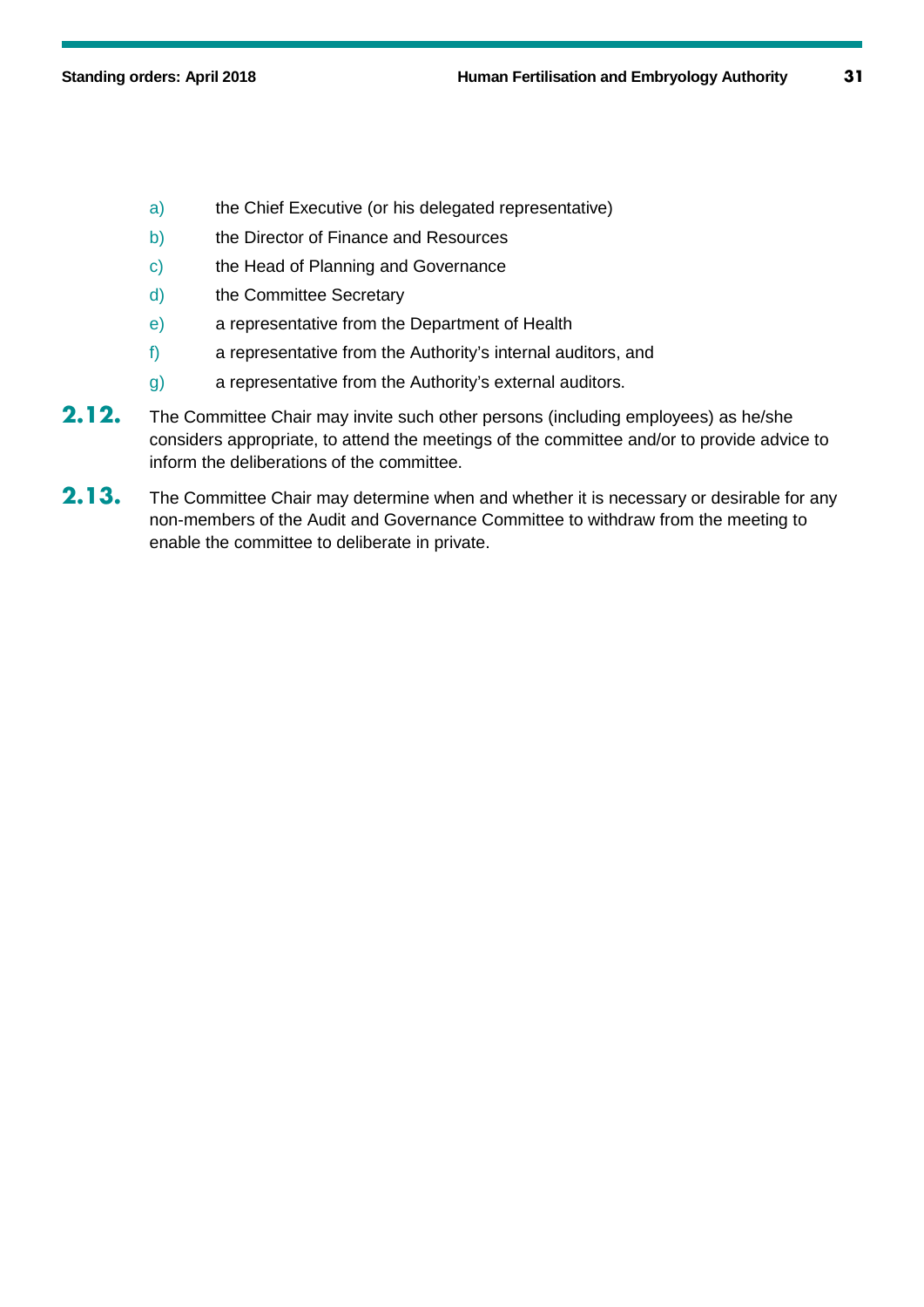# **3. The Statutory Approvals Committee Purpose of the committee**

**3.1.** The purpose of the Statutory Approvals Committee is to keep under review and to authorise the use of embryo testing; to authorise the use of mitochondrial donation treatment; to issue special directions for the import/export of gametes; and to authorise the use of novel processes in licensed activities.

### **Delegated powers and functions of the Statutory Approvals Committee**

- **3.2.** The Authority delegates to the Statutory Approvals Committee the following powers:
	- a) the authorisation of the use of embryo testing for conditions not previously authorised by the Authority (under schedule 2, paragraph 1ZA(1)(a), (b) and (c) of the Act)
	- b) the authorisation of the use of embryo testing to establish whether the tissue of any resulting child would be compatible with that of a sibling that suffers from a serious medical condition (under schedule 2, paragraph 1ZA(1)(d)
	- c) the authorisation of the use of embryo testing to establish whether an embryo is one of those whose creation was brought about by using the gametes of a particular person (under schedule 2, paragraph 1ZA(1)(e)
	- d) the authorisation of the use of maternal spindle transfer (MST) and/or pronuclear transfer (PNT) for a named patient (under The Human Fertilisation and Embryology (mitochondrial donation) regulations 2015)
	- e) the issuing of special directions for the import/export of gametes or embryos (under section 24(4AA) of the Act), and
	- f) the authorisation of the use of novel processes in licensed activities.
- **3.3.** The functions of the Statutory Approvals Committee shall include:
	- a) keeping under review the genetic conditions authorised by the Authority for embryo testing.

## **Membership of the Statutory Approvals Committee**

- **3.4.** The Statutory Approvals Committee shall consist of no more than six members, which shall include:
	- a) a Committee Chair (who shall be a lay Authority member)
	- b) a Deputy Committee Chair (who shall be a lay Authority member);
	- c) up to four other Authority members.
- **3.5.** The Chair of the HFEA shall appoint the members of the Statutory Approvals Committee.
- **3.6.** Members of the Statutory Approvals Committee shall usually be appointed for a term of three years.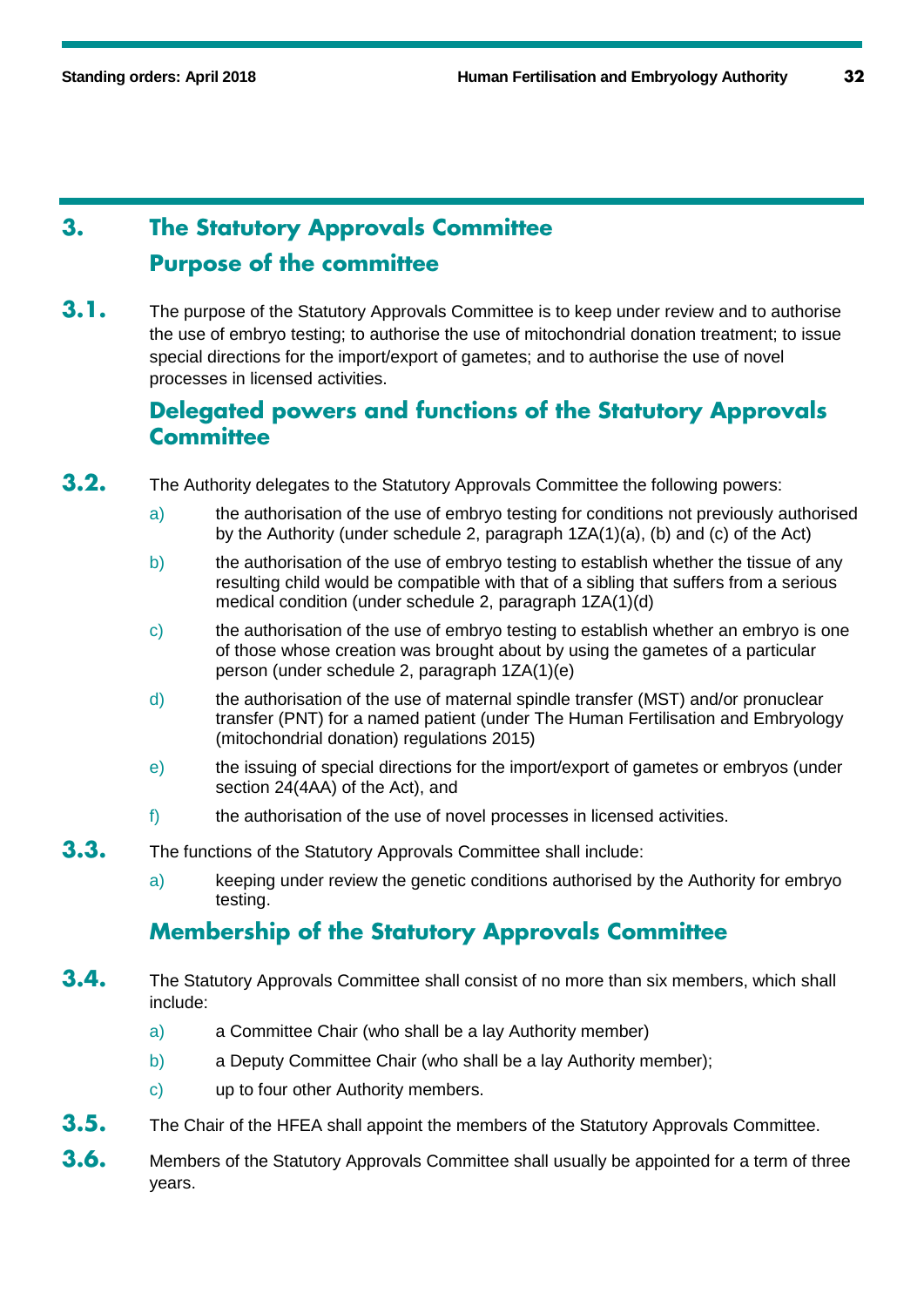# **Meetings of the Statutory Approvals Committee**

- **3.7.** The quorum for a meeting of the Statutory Approvals Committee shall be three including the Committee Chair or Deputy Committee Chair and two other members.
- **3.8.** The Statutory Approvals Committee shall usually meet 12 times per year. At the discretion of the Chair, the committee may meet additionally at short notice (and, if necessary, by telephone- or video-conference) if the Chair considers there is an item (or items) which cannot be delayed until the next meeting.
- **3.9.** No member of the Statutory Approvals Committee present at a meeting shall abstain from voting.
- **3.10.** Decisions of the Statutory Approvals Committee to authorise embryo testing or novel processes, or to issue special directions, require a simple majority (and in the event of a tie, the Committee Chair shall have a casting vote).

### **Attendance at meetings of the Statutory Approvals Committee**

- **3.11.** In addition to members of the Statutory Approvals Committee, the following persons shall usually attend its meetings:
	- a) a legal adviser
	- b) a specialist adviser
	- c) the Senior Governance Manager or the Head of Planning and Governance
	- d) the Committee Secretary.
- **3.12.** The Committee Chair may invite such other persons (including employees) as he/she considers appropriate, to attend the meetings of the Statutory Approvals Committee and/or to provide advice to inform the deliberations of the Statutory Approvals Committee.
- **3.13.** The Committee Chair may determine when and whether it is necessary or desirable for any non-members of the committee to withdraw from the meeting to enable the committee to deliberate in private.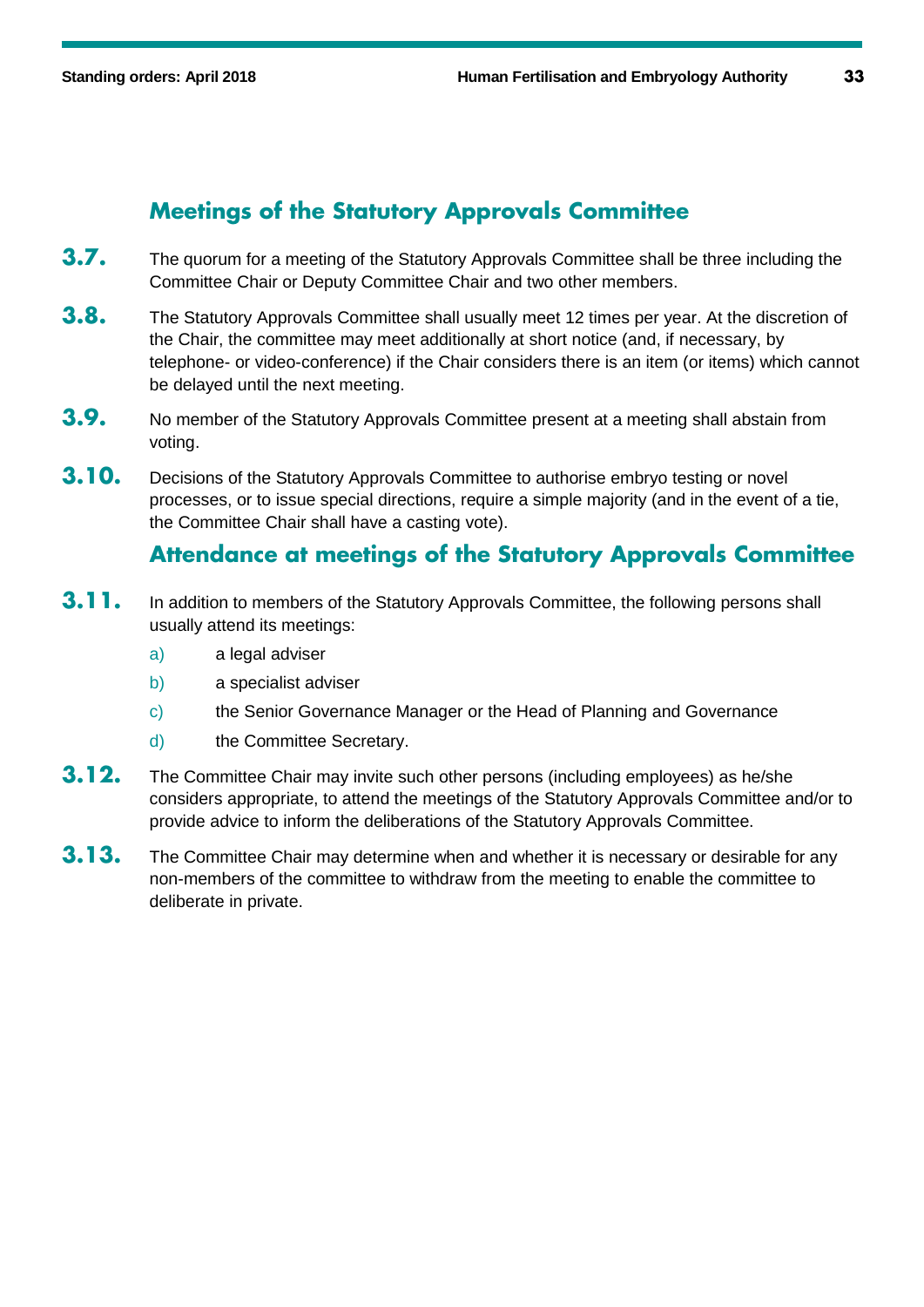# **4. The Remuneration Committee Purpose of the committee**

**4.1.** To consider matters relating to remuneration and human resources.

# **Delegated powers and functions of the Remuneration Committee**

- **4.2.** The Authority delegates to the Remuneration Committee the power to approve annual employee pay levels.
- **4.3.** The functions of the Remuneration Committee shall be to:
	- a) develop the Authority's pay policy and strategy
	- b) monitor overall levels of remuneration
	- c) review, moderate and approve the remuneration of the Chief Executive and directors, and
	- d) consider human resource issues referred to it by the Chief Executive or Chair of the Authority.

# **Membership of the Remuneration Committee**

- **4.4.** The Remuneration Committee shall consist of three members, which shall include:
	- a) a Committee Chair (who shall be the Chair of the Authority)
	- b) a Deputy Committee Chair (who shall be the Deputy Chair of the Authority), and
	- c) the Chair of the Audit and Governance Committee.

## **Meetings of the Remuneration Committee**

- **4.5.** The quorum for a meeting of the Remuneration Committee shall be two.
- **4.6.** The Remuneration Committee shall usually meet at least once a year.

## **Attendance at meetings of the Remuneration Committee**

- **4.7.** The Committee Chair may invite such other persons (including employees) as he/she considers appropriate, to attend the meetings of the Remuneration Committee and/or to provide expert advice to inform the deliberations of the committee.
- **4.8.** The Committee Chair may determine when and whether it is necessary or desirable for any non-members of the Remuneration Committee to withdraw from the meeting to enable the committee to deliberate in private.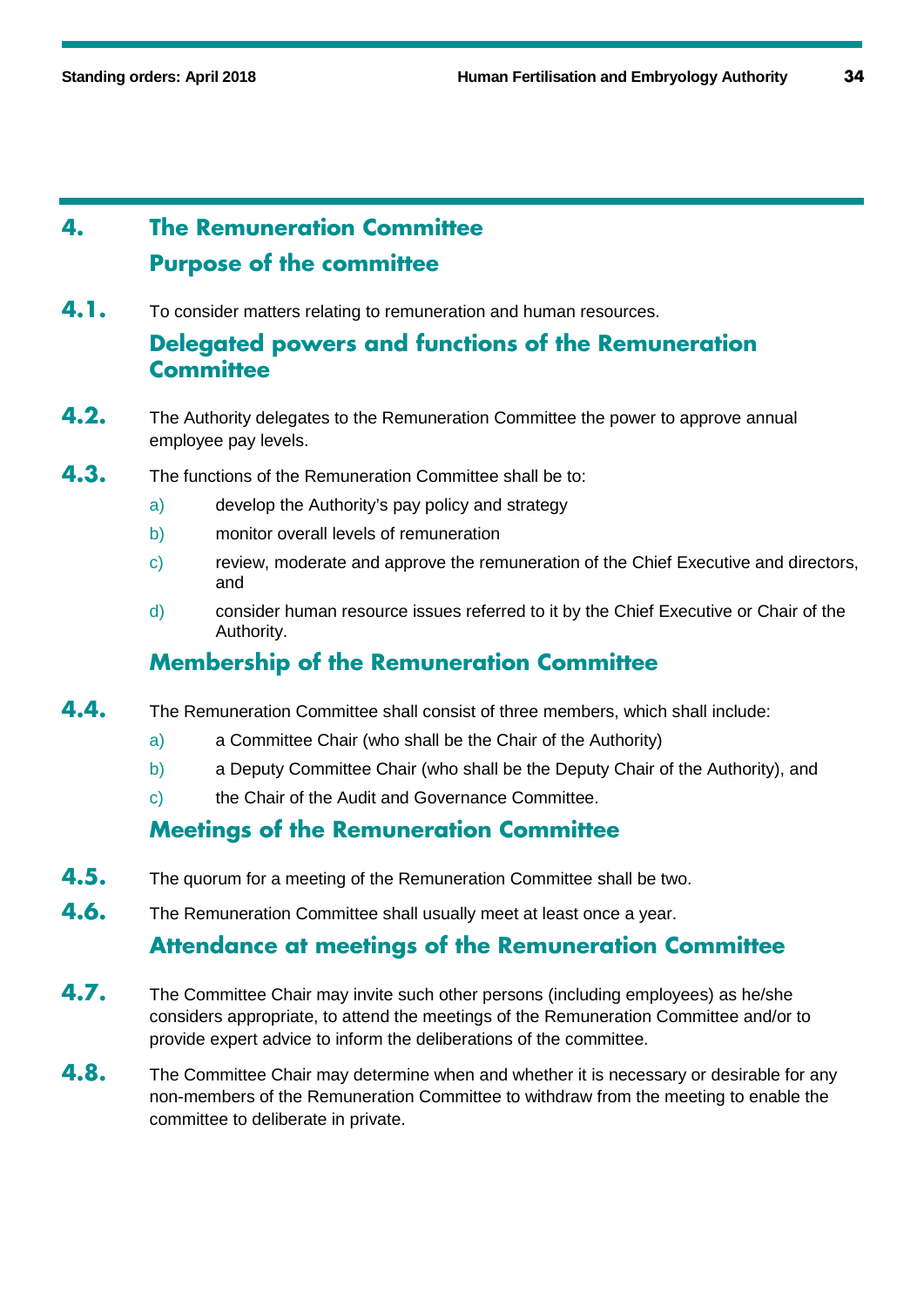# **5. The Appointments Committee Purpose of the committee**

**5.1.** To oversee the appointments of external members contributing to the work of the committees and working groups.

# **Functions of the Appointments Committee**

- **5.2.** The Authority delegates to the Appointments Committee, the following functions:
	- a) Advising the Chair of the HFEA on the appointment of all non-Authority members to the committees and working groups
	- b) Monitoring the balance of expertise, experience and backgrounds of committee members in accordance with the purpose and requirements of each committee or working group, and
	- c) Oversight of the Authority's mechanisms for identifying and appointing non-Authority members to the committees and working groups.

# **Membership of the Appointments Committee**

- **5.3.** The Appointments Committee shall consist of three members, which shall include:
	- a) a Committee Chair (who shall be the Chair of the Authority)
	- b) a Deputy Committee Chair (who shall be the Deputy Chair of the Authority), and
	- c) the Chair of the Audit and Governance Committee.

### **Meetings of the Appointments Committee**

- **5.4.** The quorum for a meeting of the Appointments Committee shall be two.
- **5.5.** The Appointments Committee shall usually meet at least once a year.

## **Attendance at meetings of the Appointments Committee**

- **5.6.** The Committee Chair may invite such other persons (including employees) as the he/she considers appropriate, to attend the meetings of the Appointments Committee and/or to provide expert advice to inform the deliberations of the committee.
- **5.7.** The Committee Chair may determine when and whether it is necessary or desirable for any non-members of the Appointments Committee to withdraw from the meeting to enable the committee to deliberate in private.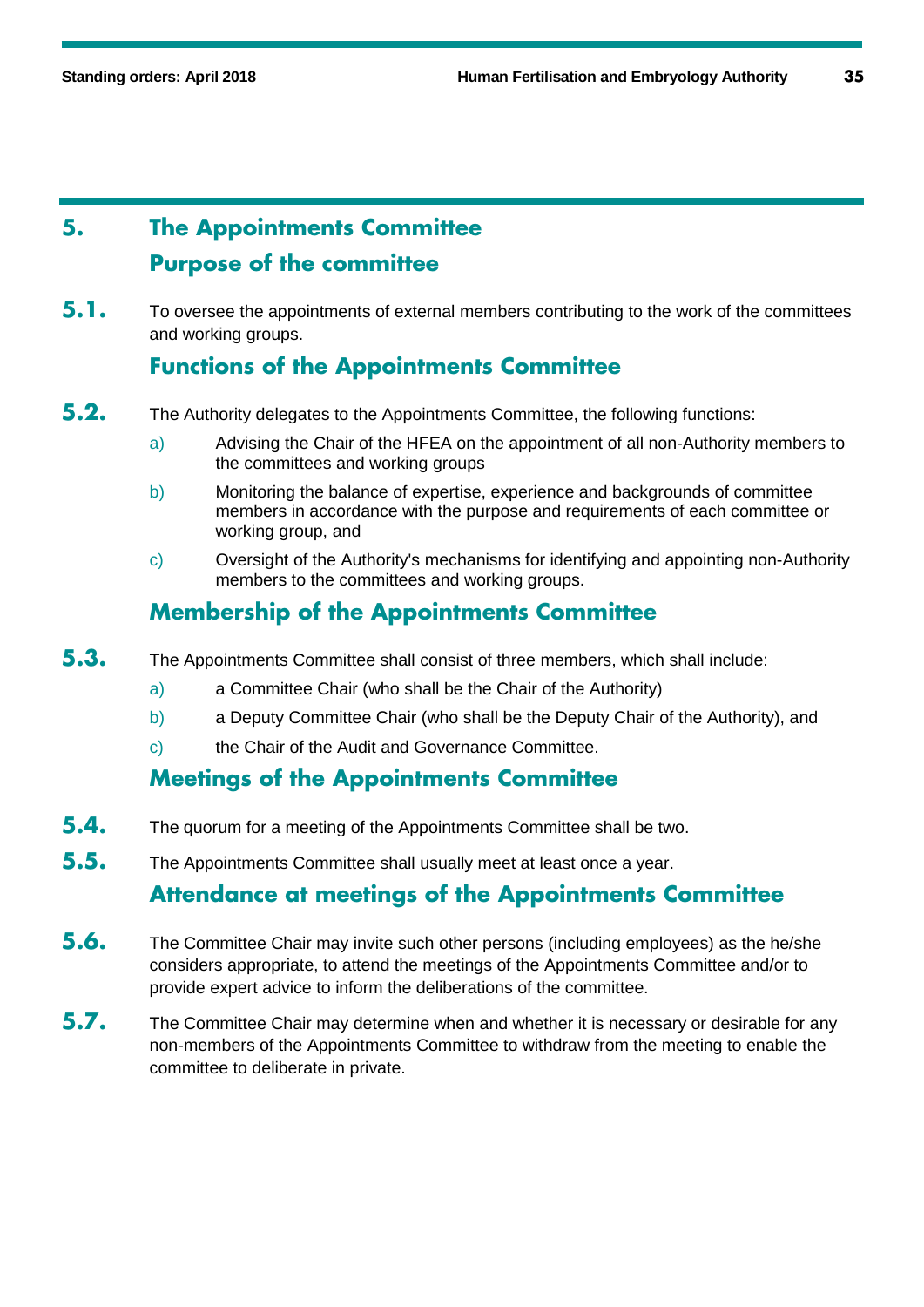# **6. The Scientific and Clinical Advances Advisory Committee Purpose of the committee**

**6.1.** The purpose of the Scientific and Clinical Advances Advisory Committee is to advise the Authority on scientific and clinical developments (including research) in assisted conception, embryo research and related areas.

### **Functions of the Scientific and Clinical Advances Advisory Committee**

- **6.2.** The functions of the Scientific and Clinical Advances Advisory Committee shall be to:
	- a) make recommendations to the Authority on the safety and efficacy of scientific and clinical developments (including research) in assisted conception, embryo research and related areas
	- b) make recommendations to the Authority on patient information relating to those scientific and clinical developments
	- c) advise the Authority on significant implications for licensing and regulation arising out of such developments, and
	- d) where required, work with the Authority members to consider the social, ethical and legal implications arising out of such developments.

### **Membership of the Scientific and Clinical Advances Advisory Committee**

- **6.3.** The Scientific and Clinical Advances Advisory Committee shall consist of five Authority members, which shall include:
	- a) a Committee Chair (who shall be an Authority member)
	- b) a Deputy Committee Chair (who shall be an Authority member), and
	- c) three other Authority members.
- **6.4.** In addition, up to eight other persons, who shall not be Authority members, shall be appointed as expert advisers to the committee. Such persons shall not be entitled to vote.
- **6.5.** At least one of the Authority members of the Scientific and Clinical Advances Advisory Committee shall have clinical or scientific expertise.
- **6.6.** The Chair of the HFEA shall appoint the members of the Scientific and Clinical Advances Advisory Committee.
- **6.7.** Members of the Scientific and Clinical Advances Advisory Committee shall usually be appointed for a term of three years. Expert advisers may be appointed for a period of one, two or three years.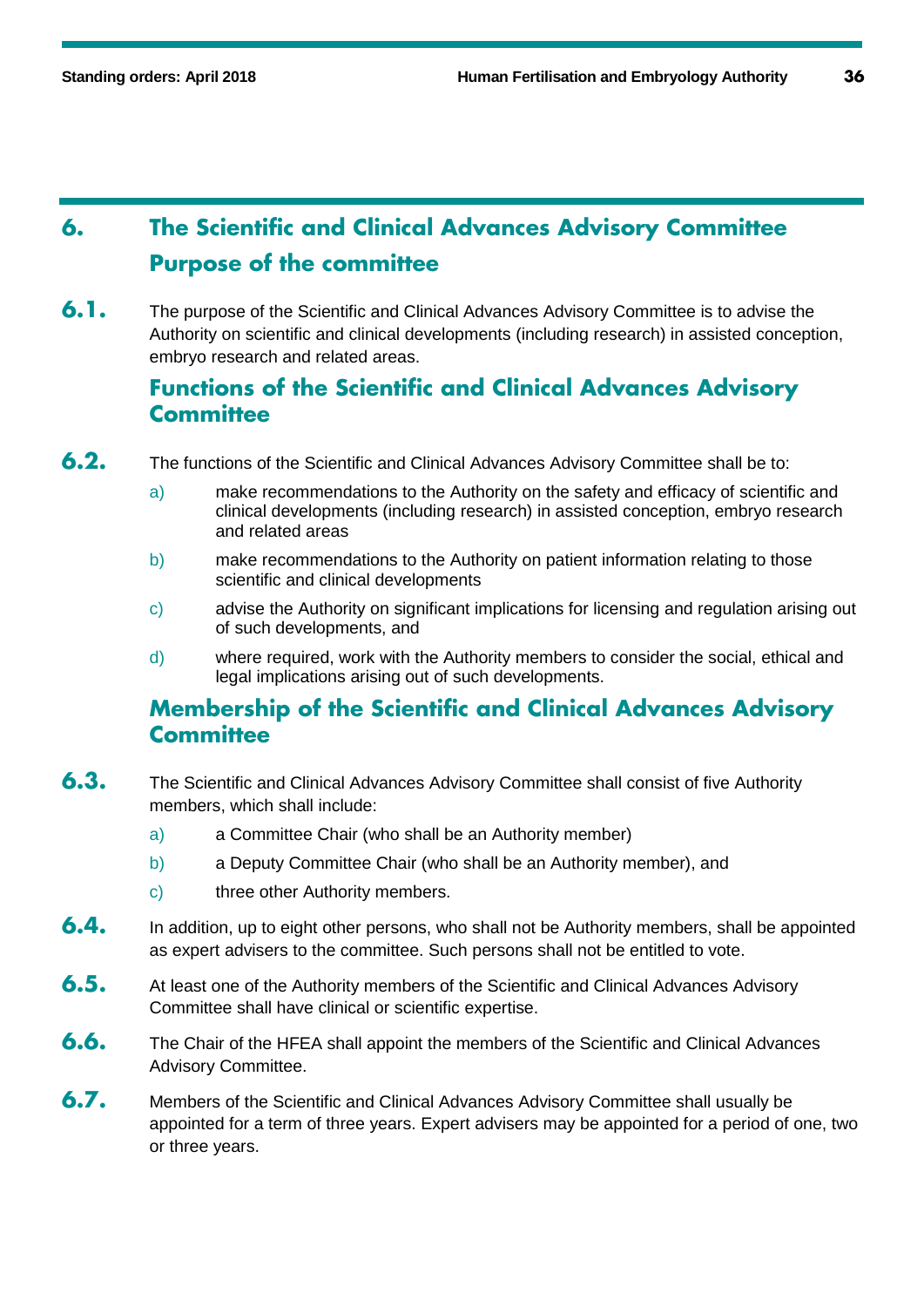### **Meetings of the Scientific and Clinical Advances Advisory Committee**

- **6.8.** The quorum for a meeting of the Scientific and Clinical Advances Advisory Committee shall be three including the Committee Chair or Deputy Committee Chair of the committee.
- **6.9.** The Scientific and Clinical Advances Advisory Committee shall usually meet three times each year.

# **Attendance at meetings of the Scientific and Clinical Advances Advisory Committee**

- **6.10.** The Committee Chair may invite such other persons (including employees) as he/she considers appropriate, to attend the meetings of the Scientific and Clinical Advances Advisory Committee and/or to provide expert advice to inform the deliberations of the committee.
- **6.11.** The Committee Chair may determine when and whether it is necessary or desirable for any non-members of the Scientific and Clinical Advances Advisory Committee to withdraw from the meeting to enable the committee to deliberate in private.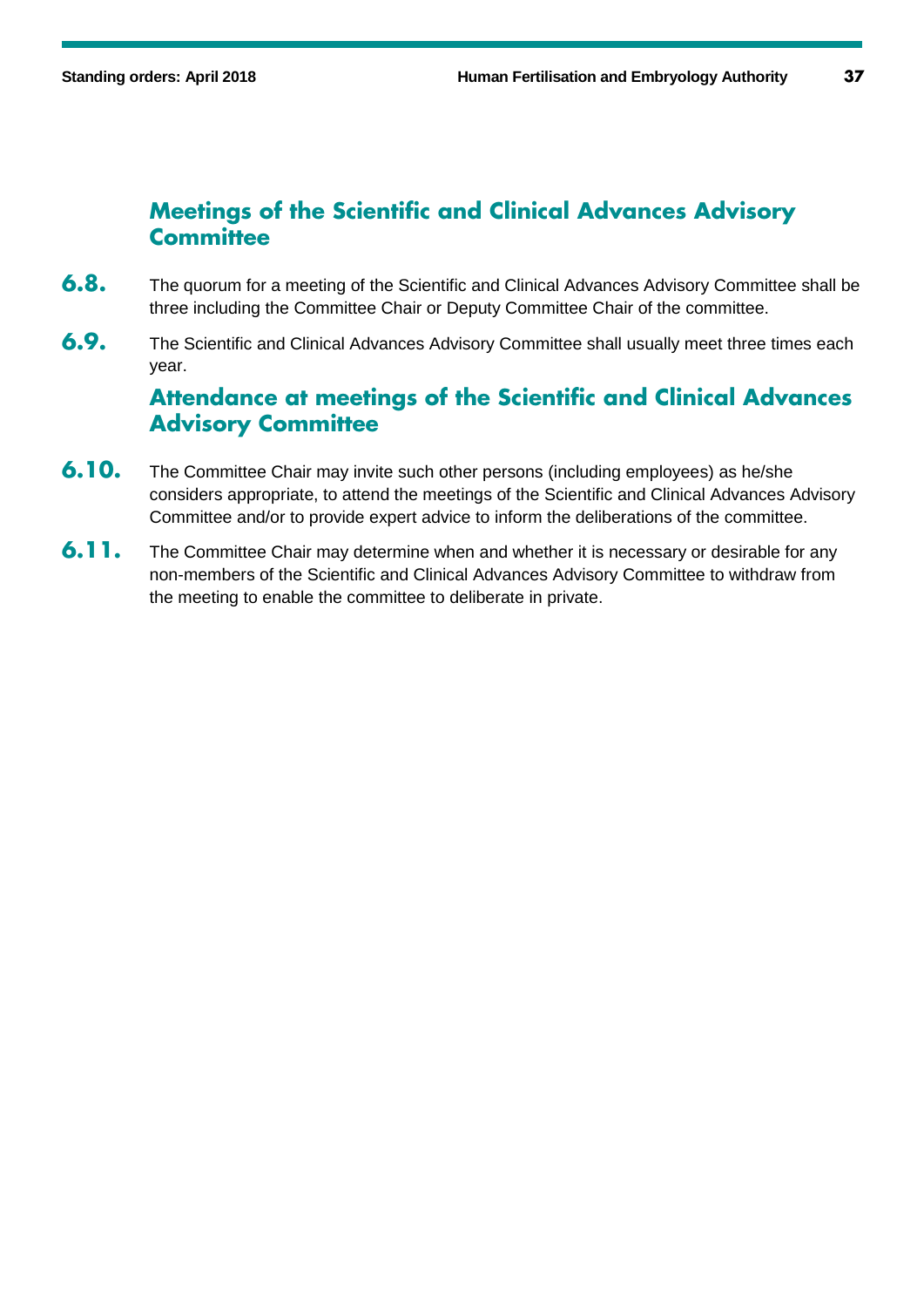# **7. Oversight Committee Purpose of the Oversight Committee**

**7.1.** The purpose of the Oversight Committee is to fulfil the functions set out in the Human Fertilisation and Embryology (disclosure of information for research purposes) regulations 2010 ('the 2010 regulations').

## **Functions of the Oversight Committee**

- **7.2.** The functions of the Oversight Committee shall be to:
	- a) monitor the grant of authorisations to access Authority Register data made under the Human Fertilisation and Embryology (disclosure of information for research purposes) regulations 2010
	- b) monitor the processing of patient-, partner- and child-identifying Register data by research establishments
	- c) consider annual reports submitted by research establishments
	- d) consider such other matters relating to the 2010 regulations as the committee determines
	- e) oversee the functions of the Register Research Panel and the Register Research Review Panel
	- f) make recommendations to the Register Research Panel and the Register Research Review Panel about improvements to processes and the operation of the panels
	- g) approve any memorandum of understanding (MoU) or any contractual arrangements between the Authority and other public bodies with an interest in the safeguarding of personal information in the United Kingdom where these relate to the disclosure of Authority Register data for research purposes, and
	- h) approve variations of and amendments to such MoUs, contracts and agreements.

# **Membership of the Oversight Committee**

**7.3.** The Authority is the Oversight Committee and, when performing the statutory functions of the Oversight Committee as set out in regulation 21 of the Human Fertilisation and Embryology (disclosure of information for research purposes) regulations 2010, the relevant sections of the standing orders will apply.

# **Meetings of the Oversight Committee**

- **7.4.** The quorum for a meeting of the Oversight Committee shall be four.
- **7.5.** The Oversight Committee shall consider an overview report submitted by the Register Research Panel at least once a year.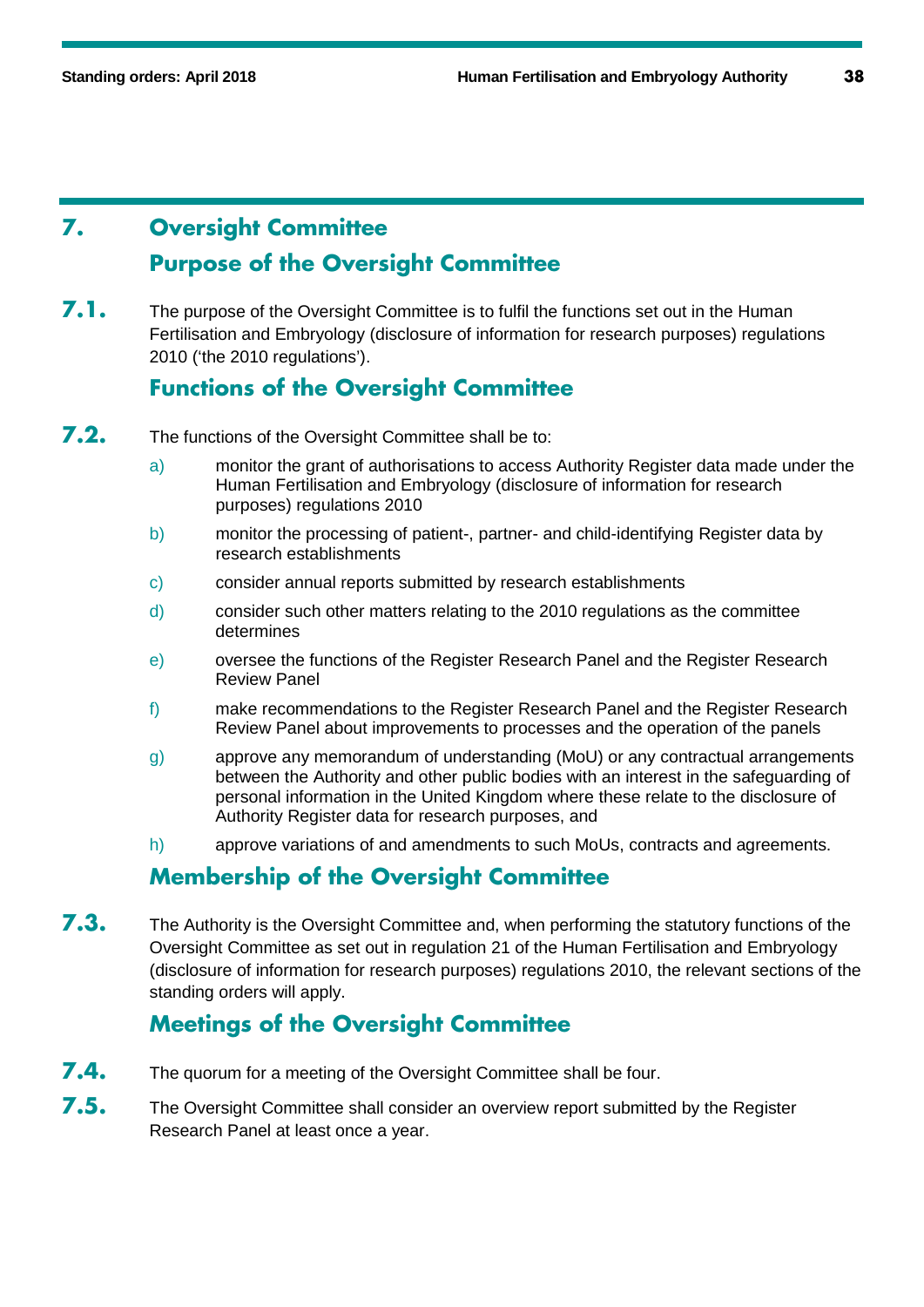### **Attendance at meetings of the Oversight Committee**

- **7.6.** The Chair of the HFEA may invite such other persons (including non-Authority members and representatives from the Department of Health) as he/she considers appropriate, to attend the meetings of the Oversight Committee and/or to provide expert advice to inform the deliberations of the committee.
- **7.7.** The Chair of the HFEA may determine when and whether it is necessary or desirable for any non-members of the Oversight Committee to withdraw from the meeting to enable the committee to deliberate in private.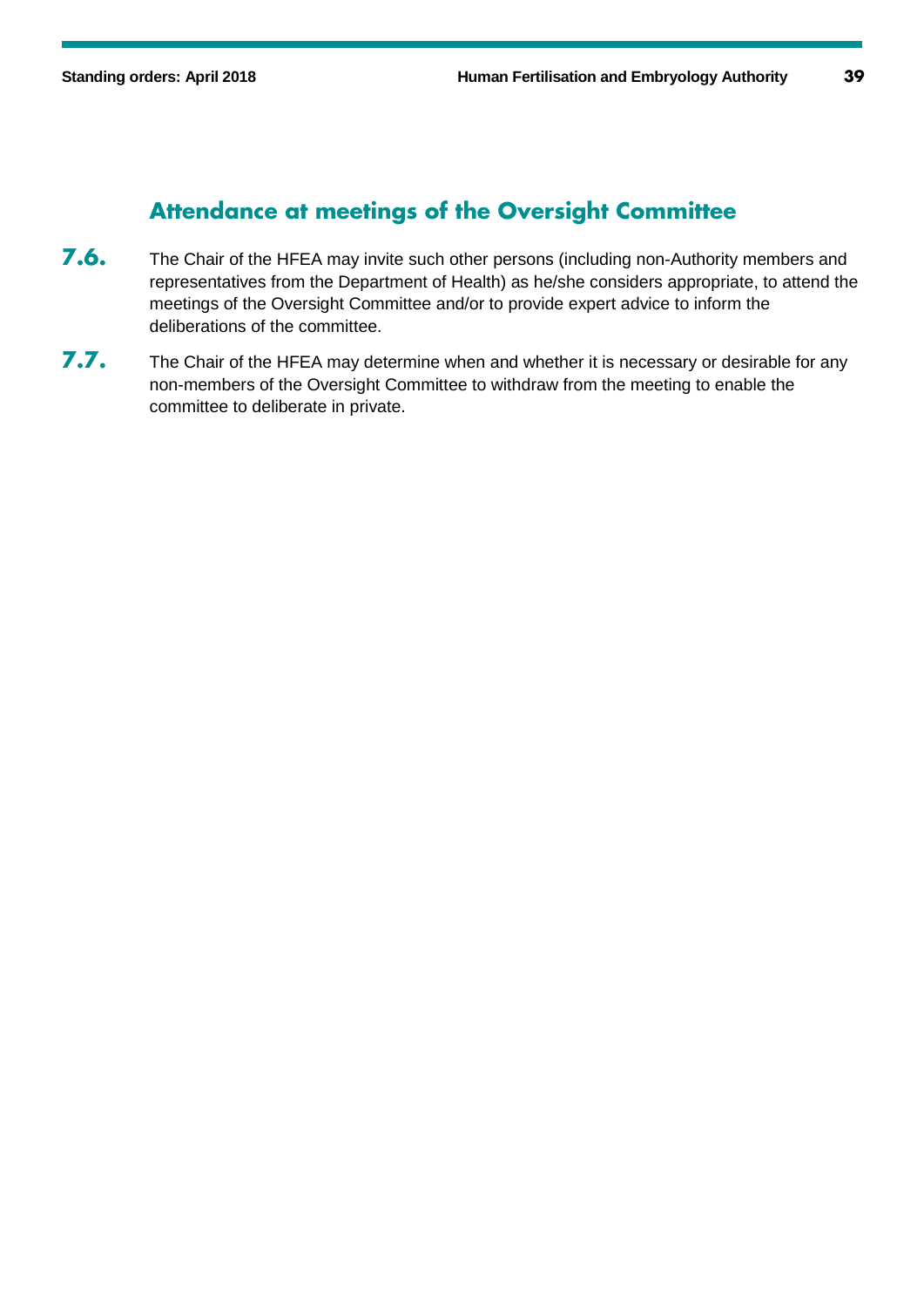# **8. Executive Panels concerned with Disclosure of Information for Research Purposes**

### **Register Research Panel**

### **Purpose of the Register Research Panel**

**8.1.** The purpose of the Register Research Panel is to consider applications made under the Human Fertilisation and Embryology (disclosure of information for research purposes) regulations 2010 ('the 2010 regulations').

### **Delegated powers and functions of the Register Research Panel**

- **8.2.** The Authority delegates to the Register Research Panel, the power to:
	- a) authorise access to Register data for the purposes of medical or non-medical research, and
	- b) deny, suspend, revoke, vary or impose conditions upon authorisation to access Register data.
- **8.3.** The functions of the Register Research Panel shall be to:
	- a) comply with the requirements of the 2010 regulations
	- b) review annual reports submitted by research establishments
	- c) publish lay summaries of research projects involving the use of Authority Register data
	- d) submit a report to the Authority's Oversight Committee about the work of the Register Research Panel not less than once a year
	- e) refer appeals against the decisions of the Register Research Panel to the Register Research Review Panel, and
	- f) liaise and collaborate with any appropriate bodies in the UK with an interest in the safeguarding of personal data and the oversight of research studies involving the linkage of complex datasets.

### **Membership of the Register Research Panel**

- **8.4.** The Register Research Panel shall consist of:
	- a) the Director of Compliance and Information, who will act as the Chair of the Register Research Panel
	- b) the Authority's Caldicott Guardian (the Head of Intelligence), and
	- c) the Chief Information Officer.

### **Meetings of the Register Research Panel**

**8.5.** The quorum for a meeting of the Register Research Panel shall be three.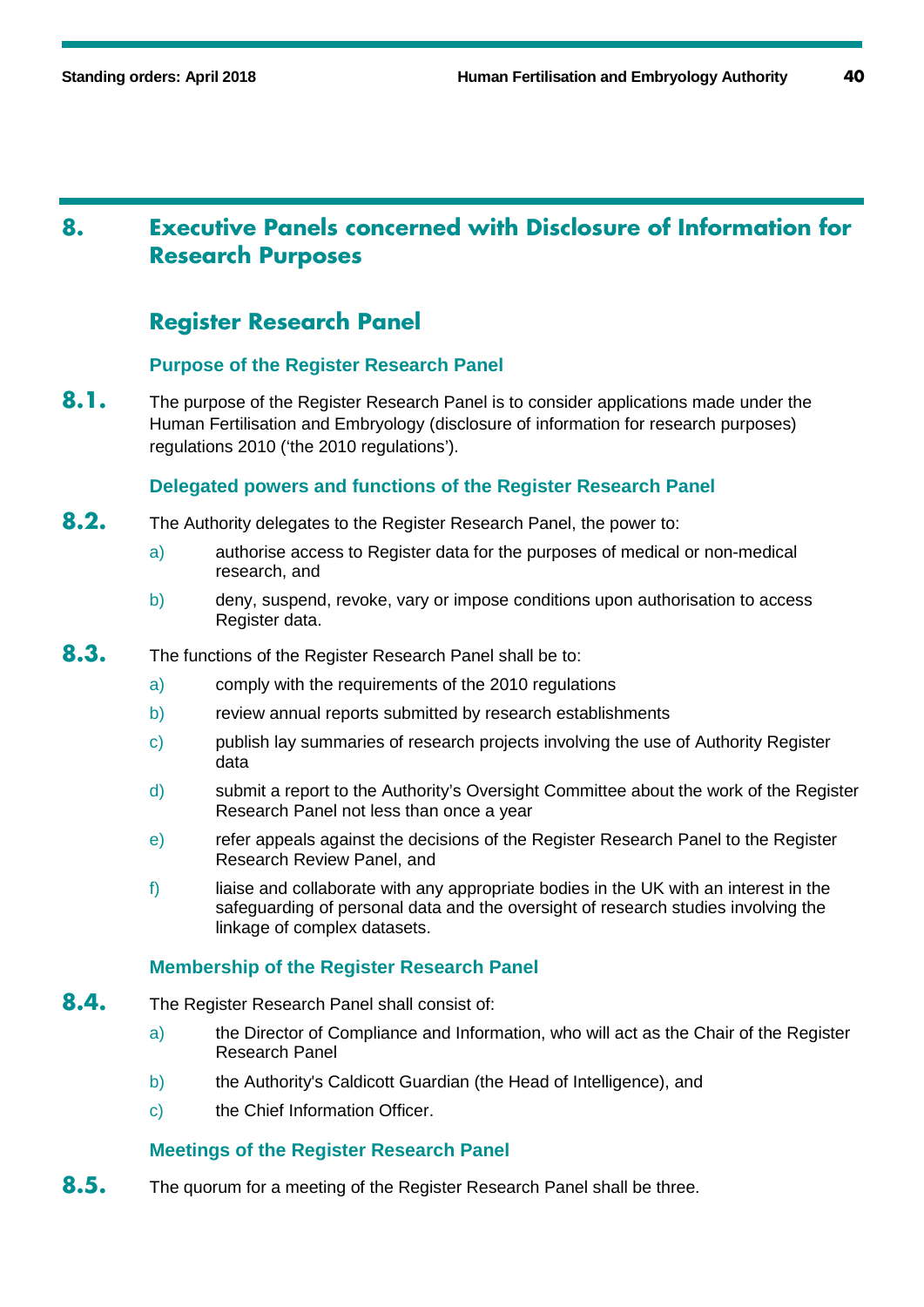- **8.6.** Meetings of the Register Research Panel will be scheduled as required and in accordance with any memorandum of understanding between the Authority and bodies responsible for national information governance.
- **8.7.** Meetings of the Register Research Panel will be private.

### **Attendance at meetings of the Register Research Panel**

- **8.8.** In addition to the Chair and members of the Register Research Panel, such other employees as the Chair considers necessary may attend the meetings of the Register Research Panel.
- **8.9.** The Chair of the Register Research Panel may invite such other persons (including non-Authority members and representatives from the Department of Health) as the Chair considers appropriate, to attend the meetings of that panel and/or to provide expert advice to inform the deliberations of the panel.

### **Register Research Review Panel**

### **Purpose of the Register Research Review Panel**

8.10. To consider appeals against the decisions of the Register Research Panel in accordance with Regulation 12 of the 2010 Regulations.

### **Delegated powers and function of the Register Research Review Panel**

- **8.11.** The Authority delegates to the Register Research Review Panel, the power to:
	- a) uphold or overturn the decisions of the Register Research Panel
	- b) authorise access to Register data for the purposes of medical or non-medical research, and
	- c) deny, suspend, revoke, vary or impose conditions upon authorisation to access Register data.

#### **Membership of the Register Research Review Panel**

- **8.12.** The Register Research Review Panel shall consist of:
	- a) the Chief Executive, who will act as the Chair of the Register Research Review Panel, and
	- b) the Senior Information Risk Owner (SIRO) of the Authority.

### **Meetings of the Register Research Review Panel**

**8.13.** Meetings of the Register Research Review Panel shall be scheduled as required following receipt of an appeal against the decisions of the Register Research Panel.

#### **Attendance at meetings of the Register Research Review Panel**

8.14. In addition to the Chair and members of the Register Research Review Panel, such other employees as the Chair considers necessary may attend the meetings of the Register Research Review Panel.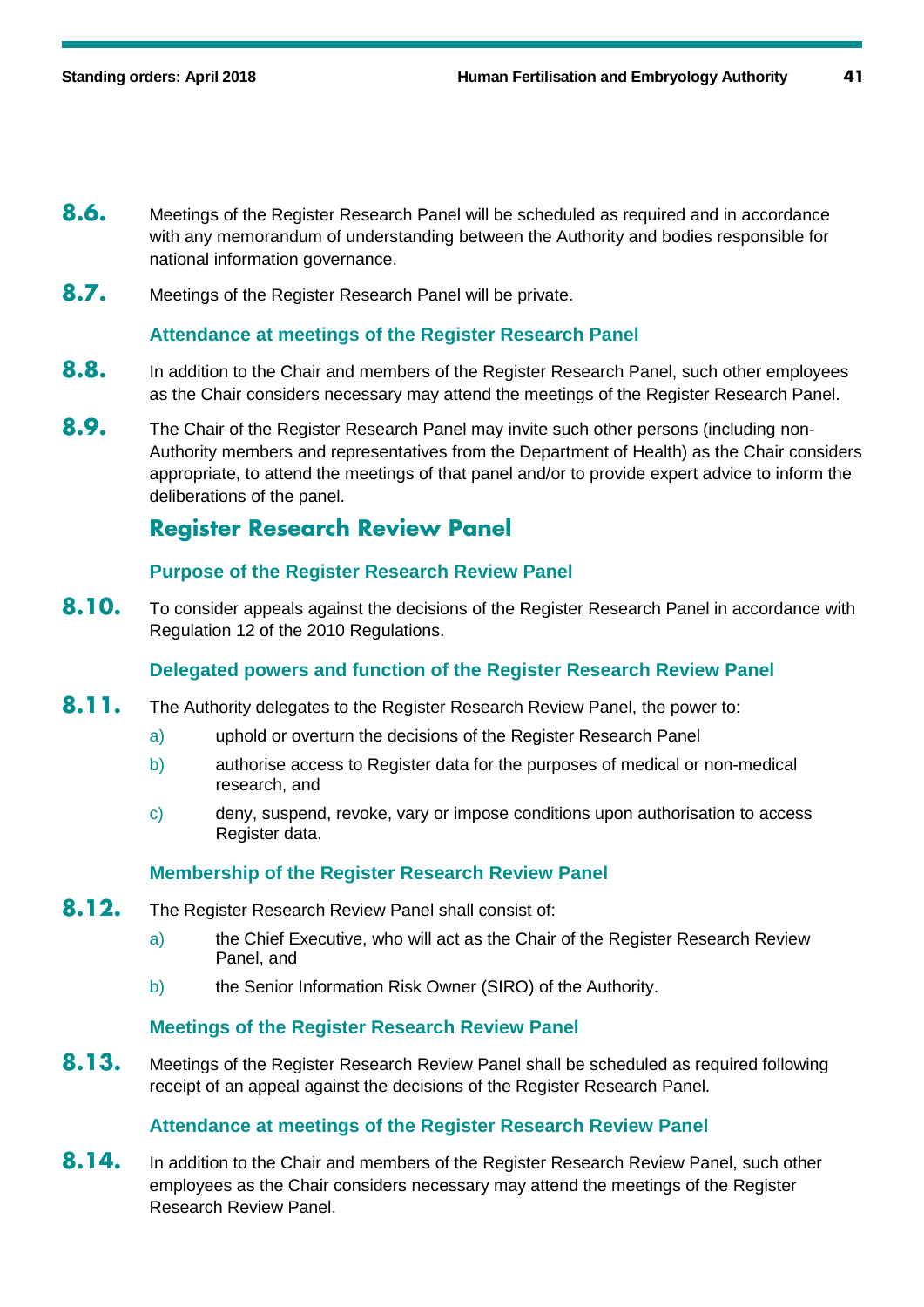8.15. The Chair of the Register Research Review Panel may invite such other persons (including non-Authority members and representatives from the Department of Health) as the Chair considers appropriate, to attend the meetings of that panel and/or to provide expert advice to inform the deliberations of the panel.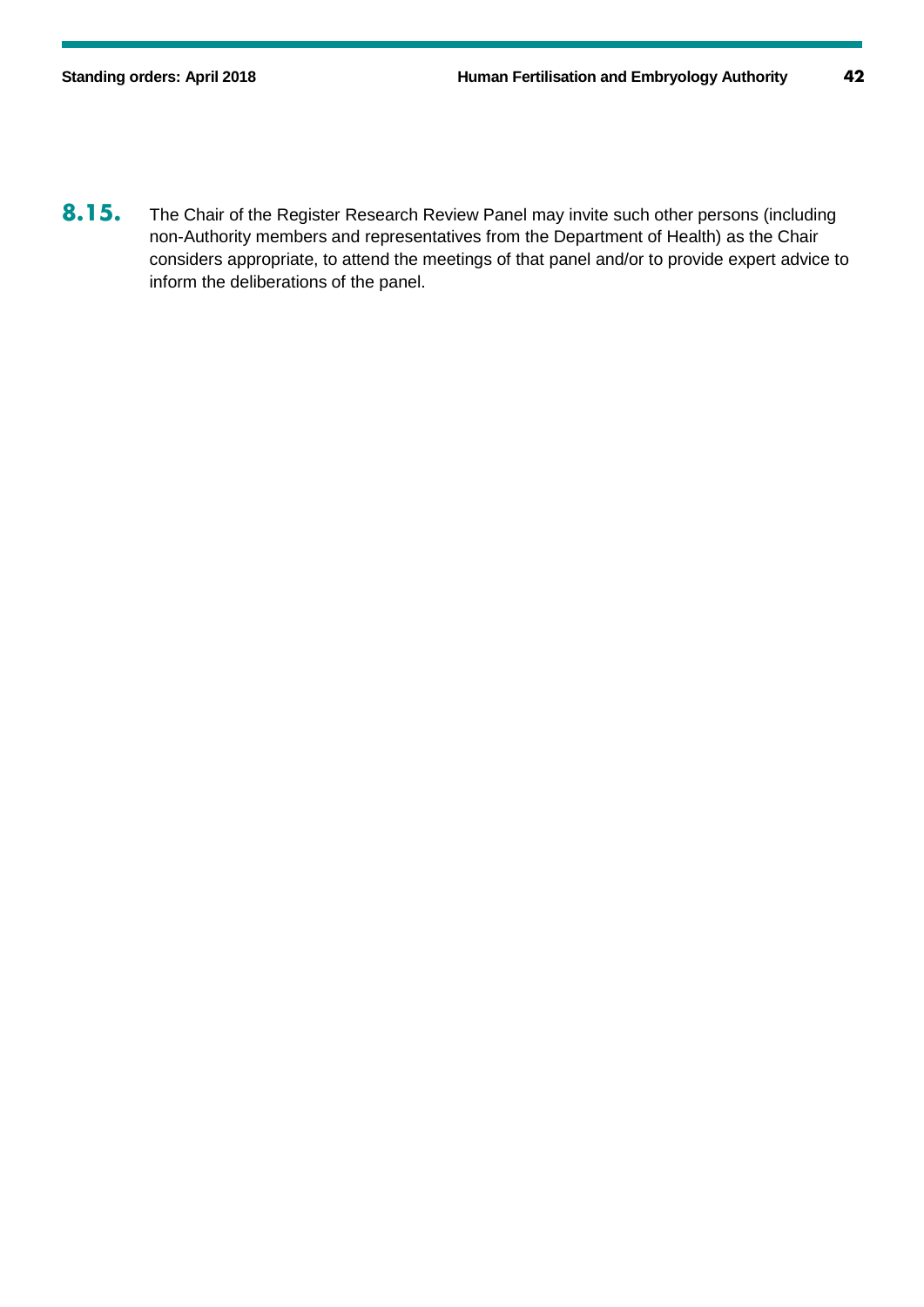# **Standing orders: Annex B Instrument of delegation in respect of Authority licensing functions**

## **1. Licensing functions delegated to a Licensing Officer**

Consideration of the following variations of licences on application (under Section 18A(2) of the Act):

- change of licence holder, and
- change of a centre's name or address.

Consideration of applications for voluntary revocation of licences under Section 18(1) of the Act

The issuing, revocation, renewal and variation of Certificates of Authorisation of importing tissue establishments in accordance with EU requirements on the import of eggs, sperm and embryos.

## **2. Licensing functions delegated to the Executive Licensing Panel**

All powers delegated to a Licensing Officer in table 1, above, plus:

Consideration of applications for initial licences for treatment, storage and provision of non-medical fertility services, and exercise of the Authority's power to grant such licences under section 16 of the Act.

Consideration of applications for the renewal of licences for treatment, storage and provision of nonmedical fertility services, and exercise of the Authority's power to grant such licences under section 16 of the Act.

Consideration of renewal applications for research licences, which the Licence Committee has not reserved to itself for consideration or which do not raise complex or controversial issues, and exercise of the Authority's power to grant such licences under section 16 of the Act.

Consideration of interim inspections reports (treatment and/or storage, and research).

The following variations of licences either on application or otherwise:-

- change of Person Responsible (under section 18A(1) of the Act)
- changes to licensed activities (under section 18A(2) of the Act), and
- change of a centre's premises (under section 18A(2) of the Act).

Authorisation to undertake HLA tissue typing for genetic conditions previously authorised by the Authority.

Consideration of reports of random unannounced inspections.

Consideration of reports of targeted inspections.

Consideration of executive proposals to place non-standard conditions on licences and exercise of the Authority's power to issue notices under section 19 of the Act.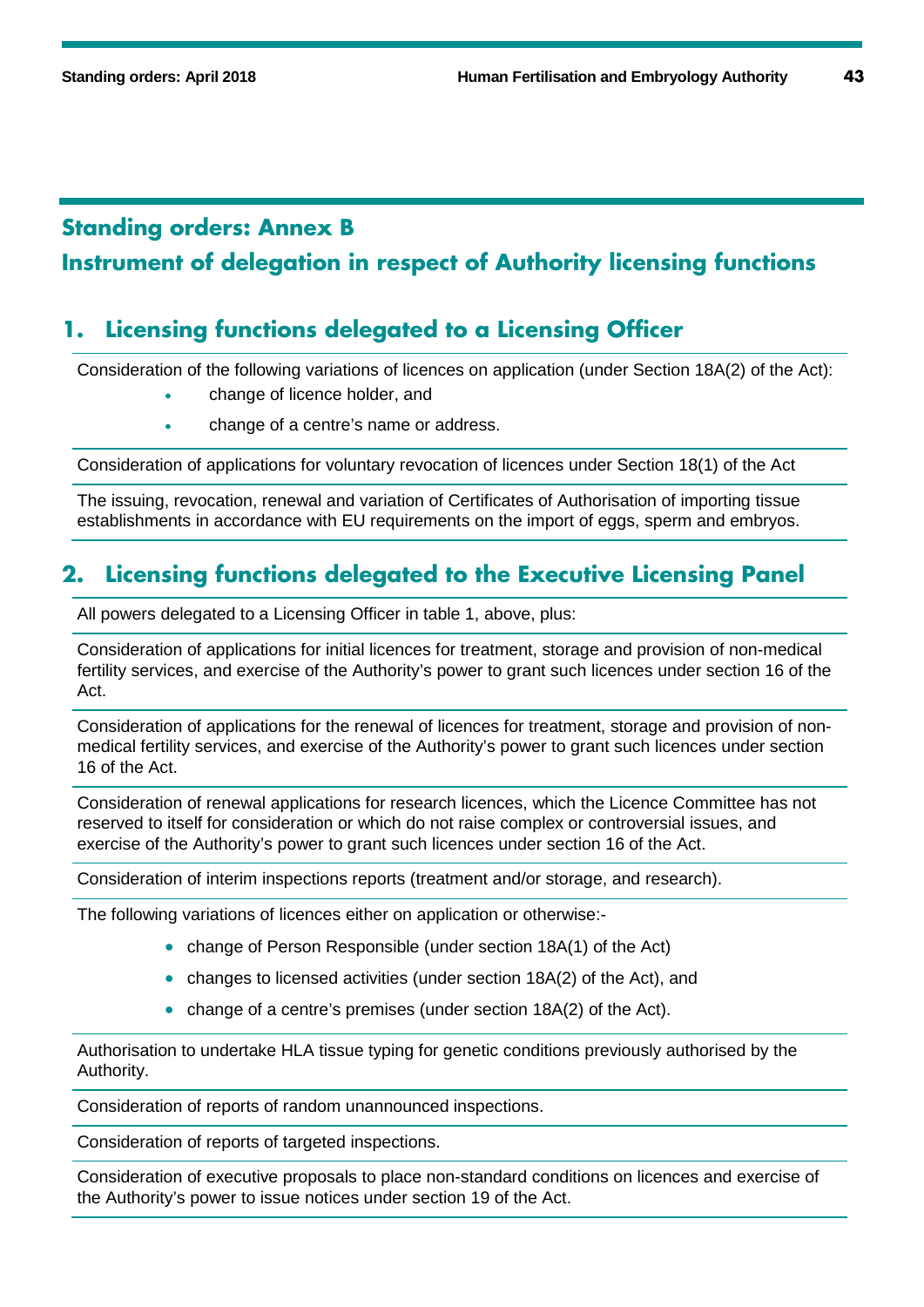Exercise of the Authority's power to issue directions under sections 24(5A) to (5E) and 24(13) of the Act.

### **3. Licensing functions delegated to Licence Committee in relation to research licences**

**All powers related to research licences delegated to a Licensing Officer in table 1 and Executive Licensing Panel in table 2**, above, plus:

Consideration of applications for initial research licences and exercise of the Authority's power to grant such licences under section 16 of the Act.

Consideration of renewal applications for research licences and exercise of the Authority's power to grant such licences under section 16 of the Act.

Consideration of Grade A incidents and, where appropriate, Grade B incidents.

Consideration of executive proposals to revoke/suspend licences and exercise of the Authority's powers to revoke/suspend licences in accordance with sections 18(1) and (2) and 19(c) of the Act.

Consideration of representations under section 19(4) of the Act.

Exercise of the Authority's powers to vary a licence in accordance with section 18A of the Act.

Exercise of the Authority's power to issue notices under section 19 of the Act.

## **4. Licensing decisions delegated to Licence Committee relating to treatment and/or storage licences**

**All powers delegated to a Licensing Officer in table 1 and Executive Licensing Panel in table 2**, above, plus:

Consideration of applications for initial licences for treatment, storage and provision of non-medical fertility services, and exercise of the Authority's power to grant such licences under section 16 of the Act.

Consideration of Grade A incidents and, where appropriate, Grade B incidents.

Consideration of executive proposals to revoke/suspend licences and exercise of the Authority's powers to revoke/suspend licences in accordance with sections 18(1) and (2) and 19(c) of the Act.

Consideration of representations under section 19(4) of the Act.

Exercise of the Authority's powers to vary a licence in accordance with section 18A of the Act.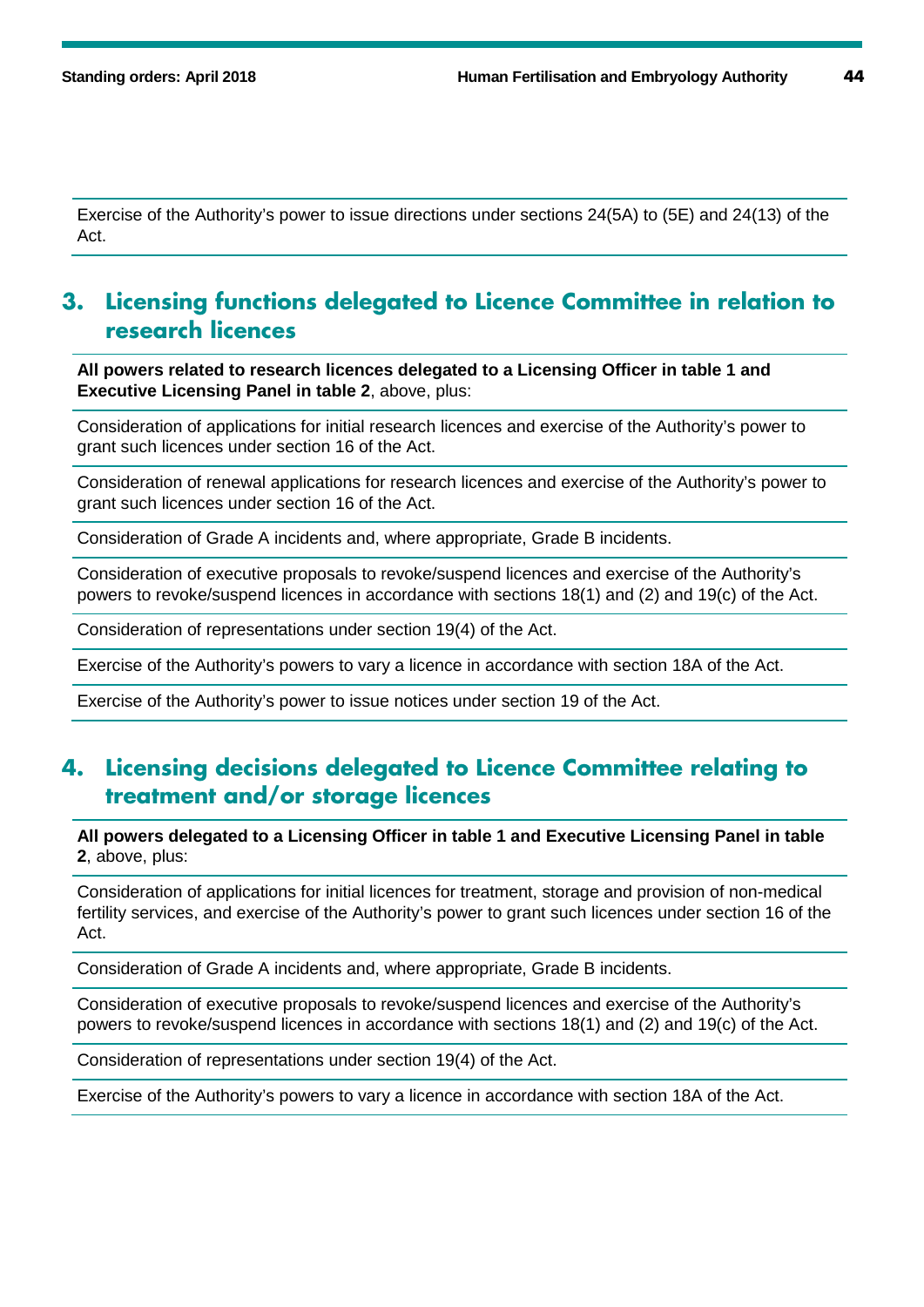## **Standing orders: Annex C**

### **Protocol for the conduct of meetings of the Authority's Executive Licensing Panel**

This Protocol is made by the Authority in accordance with its powers under paragraph 9 of Schedule 1 to the Human Fertilisation and Embryology Act 1990 (as amended) ('the Act') to regulate its own proceedings; its duty as a public body to comply with the Human Rights Act 1998; its common law duties and powers to ensure fairness in its procedures; and its duties under paragraph 8.4 of the statutory code of practice for regulators to enforce in a transparent manner, and to be transparent in the way in which it applies and determines penalties.

This protocol aims to ensure fairness and consistency in the proceedings before the Authority's Executive Licensing Panel ('the panel') and should be followed save where fairness requires otherwise.

The panel shall retain the power and duty to take such action, (provided always that any action is consistent with the requirements of the Act) as they consider appropriate and necessary to ensure fairness in a particular matter.

This protocol was approved by the Authority on 9 September 2009.

### **1. Composition and function of the panel**

- 1.1. The Authority shall maintain an Executive Licensing Panel.
- 1.2. The function of the panel is to:
	- perform the Authority's licensing functions under the Act in accordance with the delegated powers specified in the Authority's standing orders, and
	- promote compliance with the requirements of the Act and the Code of Practice issued by the Authority.
- 1.3. In making its decisions, the panel shall have regard to relevant policies and guidance approved by the Authority.
- 1.4. The panel shall consider matters on the papers at a meeting in accordance with the provisions of this Protocol.
- 1.5. The panel shall consist of a Chair and Deputy Chair (or Deputy Chairs) and a pool of employees, appointed by the Chief Executive from amongst the employees of the Authority. In the absence of the Chair of the Panel, a Deputy Chair or other person nominated by the Chair of the Panel may act as Chair of the Panel.
- 1.6. The panel shall sit with three members at each meeting.
- 1.7. No member of the panel present at a meeting shall abstain from voting.
- 1.8. Decisions of a panel shall be taken by simple majority and the Chair of the Panel shall not have a casting vote.
- 1.9. Members of the panel shall attend regular training and update sessions on human rights and regulatory law, and matters relating to the provision of fertility treatment.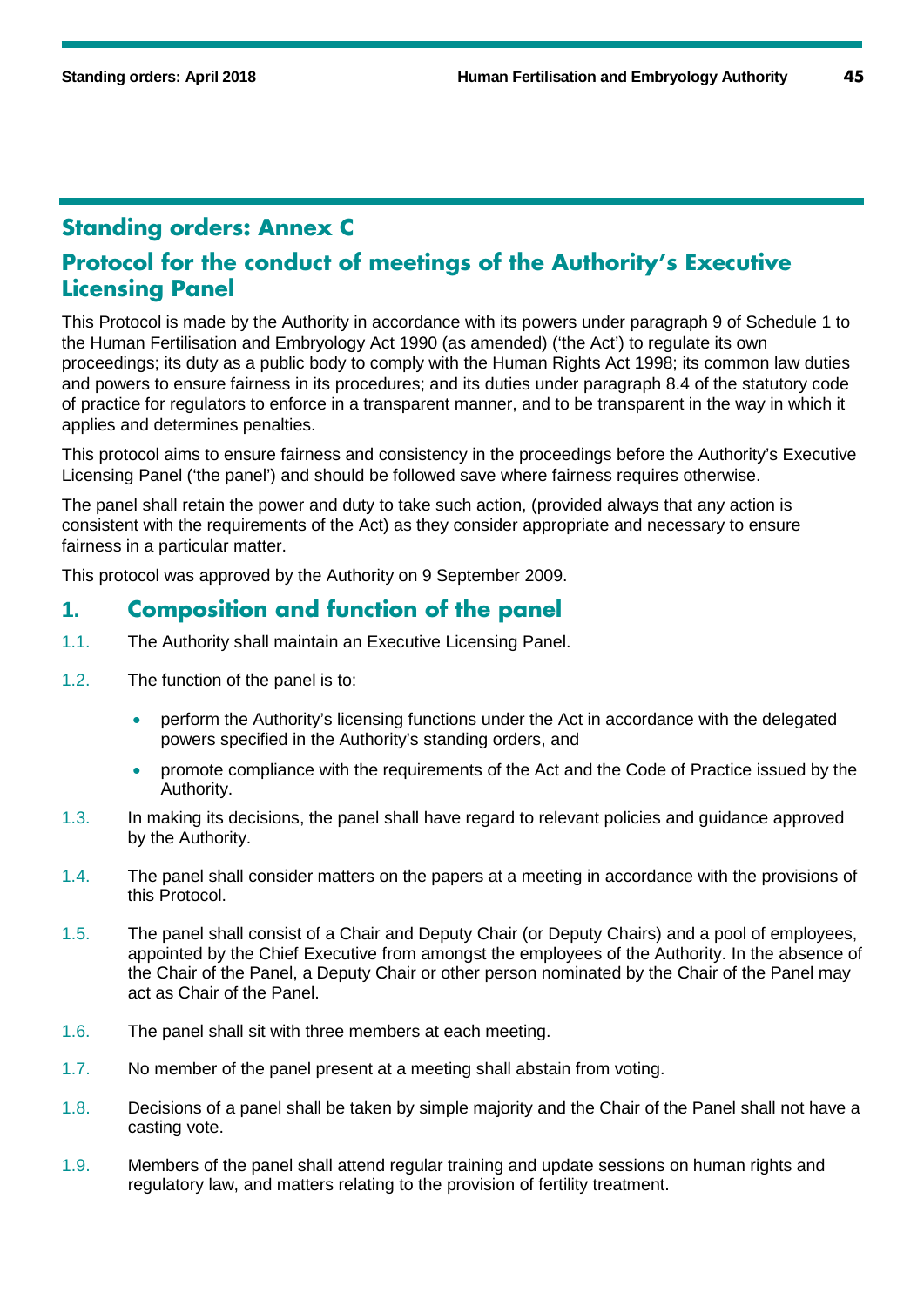### **2. Advisers to committees**

- 2.1. Where the Chair of the Panel considers it appropriate, the panel may seek written advice from a legal, clinical or specialist adviser before making its decision.
- 2.2. The Chair of the Panel shall ensure that the applicant, the proposed or actual person responsible, licence holder or person whose licence is under consideration is afforded a reasonable opportunity to comment on any written advice received by the panel before the panel makes its decision.
- 2.3. Where the Chair of the Panel considers it appropriate, the panel may sit with a legal adviser in attendance. Any advice provided in the course of a meeting shall be recorded in the minutes.
- 2.4. Where the panel does not accept the advice tendered by an adviser, the Chair of the panel should ensure that:
	- a) a written record is kept of the advice tendered, and the reasons why the panel refused to accept that advice, and
	- b) the written record is sent to the person concerned, together with the decision of the panel, and the reasons for its decision.

### **3. Secretary to the panel**

- 3.1. A secretary shall be present at every meeting of the panel.
- 3.2. The function of the secretary shall be to make all administrative arrangements necessary for the proceedings of the panel to be effective, and to keep a record of:
	- a) the panel's decision and of the reasons for such decision
	- b) any advice tendered by a legal, clinical or specialist adviser, and
	- c) any declarations of interest (or potential conflicts of interest) made by a member of the panel during the proceedings.
- 3.3. The secretary shall not participate in the decision making of the panel (and is not entitled to vote).

## **4. Determination of agenda items**

- 4.1. In determining the agenda for the panel, the relevant officers shall have regard to the instrument of delegation set out in Annex B to the Authority's standing orders.
- 4.2. Where the relevant officers are unsure whether a matter should be placed on the agenda of the panel or on the agenda of the Licence Committee, the presumption should be that the matter should be placed on the agenda of the panel. Where necessary, the Chair of the panel should be consulted.

### **5. Conduct of meeting**

5.1. The panel shall consider matters on the papers.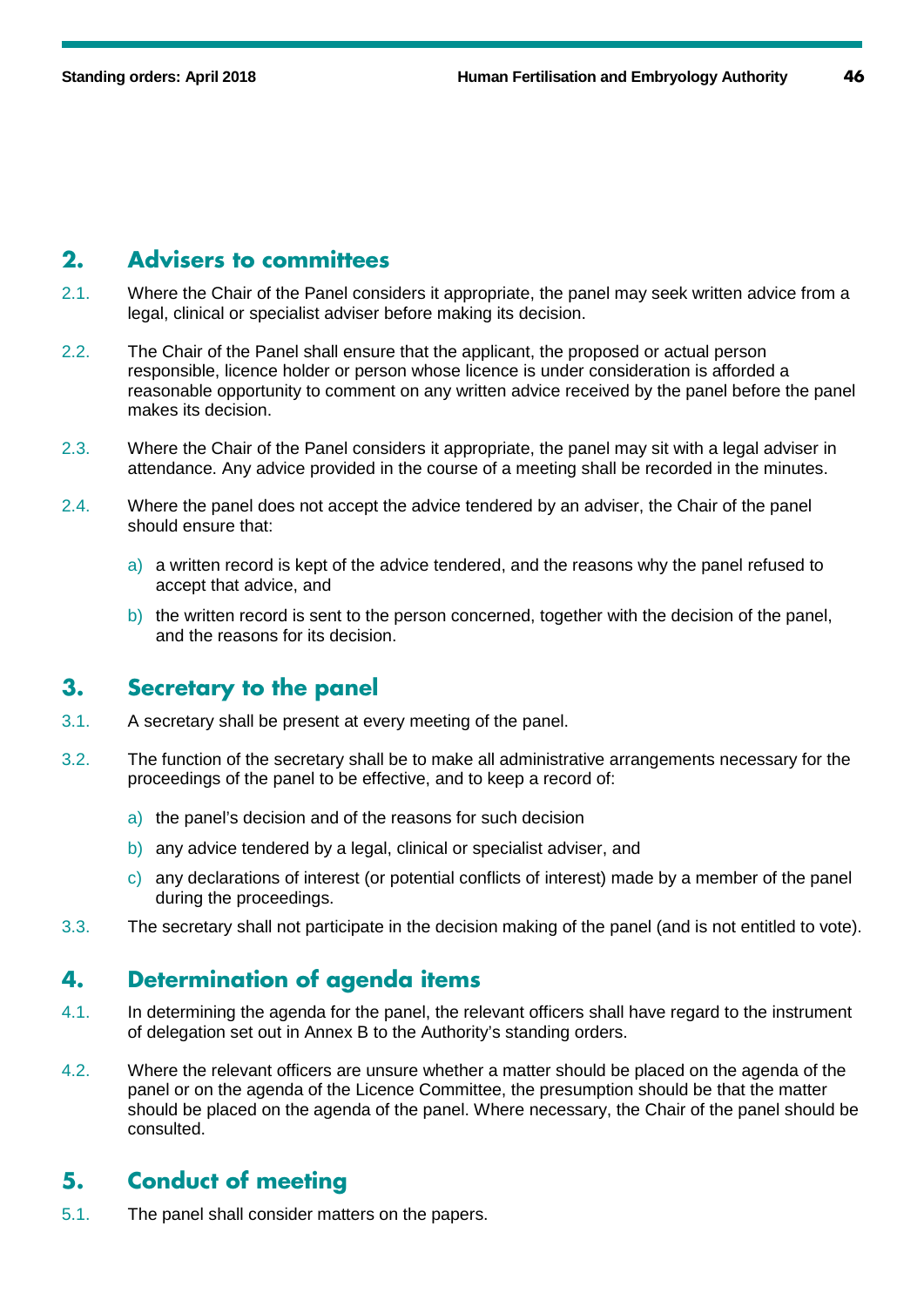- 5.2. Subject to paragraph 5.3, only the Chair and members of the panel, the secretary, and any other required support staff from the Planning and Governance team may be present at a meeting of the panel.
- 5.3. Employees of the Authority who have been appointed to the panel, or an external lawyer or auditor charged by the Authority with audit and evaluation of the effectiveness of the panel may attend a meeting of the panel as observers, or as part of their induction training. However, such observers shall not take any part in the discussion or deliberation of the panel, and are not entitled to vote.

### **6. Documents before the panel**

- 6.1. At each meeting, the panel shall have access to:
	- a) this protocol
	- b) relevant edition(s) of the HFEA Code of Practice
	- c) the Human Fertilisation and Embryology Act 1990 (as amended)
	- d) the Human Fertilisation and Embryology (research purposes) regulations 2001 (where relevant)
	- e) General directions 0008 (where relevant), and any other relevant directions issued by the Authority
	- f) any relevant decision trees and explanatory notes approved by the Authority
	- g) 'Guidance for Authority and committee members on handling conflicts of interest'
	- h) 'Guidance on licensing' (where relevant)
	- i) the licence application (where relevant) and any relevant documentation in support of the application from the applicant and/or proposed person responsible for the centre to be licensed
	- j) the recommendation of the Authority's inspector dealing with the matter and any relevant supporting documentation (usually including three years' worth of a centre's licensing history, as appropriate, and in the case of applications for a research licence, any relevant academic literature and advice from the Authority's Scientific and Clinical Advances Advisory Committee)
	- k) the compliance and enforcement policy.
- 6.2. The panel shall not usually receive the recommendation of the Authority's inspector dealing with the matter or any relevant supporting documentation from that inspector, unless the applicant or person concerned (as appropriate) has been provided with a reasonable opportunity to comment on this material beforehand.

### **7. Panel papers**

- 7.1. The secretary shall usually send the papers for a meeting of the panel to the Chair and members of the panel scheduled to attend the meeting, seven days in advance of the meeting.
- 7.2. Upon receipt of the papers, members of the panel must identify any potential conflicts of interest as soon as possible.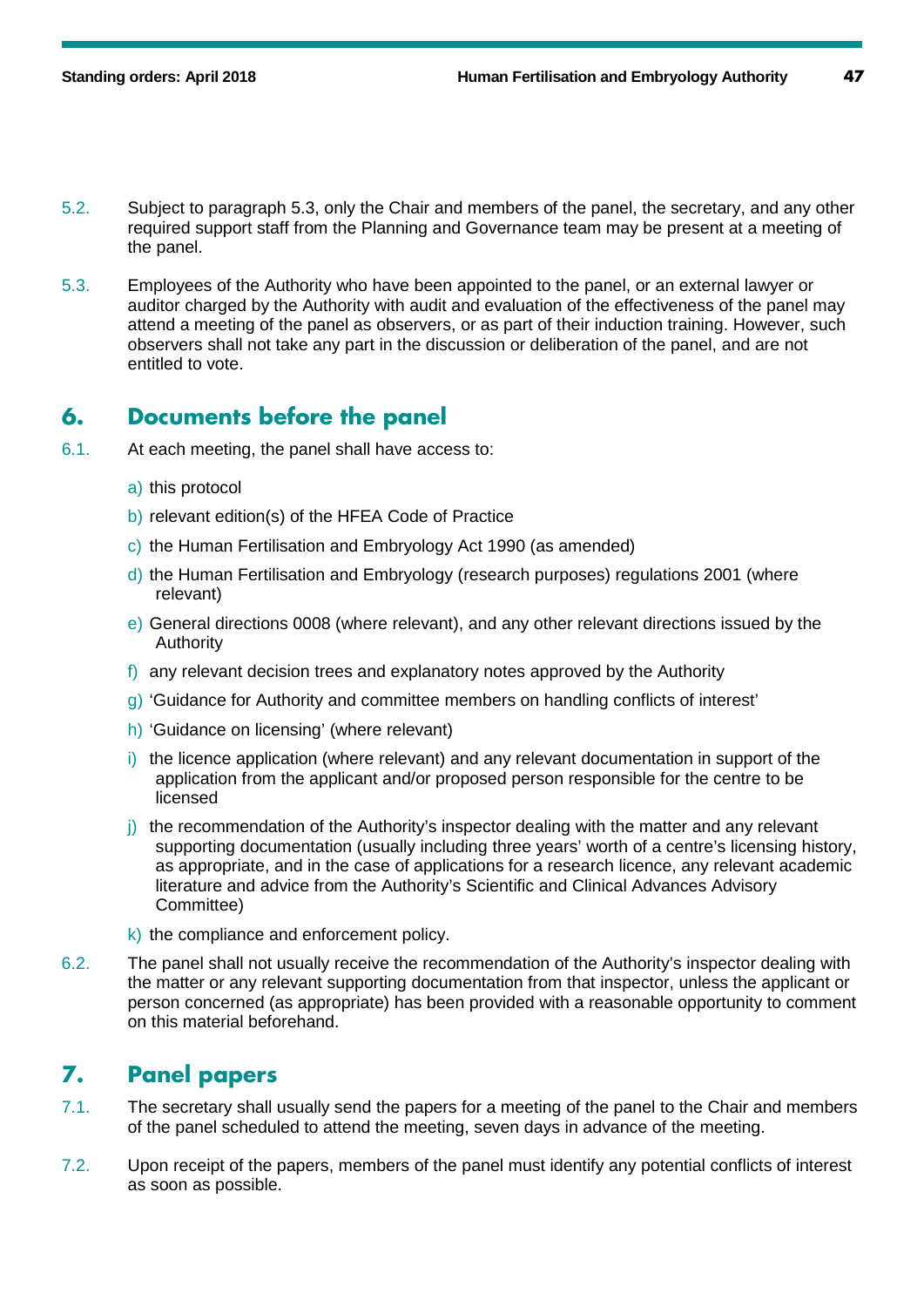- 7.3. Where an actual or potential conflict is identified, members must inform the Chair of the panel and the secretary as soon as possible, and the procedure set out in the 'Guidance for Authority and committee members on handling conflicts of interest' shall be followed in deciding whether or not a conflict exists.
- 7.4. No member of the panel shall consider a matter if that member has an actual or potential conflict of interest in relation to that matter.
- 7.5. Members of the panel shall read the papers thoroughly in advance of the meeting and shall refrain from discussing matters to be considered by the panel with anyone except the other members of the panel, at the panel meeting.
- 7.6. Members of the panel shall only discuss panel business and the papers to be considered by the panel when the panel is in session.

## **8. Procedure to be followed at the meeting**

- 8.1. Before any papers are considered by the panel, the Chair of the panel should:
	- a) check that the panel is quorate, and
	- b) ask for declarations of interest from each member.
- 8.2. Any interests declared should be noted and recorded by the secretary.
- 8.3. Where a potential or actual conflict is identified, the panel should follow the procedure set out in the 'Guidance for Authority and committee members on handling conflicts of interest'.
- 8.4. Each item on the agenda should be considered separately.
- 8.5. Where the panel is considering an application to grant or renew a licence, the Chair should direct the members of the panel to consider the requirements of section 16 of the Act.
- 8.6. In makings its decision, the panel may be aided by the relevant decision tree. Each stage of the decision tree should be considered separately, and in order.
- 8.7. Before the panel makes its decision, the Chair may adjourn to:
	- a) seek the advice of a legal, clinical or specialist adviser, and
	- b) require further information from the applicant or person responsible for the centre to be licensed (as appropriate), or from the Authority's inspector dealing with the matter.
- 8.8. In accordance with section 16(4) of the Act, where the panel considers that the information provided with an application is insufficient to enable it to determine that application, it need not consider the application until the applicant has provided it with such further information as the panel may require.

# **9. Decision to be taken by the panel**

### **Applications to grant a licence (for the purposes of the panel, this covers renewal applications only)**

9.1. On each application before it, the panel must decide: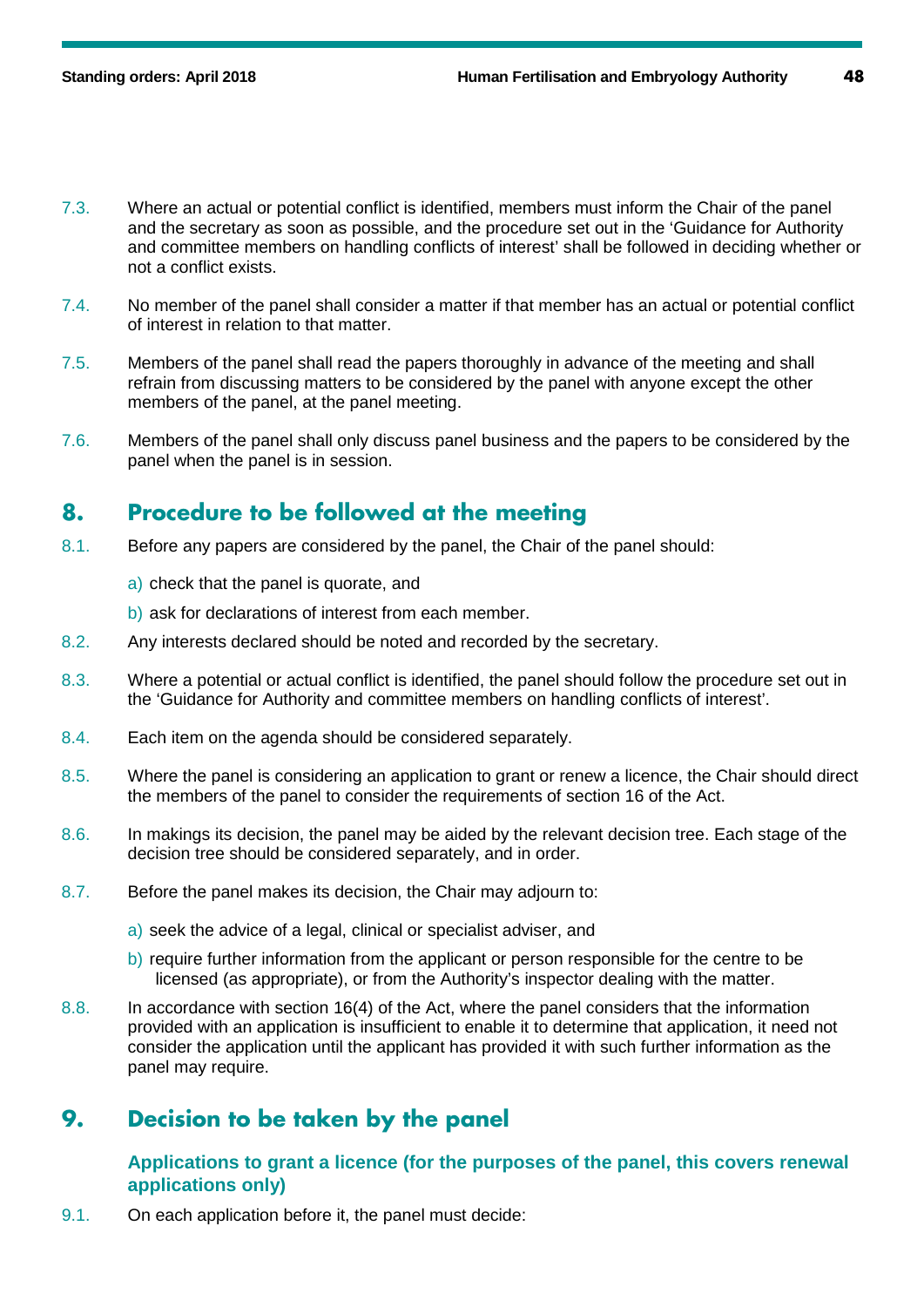- a) whether the requirements of section 16 of the Act have been satisfied, and if so, whether to make a proposed decision to grant (renew) the licence
- b) if the proposed decision is for the licence is to be granted (renewed), whether it is on the same or different terms, including whether any additional conditions should be attached to the licence in addition to the standard licence conditions, and
- c) if the proposed decision is for the licence is to be granted (renewed), for what period that new licence is to be granted.
- 9.2. In determining the period of any licence to be granted (renewed), the panel should consider the indicative applications guidance.

#### **Particular requirements for applications authorising embryo testing**

- 9.3. Before the panel can grant an application authorising the testing of embryos, it must consider the requirements of paragraph 1ZA of schedule 2 to the Act.
- 9.4. Where the application seeks authorisation for the testing of an embryo in circumstances in which there is a particular risk that an embryo may have a gene, chromosome or mitochondrion abnormality, the panel must consider the requirement of paragraph 1ZA(2) of schedule 2 to the Act. In particular, the panel must be satisfied that there is a significant risk that a person with the abnormality will have or develop a serious physical or mental disability, a serious illness or any other serious medical condition.

### **10. Procedure for adding non-standard conditions and for refusal, variation or revocation of licence**

- 10.1. If the panel is minded to refuse an application to grant, revoke or vary a licence, or minded to grant a licence subject to non-standard conditions, it must follow the procedure in section 19(1) of the Act.
- 10.2. If the panel is minded to revoke a licence on application, it must follow the procedure in section 19A(2) of the Act.
- 10.3. If the panel is minded to vary or revoke a licence otherwise than on application, it must refer the issue to the Licence Committee for consideration. The panel must record in the minutes of its deliberation the reasons why it was minded to vary or revoke the licence.

### **11. Reasons for the panel's decision**

- 11.1. The panel shall give reasons for each decision that it makes, including any decisions to refer matters to the Licence Committee. These reasons must be recorded in the minutes.
- 11.2. The reasons shall set out:
	- a) any relevant findings of fact made by the panel
	- b) any matters taken into account by the panel (including any advice received from a legal, clinical, scientific or specialist adviser), and
	- c) why the panel reached its decision.
- 11.3. Additionally, in the case of applications to authorise embryo testing for gene, chromosome or mitochondrion abnormalities, the reasons must set why the panel is satisfied that there is a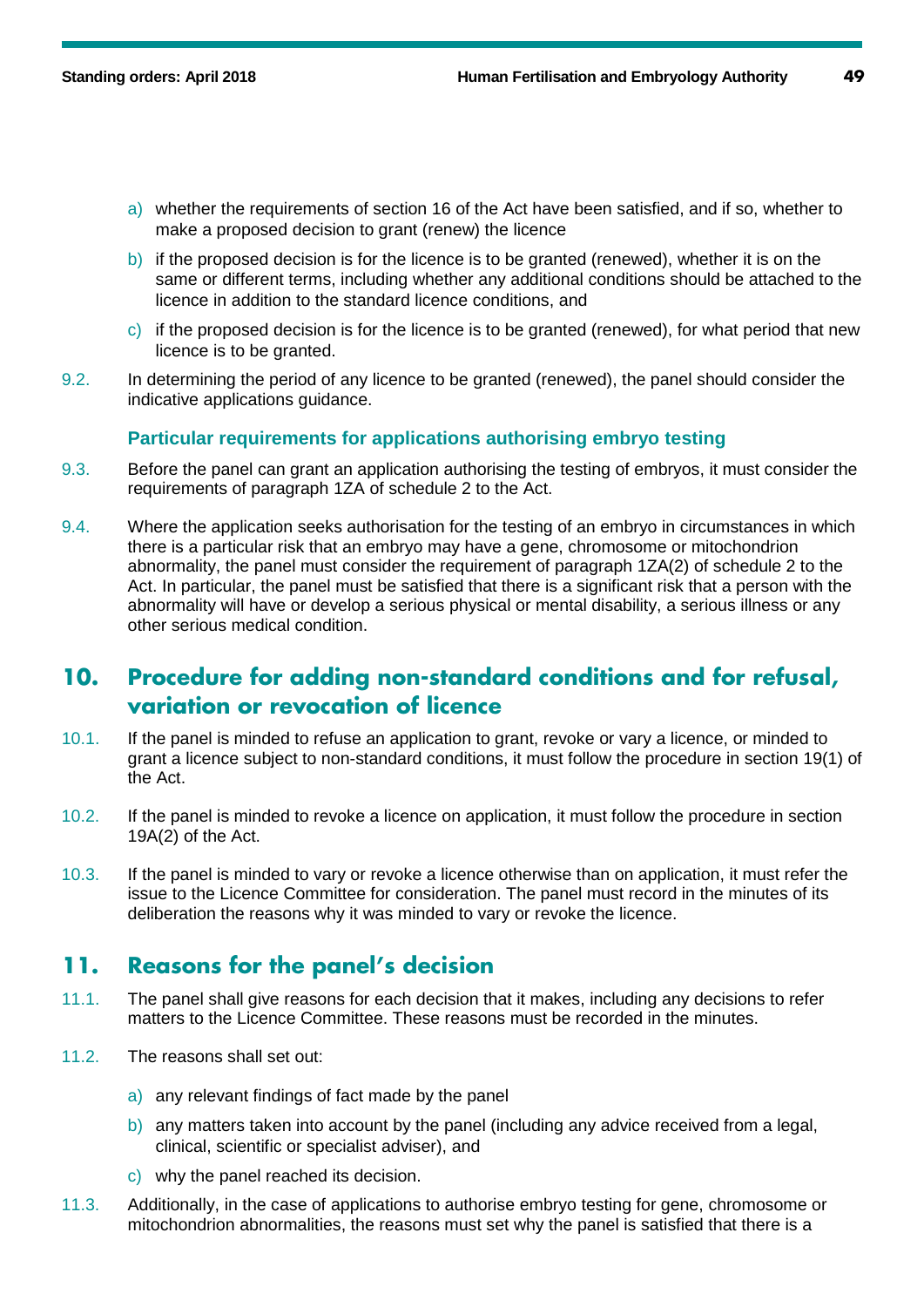significant risk that a person with the abnormality will have or develop a serious physical or mental disability, a serious illness or any other serious medical condition, and why the disability/illness/condition is considered to be serious.

- 11.4. The reasons should tell the person concerned in broad terms why the decision was reached, and may in some circumstances require an explanation of why a particular argument was rejected.
- 11.5. Where additional conditions have been proposed the reasons should indicate why the panel considers this course of action to be a proportionate response to any concerns identified from the papers before it.
- 11.6. The reasons should refer to the indicative applications guidance and indicative sanctions guidance where relevant.

### **12. Postponements and adjournments of meetings**

- 12.1. The Chair may, of his or her own motion, or upon the application of a party to the proceedings, postpone any meeting of which notice has been given before such meeting begins.
- 12.2. The Chair may, of his or her own motion, adjourn the proceedings at any stage.
- 12.3. In considering whether or not to grant a request for postponement, or to adjourn, the Chair of the Panel should, amongst other matters, have regard to:
	- a) the public interest in the expeditious disposal of the proceedings
	- b) fairness to the parties, and
	- c) the conduct of the person seeking the postponement or adjournment.
- 12.4. Where the proceedings have been postponed or adjourned, the secretary should, as soon as practicable, notify the parties of the date and time of the postponed or resumed meeting.

## **13. Burden and standard of proof**

- 13.1. The Authority's inspector dealing with the matter should bear the burden of establishing that a licence should be revoked, varied (otherwise than on an application) or that a licence should be suspended.
- 13.2. The person to whom the notice under section 19(1) is given should bear the burden of establishing that a licence should not be refused or additional conditions should not be imposed.
- 13.3. Where facts are in dispute, the panel should consider whether they have been established in accordance with the civil standard of proof.
- 13.4. Where the panel considers that a finding on disputed facts can only be made after oral evidence is heard, it shall refuse the application and issue a notice of proposal under section 19; invite the person to whom the notice is addressed to make oral representations to the Licence Committee and refer the matter for a hearing to be held in accordance with the Human Fertilisation and Embryology Act (procedure for revocation, variation or refusal of a licence) regulations 2009 (as amended).

## **14. Evidence at meetings**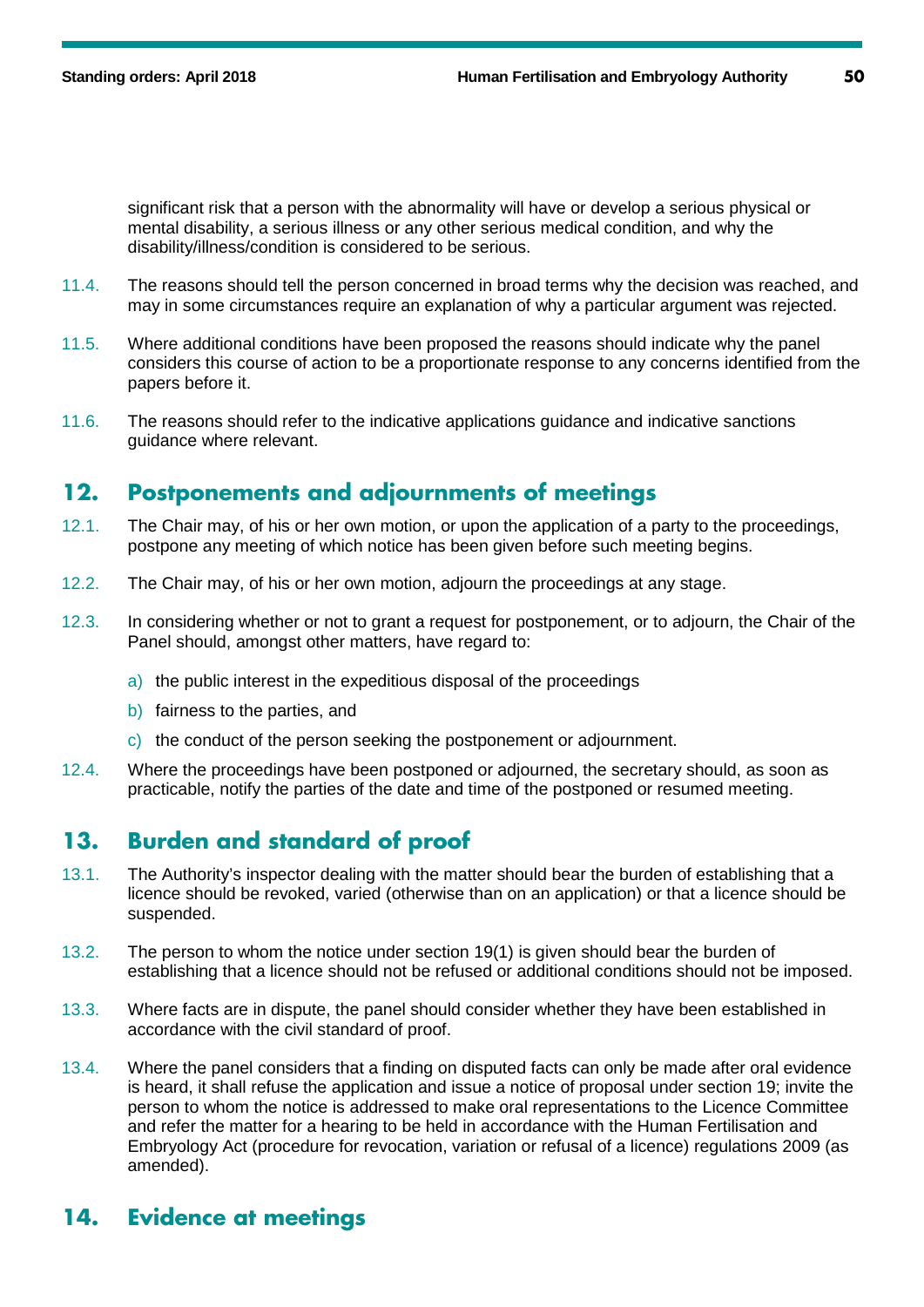- 14.1. The panel may receive any written or real evidence whether or not such evidence would be admissible in a civil court of law in England and Wales, provided that it is satisfied that such evidence is relevant to the issues on which it has to make a decision, and that it is fair to admit such evidence.
- 14.2. The panel shall have regard to the Code of Practice in the circumstances set out in section 25(6) of the Act.

### **15. Directions**

- 15.1. The Authority has delegated to the panel the power to issue directions under sections 24(5A) to (5E) and 24(13) of the Act.
- 15.2. When:
	- a) postponing or adjourning the consideration of a matter
	- b) making a proposed decision to refuse, vary, suspend or revoke a licence, or
	- c) considering evidence of an adverse incident or non-compliance with the Act, Code of Practice, licence conditions or directions issued by the Authority,

the panel should consider whether or not to issue directions under section 24 of the Act.

## **16. Evaluation and report to the Authority**

- 16.1. The Chair of the panel shall hold regular periodic meetings for the purpose of reviewing decisions made by the panel to ensure consistency in the panel's decision making processes.
- 16.2. The Chair shall report to each Authority meeting on the activities of the panel.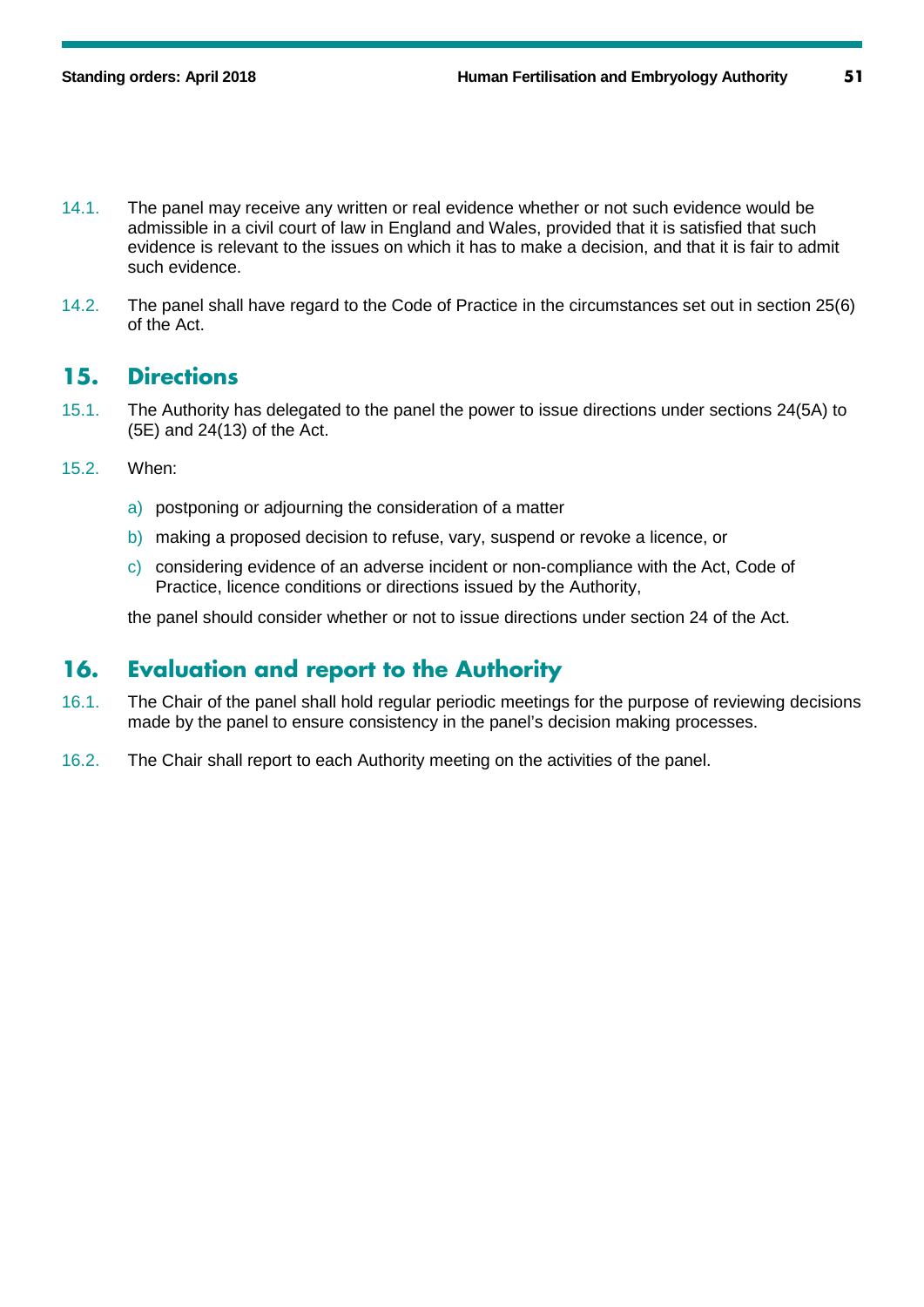### **Standing orders: Annex D Protocol for the conduct of meetings of the Licence Committee**

This Protocol is made by the Authority in accordance with its powers under paragraph 9 of Schedule 1 to the Human Fertilisation and Embryology Act 1990 (as amended) ('the Act')to regulate its own proceedings; its duty as a public body to comply with the Human Rights Act 1998 ; its common law duties and powers to ensure fairness in its procedures; and its duties under paragraph 8.4 of the statutory code of practice for regulators to enforce in a transparent manner, and to be transparent in the way in which it applies and determines penalties.

This protocol aims to ensure fairness and consistency in the proceedings before the Authority's Licence Committee and should be followed save where fairness requires otherwise.

The Licence Committee shall retain the power and duty to take such action, (provided always that any action is consistent with the requirements of the Act) as they consider appropriate and necessary to ensure fairness in a particular matter.

This protocol was approved by the Authority on 9 September 2009 and adopted by the chairs of the Authority's Licence and Research Licence Committees on the same date.

### **1. Composition and function of the Committee**

- 1.1. The Authority shall maintain a Licence Committee.
- 1.2. The function of the Licence Committee is to:
	- a) perform the Authority's licensing functions under the Act in accordance with the delegated powers specified in the Authority's standing orders, and
	- b) promote compliance with the requirements of the Act and the Code of Practice issued by the Authority.
- 1.3. In making its decisions, the Licence Committee shall have regard to policies approved by the Authority, and where relevant, to the indicative applications guidance and indicative sanctions guidance.
- 1.4. Save where a Licence Committee is considering representations in accordance with section 19 of the Act, it shall consider matters on the papers at a meeting in accordance with the provisions of this protocol.
- 1.5. Where a Licence Committee is considering representations made under section 19(4) of the Act, it shall follow the procedure set out in the Human Fertilisation and Embryology (procedure for revocation, variation or refusal of licences) regulations 2009 (as amended).
- 1.6. The Licence Committee shall consist of no more than six members including a Chair and Deputy Chair, appointed by the Chair of the Authority. In the absence of the Committee Chair, the Deputy Chair or other person nominated by the Chair of the HFEA may act as Committee Chair.
- 1.7. The quorum for a meeting of the Licence Committee shall be three.
- 1.8. No member of a Licence Committee present at a meeting shall abstain from voting.
- 1.9. Decisions of a Licence Committee shall be taken by simple majority (and the Chair of a Licence Committee shall not have a casting vote).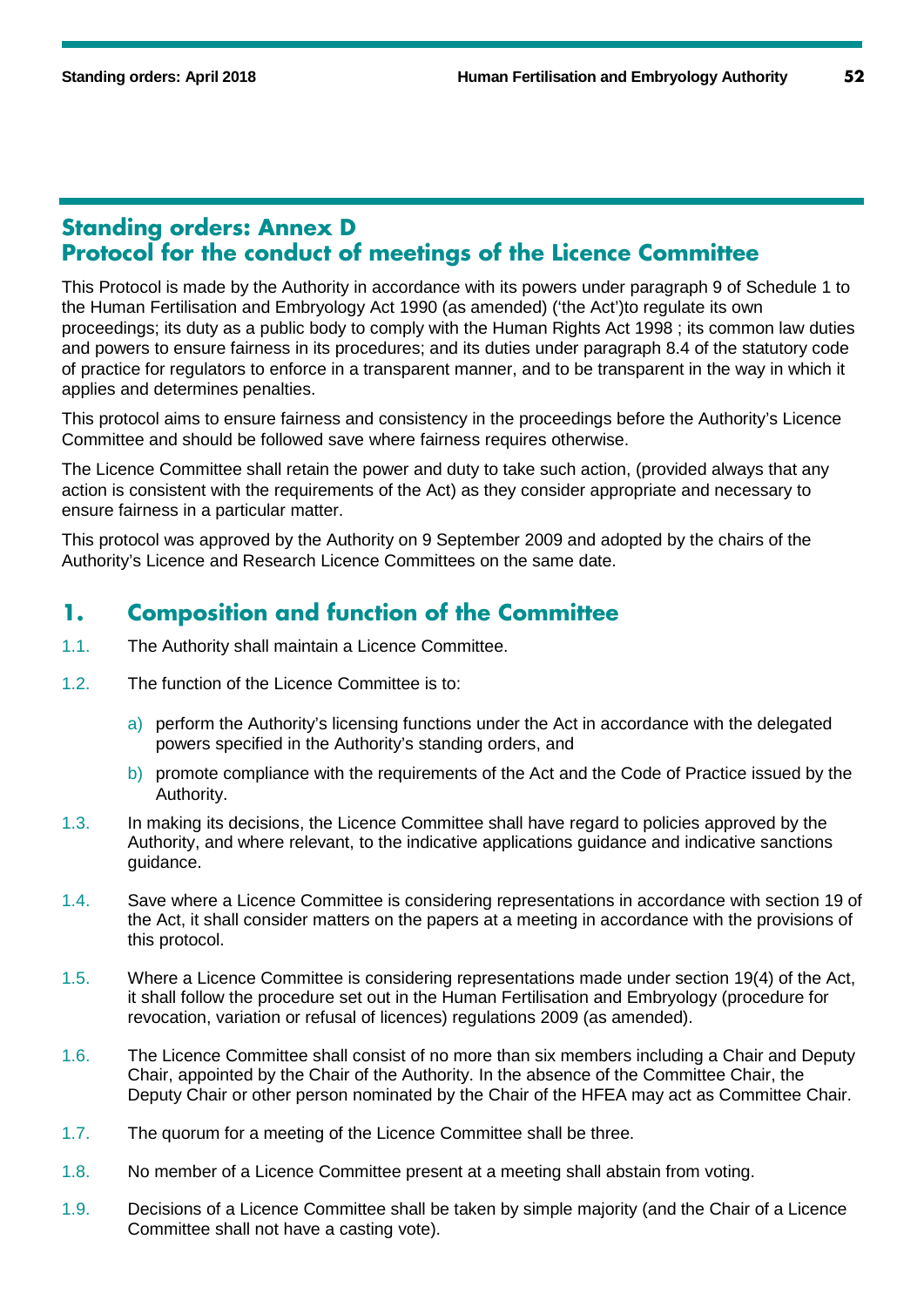- 1.10. Where there is a tied vote:
	- a) in the case of an application for a licence, that application shall not be granted
	- b) in the case of a proposal to impose non-standard conditions on a licence, or to vary, suspend or revoke a licence, that proposal shall not succeed, and
	- $\vert c \rangle$  in any other case, the motion under consideration by the Licence Committee shall not be passed.
- 1.11. Members of the Licence Committee shall attend regular training and update sessions on human rights and regulatory law, and matters relating to the provision of fertility treatment.

### **2. Advisers to the Committee**

- 2.1. A legal adviser shall be present at every meeting of the Licence Committee.
- 2.2. Where the Chair of the Licence Committee considers it appropriate, a clinical, scientific or specialist adviser may be present at a meeting or hearing of that Committee.
- 2.3. The function of an adviser to a Committee shall be to:
	- a) advise that committee on any areas within the adviser's expertise, and
	- b) intervene to advise that committee on an issue where it appears that without an intervention there is the possibility of an error being made.
- 2.4. With the consent of the Chair of the Licence Committee, an adviser who is present at a meeting of that committee may be present during the private deliberations of the committee, but the adviser shall not participate in the decision making of that committee (and is not entitled to vote).
- 2.5. The Chair of the Licence Committee shall ensure that a written record is kept of any advice tendered to the committee by an adviser.
- 2.6. The Chair of the Licence Committee shall also ensure that a written record is kept of any interventions made by an adviser during the private deliberations of that committee.
- 2.7. The Chair of the Licence Committee shall ensure that a copy of any advice tendered by an adviser to that committee is sent to the parties to the proceedings.
- 2.8. Where any advice tendered by an adviser to the Licence Committee is not accepted by that committee:
	- a) the committee Chair shall ensure that a written record is kept of the advice tendered, and the reasons why the committee refused to accept that advice; and
	- b) a copy of the record of the advice tendered and the reasons why the committee refused to accept that advice should be sent to the parties to the proceedings.

### **3. Executive support to the committee**

- 3.1. A secretary shall be present at every meeting of the committee.
- 3.2. The function of the secretary shall be to make all administrative arrangements necessary for the proceedings of the Licence Committee to be effective, and to keep a record of: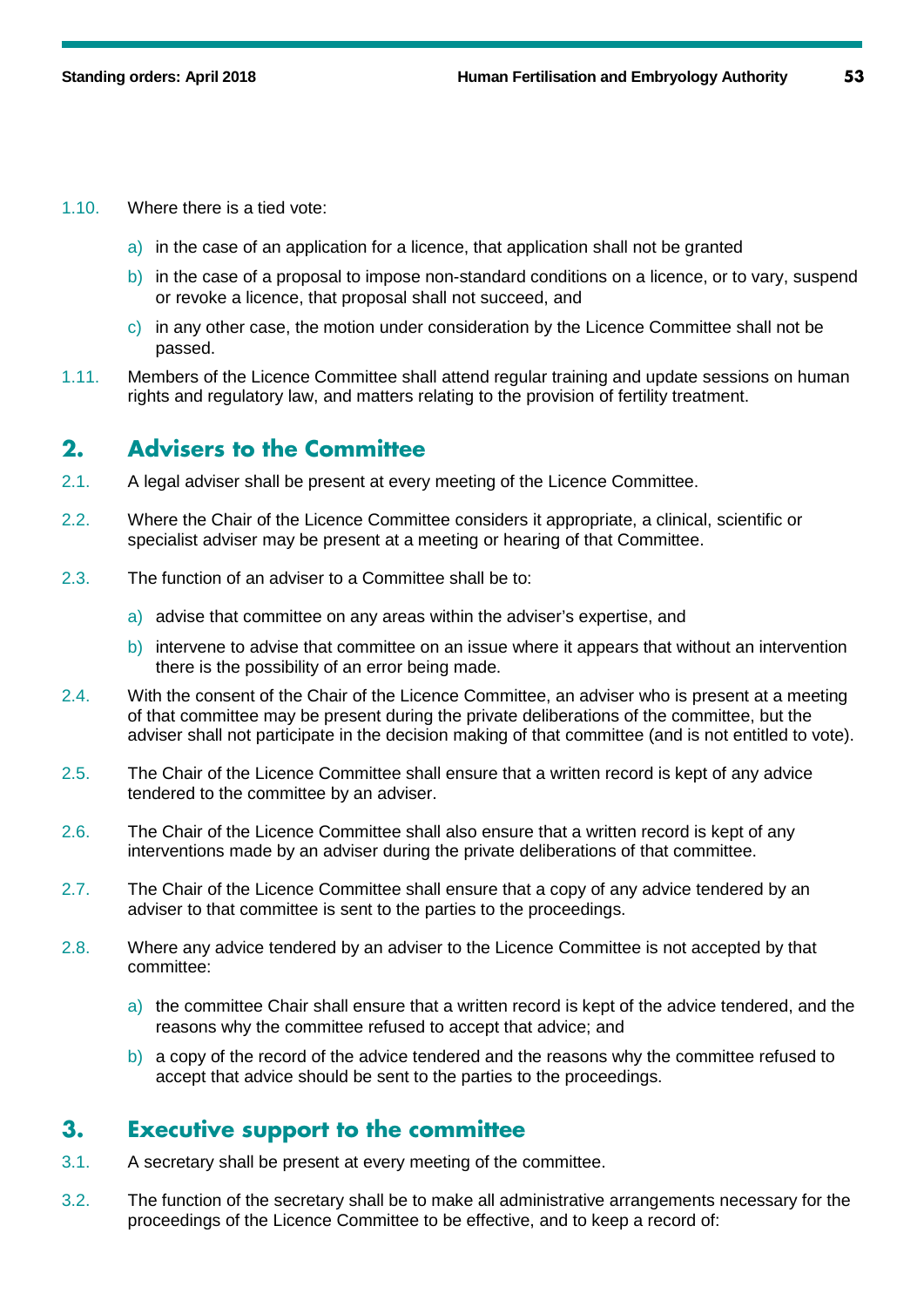- a) the committee's decision and the reasons for such decision
- b) any advice tendered by a legal, clinical, scientific or specialist adviser (and any interventions made by them when they are present during the private deliberations of the committee), and
- c) any declarations of interest (or potential conflicts of interest) made by a member of the committee during the proceedings.
- 3.3. The secretary shall not participate in the decision making of the committee (and is not entitled to vote).
- 3.4. At the conclusion of every meeting of the Licence Committee, the Head of Planning and Governance shall collate any feedback from the Chair and members of the committee on matters that the Chair considers should be brought to the attention of the Authority's Director of Compliance and Information.

# **4. Determination of agenda items**

- 4.1. In determining the agenda for a committee, the relevant officers shall have regard to the instrument of delegation set out in Annex B to the Authority's standing orders.
- 4.2. Where the relevant officers are unsure whether a matter should be placed on the agenda of a committee or on the agenda of the Executive Licensing Panel, the presumption should be that the matter should be placed on the agenda of the panel. Where necessary, the committee Chair should be consulted.

## **5. Conduct of meeting**

- 5.1. The Licence Committee shall consider matters on the papers.
- 5.2. Subject to paragraph 5.3 only the Chair and members of the committee, the secretary, any other required support staff from the Planning and Governance team and advisers to that committee may be present at the meeting of the committee.
- 5.3. Members of the Licence Committee, or employees who have been appointed to the Executive Licensing Panel, may attend a meeting of the committee as observers, or as part of their induction training. However, such observers shall not take any part in the discussion or deliberation of the committee, and are not entitled to vote.

## **6. Documents before the committee**

- 6.1. At each meeting, the Licence Committee shall have access to:
	- a) this protocol
	- b) relevant edition(s) of the HFEA Code of Practice
	- c) the Human Fertilisation and Embryology Act 1990 (as amended)
	- d) the Human Fertilisation and Embryology (Research Purposes) Regulations 2001 (where relevant)
	- e) direction 0008 (where relevant), and any other relevant Directions issued by the Authority
	- f) any relevant decision trees and explanatory notes approved by the Authority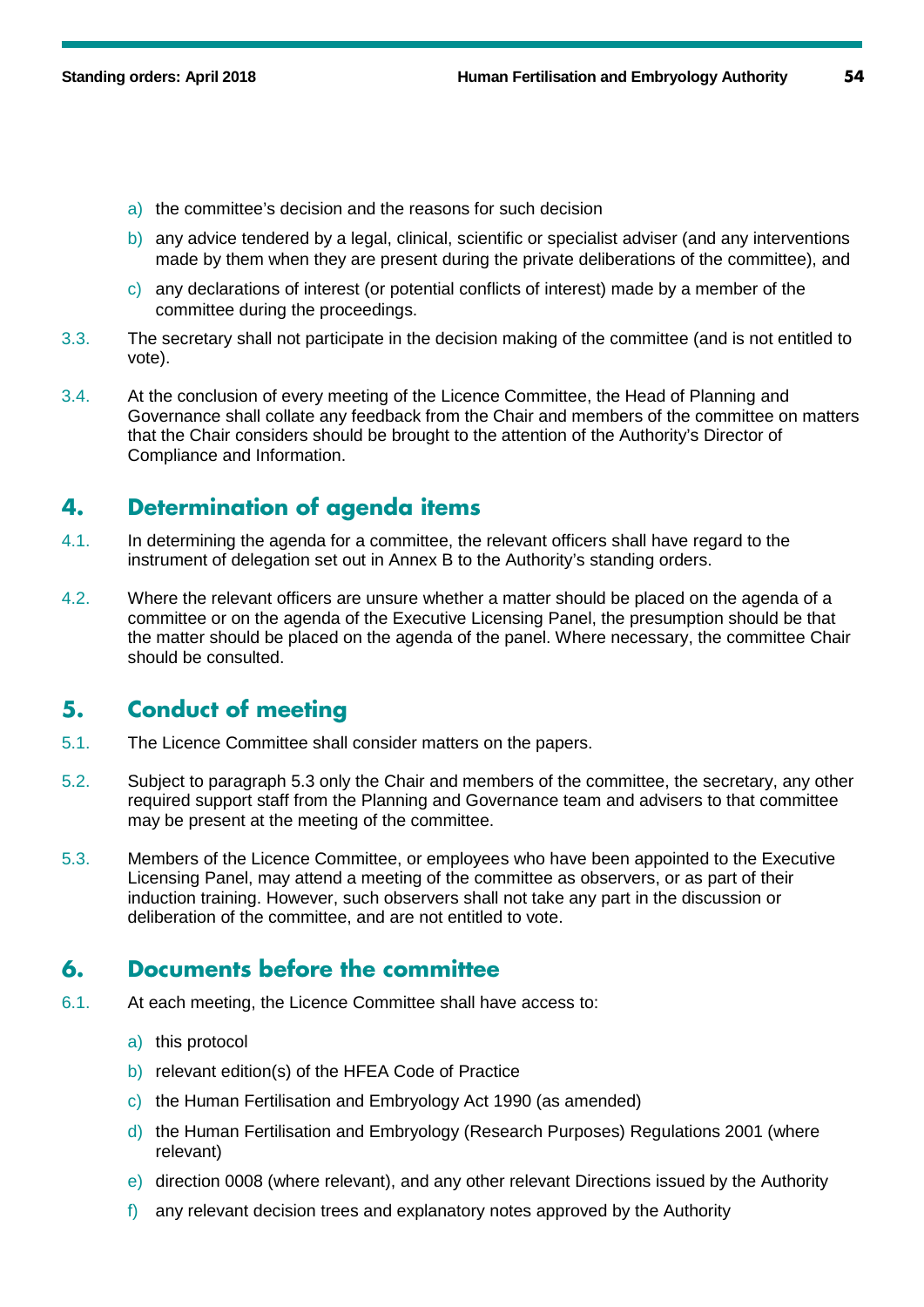- g) guidance for Authority and committee members on handling conflicts of interest
- h) 'quidance on licensing' (where relevant)
- i) the licence application (where relevant) and any relevant documentation in support of the application from the applicant and/or proposed person responsible for the centre to be licensed
- j) the recommendation of the Authority's inspector dealing with the matter and any relevant supporting documentation (usually including three years' worth of a centre's licensing history as appropriate, and in the case of applications for a research licence, any relevant academic literature and advice from the Authority's Scientific and Clinical Advances Advisory Committee)
- k) the compliance and enforcement policy.
- 6.2. The Licence Committee shall not usually receive the recommendation of the Authority's inspector dealing with the matter or any relevant supporting documentation from that inspector, unless the applicant or person concerned (as appropriate) has been provided with a reasonable opportunity to comment on this material beforehand.

### **7. Committee papers**

- 7.1. The secretary shall usually send the papers for a meeting of the Licence Committee to the Chair and members of that committee seven days in advance of the meeting.
- 7.2. Upon receipt of the papers, members of the committee must identify any potential conflicts of interest as soon as possible.
- 7.3. Where an actual or potential conflict is identified, members must inform the committee Chair and the secretary as soon as possible, and the procedure set out in the 'Guidance for Authority and committee members on handling conflicts of interest' shall be followed in deciding whether or not a conflict exists.
- 7.4. No member of the Licence Committee shall consider a matter if that member has an actual or potential conflict of interest in relation to that matter.
- 7.5. Members of the committee shall read the papers thoroughly in advance of the meeting and shall refrain from discussing matters to be considered by the committee with anyone except the other members of the committee, at the committee meeting.
- 7.6. Members of the committee shall only discuss committee business and the papers to be considered by the committee when the committee is in session.

## **8. Procedure to be followed at the meeting**

- 8.1. Before any papers are considered by the Licence Committee, the Committee Chair should:
	- a) check that the committee is quorate, and
	- b) ask for declarations of interest from each member.
- 8.2. Any interests declared should be noted and recorded by the secretary.
- 8.3. Where a potential or actual conflict is identified, the Committee Chair should follow the procedure set out in the 'Guidance for Authority and committee members on handling conflicts of interest'.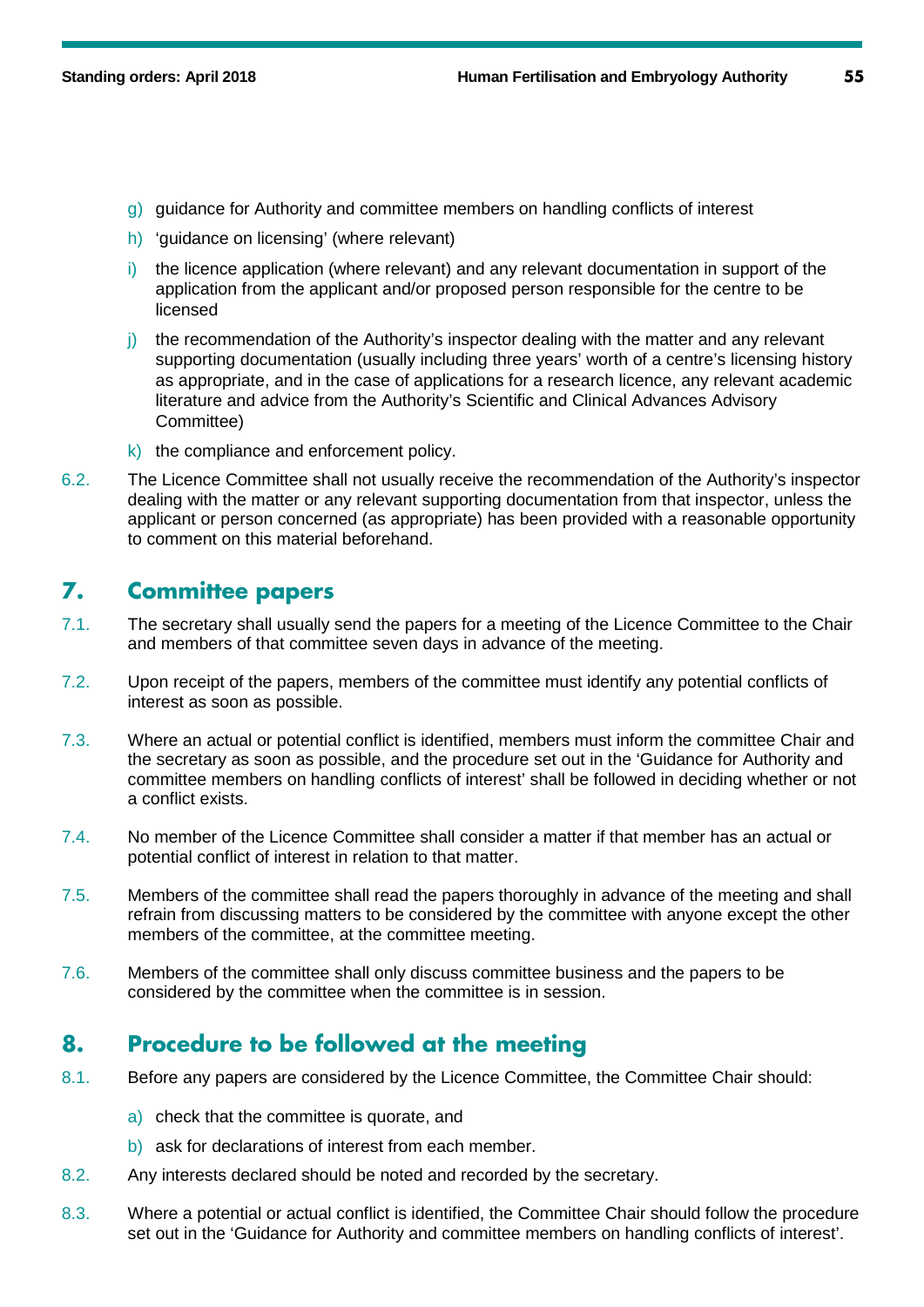- 8.4. Each item on the agenda should be considered separately.
- 8.5. Where the committee is considering an application to grant or renew a licence, the Chair should direct the members of the committee to consider the requirements of section 16 of the Act.
- 8.6. In makings its decision, the committee may be aided by the relevant decision tree. Each stage of the decision tree should be considered separately, and in order.
- 8.7. Before the committee makes its decision, the Chair may adjourn to:
	- a) seek the advice of a legal, clinical or specialist adviser, and
	- b) require further information from the applicant or person responsible for the centre to be licensed (as appropriate), or from the Authority's Inspector dealing with the matter.
- 8.8. In accordance with section 16(4) of the Act, where the committee considers that the information provided with an application is insufficient to enable it to determine that application, it need not consider the application until the applicant has provided it with such further information as the committee may require.

# **9. Decision to be taken by the committee**

### **Applications to grant a licence (including renewals)**

- 9.1. On each application before it, the committee must decide:
	- a) whether the requirements of section 16 of the Act have been satisfied, and if so, whether to make a proposed decision to grant (renew) the licence
	- b) if the proposed decision is for the licence to be granted (renewed), whether it is on the same or different terms, including whether any additional conditions should be attached to the licence in addition to the standard licence conditions, and
	- c) if the proposed decision is for the licence to be granted (renewed), for what period that new licence is to be granted.
- 9.2. In determining the period of any licence to be granted (renewed), the committee should consider the indicative applications guidance.

### **Particular requirements for applications authorising embryo testing**

- 9.3. Before the Licence Committee can grant (or renew) an application authorising the testing of embryos, it must consider the requirements of paragraph 1ZA of schedule 2 to the Act.
- 9.4. Where the application seeks authorisation for the testing of an embryo in circumstances in which there is a particular risk that an embryo may have a gene, chromosome or mitochondrion abnormality, the Licence Committee must consider the requirement of paragraph 1ZA(2) of schedule 2 to the Act. In particular, the Licence Committee must be satisfied that there is a significant risk that a person with the abnormality will have or develop a serious physical or mental disability, a serious illness or any other serious medical condition.

### **Particular requirements for applications for research licences**

9.5. Before the committee can grant (renew) an application for a research licence, it must consider the requirements of paragraphs 3(5) and 3A (1) of schedule 2 to the Act.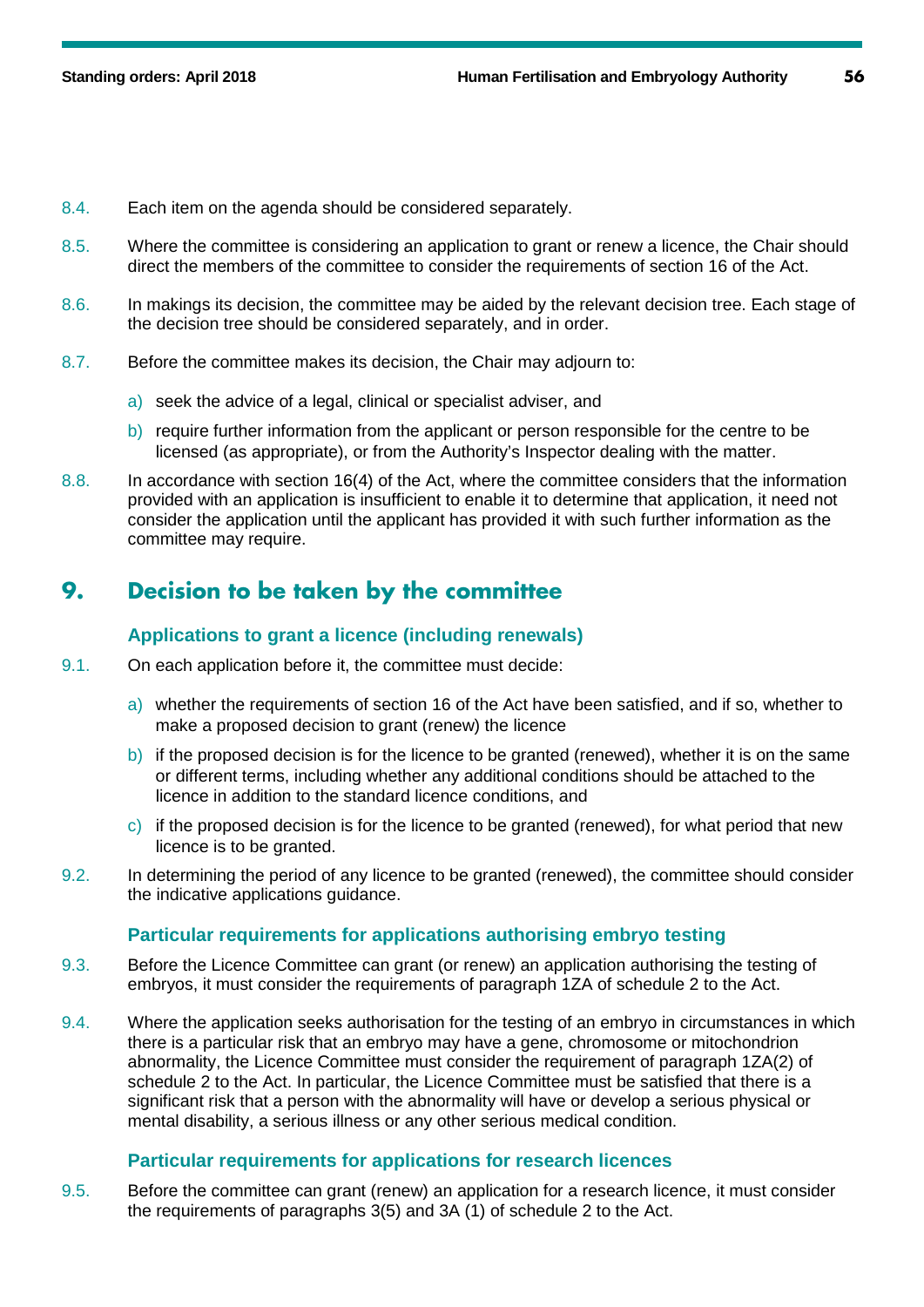- 9.6. In particular, the committee must be satisfied that any proposed use of embryos or human admixed embryos is (and in the case of applications for renewal) or remains necessary for the purposes of the research.
- 9.7. In addition, the committee must consider whether the activities to be authorised by the licence are or remain necessary or desirable:
	- a) for the listed purposes set out in paragraph 3A (2) or in regulations
	- b) for the purpose of providing knowledge that may be capable of being applied for the purpose of
	- c) increasing knowledge about serious disease or other serious medical conditions, or
	- d) developing treatments for serious disease or other serious medical conditions.

### **10. Procedure for adding non-standard conditions and for refusal, variation or revocation of licence**

- 10.1. If the committee is minded to refuse an application to grant, revoke or vary a licence, or minded to grant a licence subject to non-standard conditions, it must follow the procedure in section 19(1) of the Act.
- 10.2. If the committee is minded to vary or revoke a licence, it must follow the procedure in section 19(2) of the Act.
- 10.3. If the committee is minded to vary a licence otherwise than in accordance with the application, it must follow the procedure in section 19(3) of the Act.
- 10.4. In all cases where the committee has refused, varied or revoked a licence otherwise than on application, it must issue a notice under section 19A (4) and (5) of the Act.
- 10.5. In addition to issuing the notice, the committee must give the person to whom the notice is addressed, an opportunity to make representations before making its decision. Representations may be oral and written.
- 10.6. Representations shall not be considered by the committee that issues the notice. Where a notice has been issued by the Licence Committee, any representations shall be considered by a Licence Committee normally comprised of members who are not Authority members.
- 10.7. Where the person to whom the notice has been given indicates that he wishes to make representations, the committee hearing those representations shall consider the matter in accordance with the provisions of the Human Fertilisation and Embryology Authority (procedure for revocation, variation or refusal of a licence) regulations 2009 (as amended).
- 10.8. Where after the expiry of the period of 28 days from the date on which the notice was served, the person to whom the notice was given has not responded, or has confirmed that he does not wish to make representations, the committee shall resume its consideration of the matter and shall proceed to make its decision.

## **11. Reasons for the committee's decision**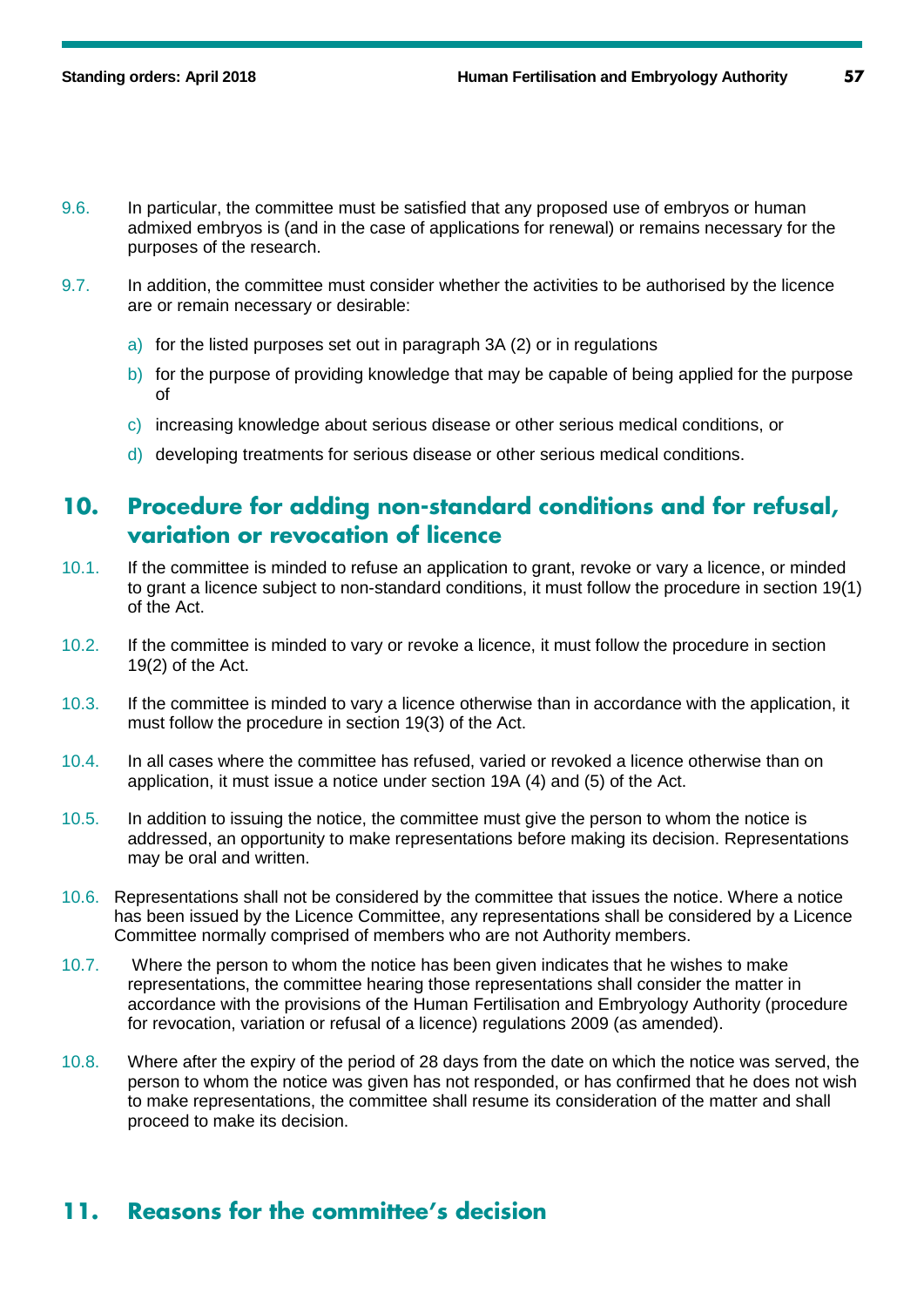- 11.1. The committee shall give reasons for each decision that it makes. These reasons must be recorded in the minutes.
- 11.2. The reasons shall set out:
	- a) any relevant findings of fact made by the committee
	- b) any matters taken into account by the committee (including any advice received from a legal, clinical, scientific or specialist adviser), and
	- c) why the committee reached its decision.
- 11.3. Additionally, in the case of applications to authorise embryo testing for gene, chromosome or mitochondrion abnormalities, the reasons must set why the committee is satisfied that there is a significant risk that a person with the abnormality will have or develop a serious physical or mental disability, a serious illness or any other serious medical condition, and why the disability/illness/condition is considered to be serious.
- 11.4. Additionally, in the case of applications to grant (renew) licences for research, the reasons must set out why the committee is satisfied that any proposed use of embryos or human admixed embryos is or remains necessary for the purposes of the research, and why the committee considers that the activities to be authorised by the licence are or remain necessary or desirable:
	- a) for the listed purposes set out in paragraph 3A (2) or in regulations; or
	- b) for the purpose of providing knowledge that may be capable of being applied for the purpose of:
		- i. increasing knowledge about serious disease or other serious medical conditions, or
		- ii. developing treatments for serious disease or other serious medical conditions.
- 11.5. The reasons should tell the person concerned in broad terms why the decision was reached, and may in some circumstances require an explanation of why a particular argument was rejected.
- 11.6. Where additional conditions have been proposed the reasons should indicate why the committee considers this course of action to be a proportionate response to any concerns identified from the papers before it.
- 11.7. The reasons should refer to the indicative applications guidance and indicative sanctions guidance where relevant.

### **12. Postponements and adjournments of meetings**

- 12.1. The Chair may, of his or her own motion, or upon the application of a party to the proceedings, postpone any meeting of which notice has been given before such meeting begins.
- 12.2. The Chair may, of his or her own motion, adjourn the proceedings at any stage.
- 12.3. In considering whether or not to grant a request for postponement, or to adjourn, the Committee Chair should, amongst other matters, have regard to:
	- a) the public interest in the expeditious disposal of the proceedings
	- b) fairness to the parties, and
	- c) the conduct of the person seeking the postponement or adjournment.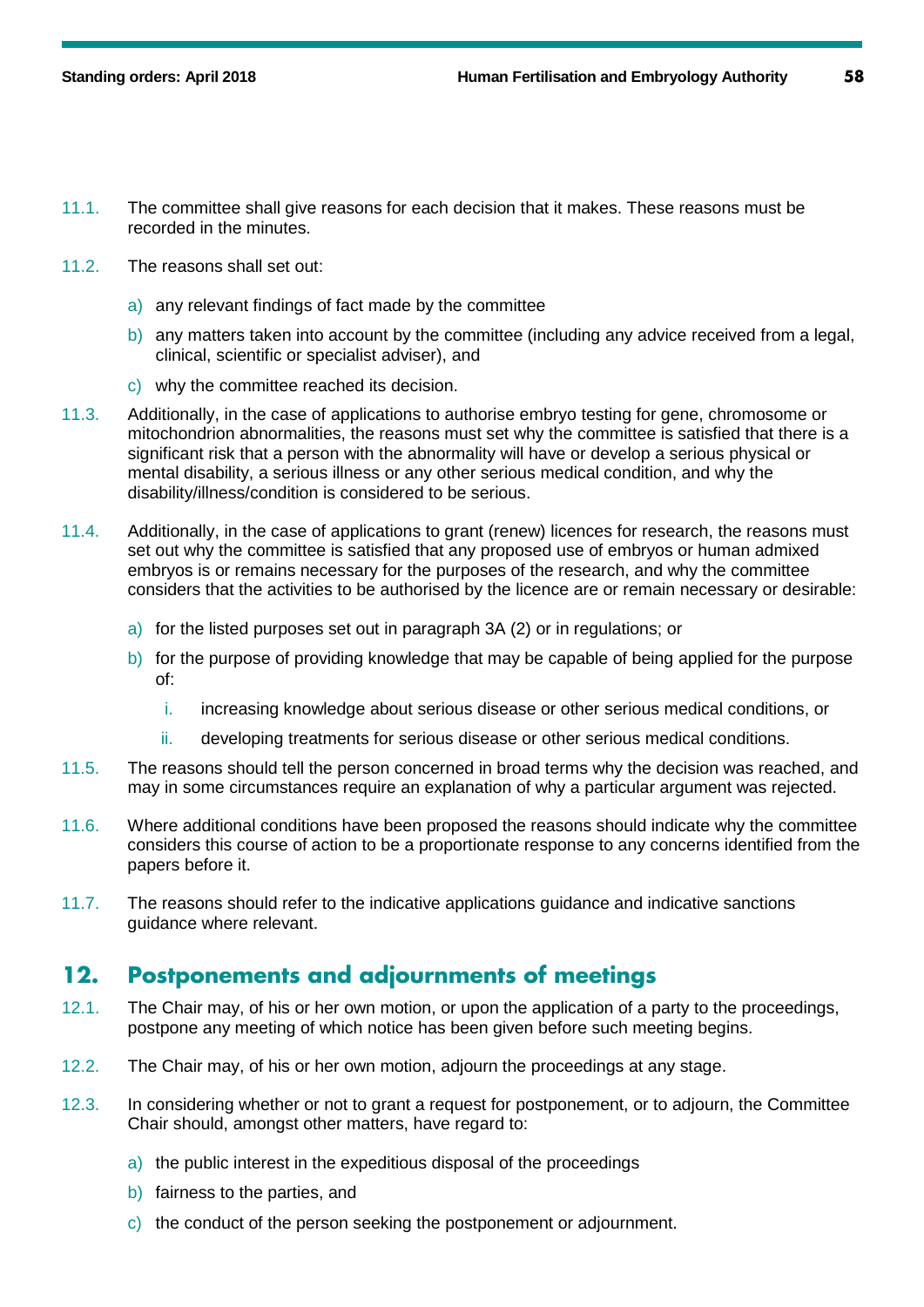12.4. Where the proceedings have been postponed or adjourned, the secretary should, as soon as practicable, notify the parties of the date and time of the postponed or resumed meeting.

### **13. Burden and standard of proof**

- 13.1. The Authority's inspector dealing with the matter should bear the burden of establishing that a licence should be revoked, varied (otherwise than on application) or that a licence should be suspended.
- 13.2. The person to whom the notice under section 19(1) is given should bear the burden of establishing that a licence should not be refused or additional conditions should not be imposed.
- 13.3. Where facts are in dispute, the Licence Committee should consider whether they have been established in accordance with the civil standard of proof.
- 13.4. Where the committee considers that a finding on disputed facts can only be made after oral evidence is heard, it shall refuse the application and issue a notice of proposal under Section 19; invite the person to whom the notice is addressed to make oral representations and hold a hearing in accordance with the Human Fertilisation and Embryology Act (procedure for revocation, variation or refusal of a licence) regulations 2009 (as amended).

### **14. Evidence at meetings**

- 14.1. The committee may receive any written or real evidence whether or not such evidence would be admissible in a civil court of law in England and Wales, provided that it is satisfied that such evidence is relevant to the issues on which it has to make a decision, and that it is fair to admit such evidence.
- 14.2. The committee shall have regard to the Code of Practice issued by the Authority in the circumstances set out in section 25(6) of the Act.

### **15. Directions**

- 15.1. The Authority has delegated to the Licence Committee the power to issue directions under sections 24(5A) to (5E) and 24(13) of the Act.
- 15.2. When:
	- a) postponing or adjourning the consideration of a matter
	- b) making a proposed decision to refuse, vary, suspend or revoke a licence, or
	- c) considering evidence of an adverse incident or non-compliance with the Act, Code of Practice, licence conditions or directions issued by the Authority,

the Chair should consider whether or not to issue directions under section 24 of the Act.

### **16. Evaluation and report to the Authority**

16.1. The Chair and Deputy Chair of the Licence Committee shall hold regular periodic meetings for the purpose of reviewing decisions taken by the Committee to ensure consistency in the decision-making processes of the Committee, and to hear updates from the Chair of the Executive Licensing panel on the activities of the panel. The Chair may also reflect on any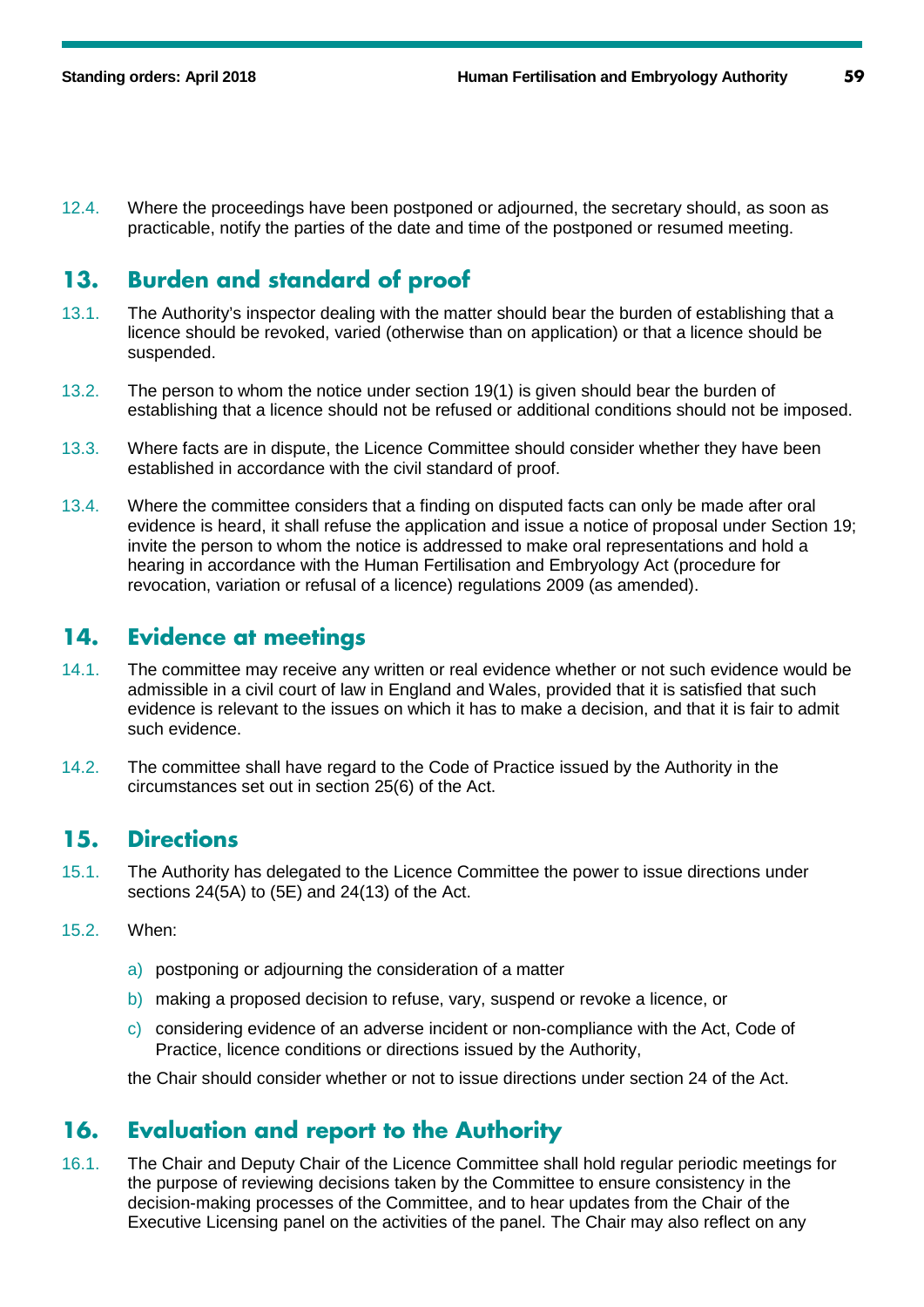general licensing trends or issues arising from such review and propose such action to the Executive or Authority as they consider appropriate.

16.2. The Chair of the Licence Committee shall report to each Authority meeting on the activities of the Committee.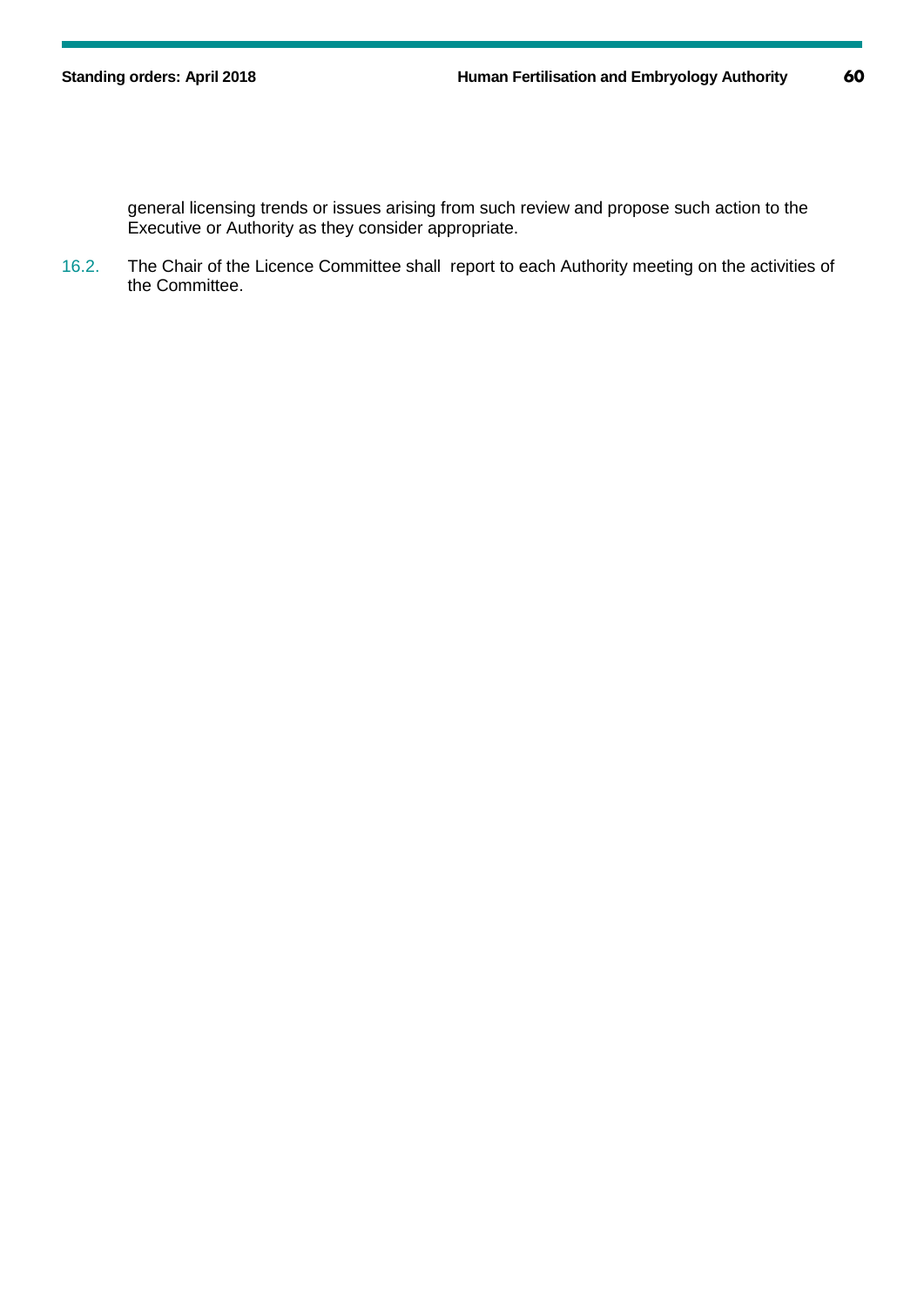### **Standing orders: Annex E**

**Code of Conduct for Authority members and the seven principles underpinning public life**

### **1. Code of Conduct for Authority members**

All Authority members **undertake** to:-

- have regard to the functions and duties of the Authority set out in sections 8 and 8ZA of the Human Fertilisation and Embryology Act 1990 (as amended) ('the Act') and which are annexed to this code, when undertaking the business of the Authority or a committee
- comply with the standing orders and relevant protocols and policies approved by the Authority when undertaking the business of the Authority or a committee
- follow and support by example the principles published by the committee on standards in public life (the Nolan principles) which are annexed to this code
- follow and support by example best practice on equality and diversity issues and promote compliance by others
- in the conduct of Authority business, treat people equally and fairly and not discriminate unlawfully against anyone on the basis of any protected characteristics including their race or racial group, sex (including gender reassignment), sexual orientation, religion or belief marriage or civil partnership, pregnancy and maternity, age or disability
- in carrying out their public functions, have due regard to the need to eliminate any conduct prohibited under equality legislation including the Equality Act 2010, and to promote equality of opportunity and foster good relations between people with protected characteristics and others
- comply with the statement of general principles published by the Authority in accordance with Section 8(ca) (ii) of the Human Fertilisation and Embryology Act 1990 (as amended) which are annexed to this code
- ensure that actions taken in a personal capacity do not bring the Authority into disrepute
- in their interactions with each other and with employees, model the 'ways of working' agreed by the Authority
	- taking responsibility
	- challenging well
	- taking interest in others' ideas
	- demonstrating enthusiasm.
- be alert to the possibility of any conflicts of interest, and to declare any potential conflicts as soon as practicable
- in the event of a potential conflict of interest, consult and follow the Authority's 'Guidance for Authority and committee members on handling conflicts of interest'
- ensure that entries relating to them in the register of interests maintained by the Authority are accurate, complete and up-to-date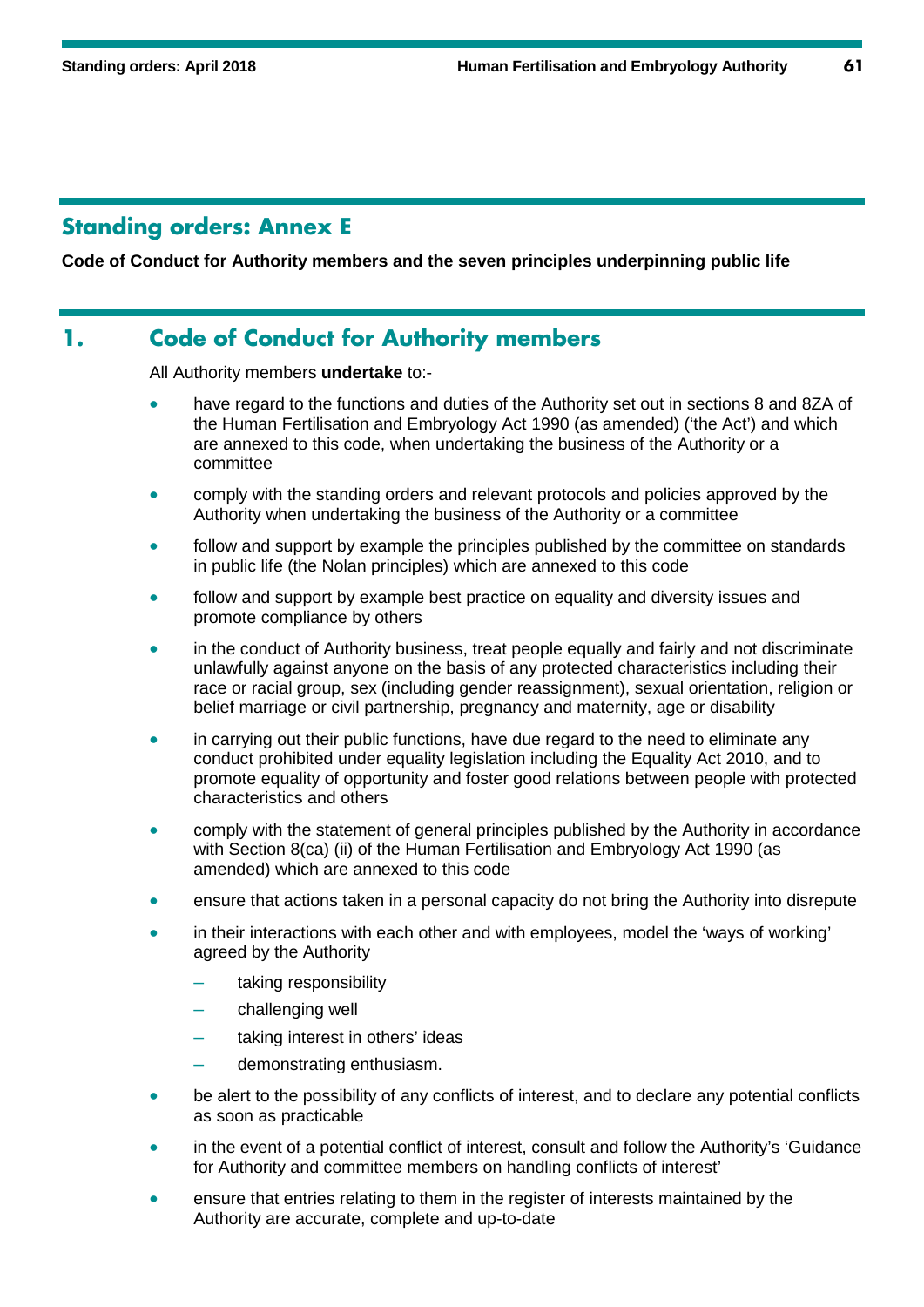- declare any hospitality received which may be relevant to their work as an Authority member in the register of interests maintained by the Authority for that purpose
- only discuss Authority and committee papers at formal meetings of the Authority or committee to which the papers relate
- keep the deliberations of the Authority or committee meetings which are not open to the public confidential, and not to disclose such deliberations to any external party (save in accordance with the Authority's publication policy or where required to by a court, or by law)
- ensure that any telephone or videoconferencing facilities used to attend Authority or committee meetings are appropriate and ensure confidentiality
- use any information acquired solely by virtue of their membership of the Authority or a committee only for the purpose of Authority or committee proceedings, and not to use such information for personal gain
- comply with the provisions of section 33A of the Human Fertilisation and Embryology Act 1990 (as amended) and to uphold strictly the confidentiality of any patient identifying information that may be revealed to them as members of the Authority or of a committee
- make no public comment on behalf of the Authority without first obtaining approval from the Chair of the Authority
- when providing media interviews or commenting in public, make it clear that they are speaking in a private capacity or as an Authority member
- make every effort to attend all meetings, hearings and training sessions at which their presence is required
- once diaries have been checked and meetings scheduled, only cancel their attendance under exceptional and wholly unavoidable circumstances
- take all reasonable steps to give advance warning of absence to the Chair of the HFEA or committee of which they are a member in the event that they are unable to attend a scheduled meeting or hearing
- prepare for any meeting or hearing by reading any papers sent to them beforehand, and
- undertake periodic training provided or organised by the Authority.